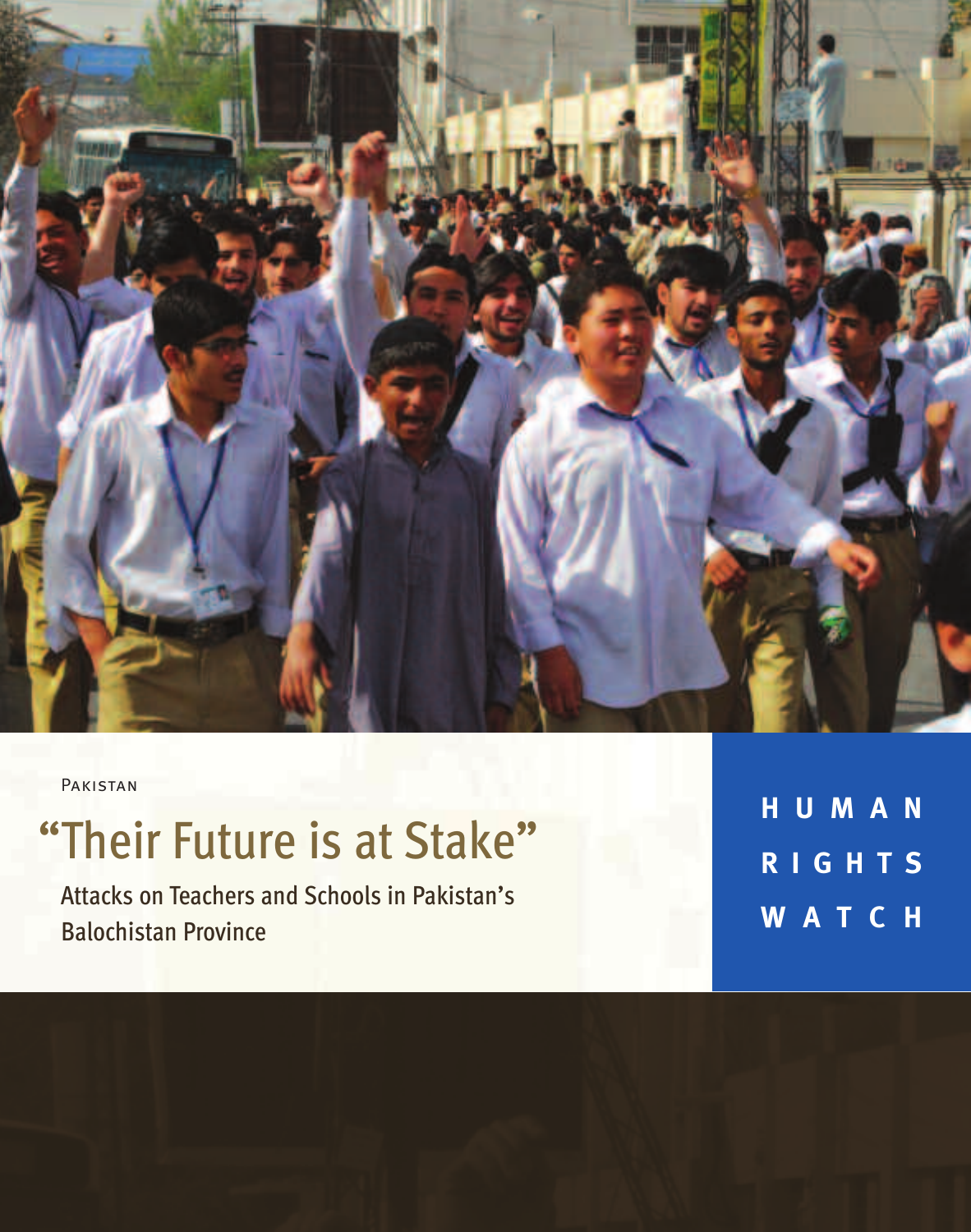

# **"Their Future is at Stake" Attacks on Teachers and Schools in Pakistan's Balochistan Province**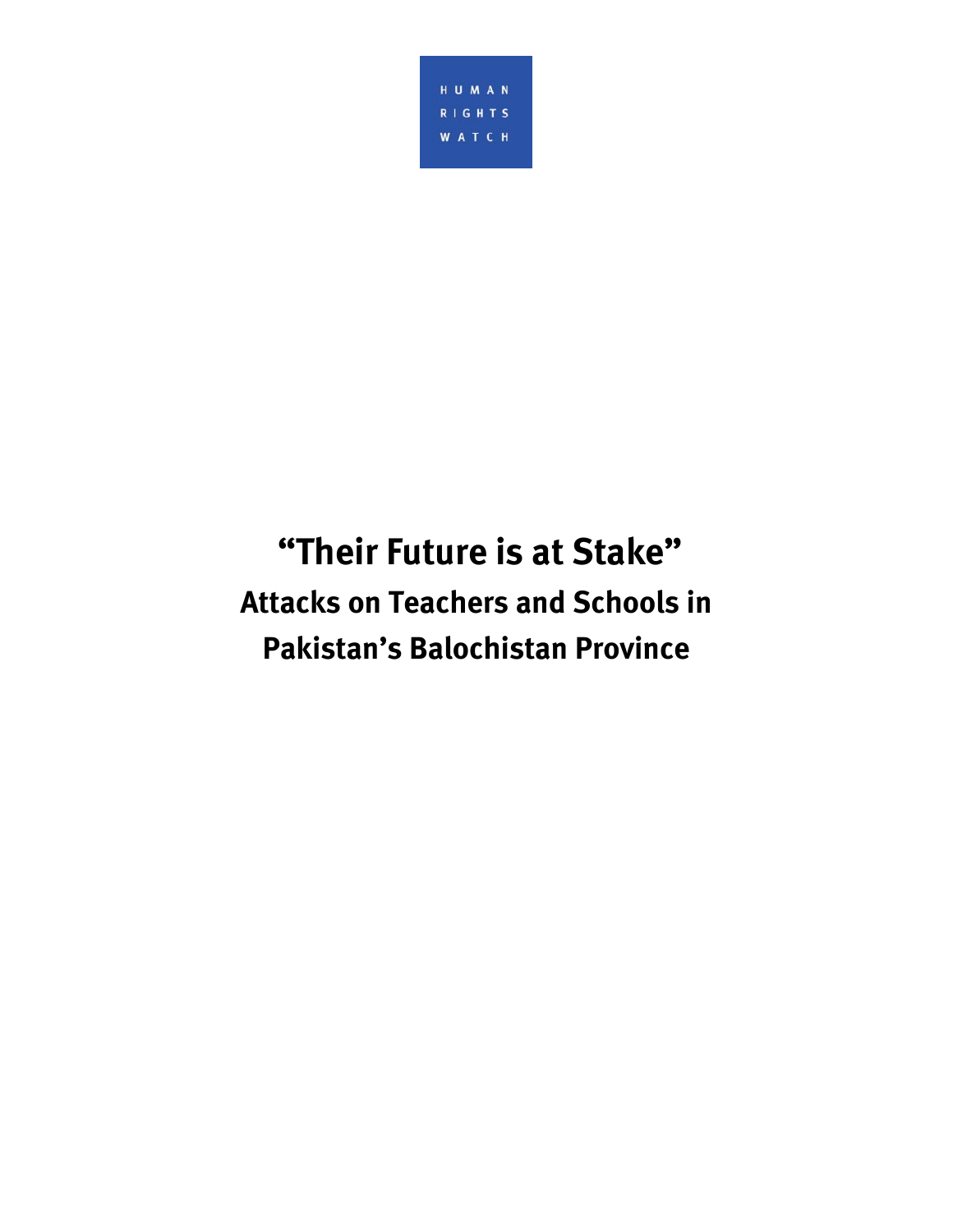Copyright © 2010 Human Rights Watch All rights reserved. Printed in the United States of America ISBN: 1-56432-724-8 Cover design by Rafael Jimenez

Human Rights Watch 350 Fifth Avenue, 34th floor New York, NY 10118-3299 USA Tel: +1 212 290 4700, Fax: +1 212 736 1300 hrwnyc@hrw.org

Poststraße 4-5 10178 Berlin, Germany Tel: +49 30 2593 06-10, Fax: +49 30 2593 0629 berlin@hrw.org

Avenue des Gaulois, 7 1040 Brussels, Belgium Tel: + 32 (2) 732 2009, Fax: + 32 (2) 732 0471 hrwbe@hrw.org

64-66 Rue de Lausanne 1202 Geneva, Switzerland Tel: +41 22 738 0481, Fax: +41 22 738 1791 hrwgva@hrw.org

2-12 Pentonville Road, 2nd Floor London N1 9HF, UK Tel: +44 20 7713 1995, Fax: +44 20 7713 1800 hrwuk@hrw.org

27 Rue de Lisbonne 75008 Paris, France Tel: +33 (1)43 59 55 35, Fax: +33 (1) 43 59 55 22 paris@hrw.org

1630 Connecticut Avenue, N.W., Suite 500 Washington, DC 20009 USA Tel: +1 202 612 4321, Fax: +1 202 612 4333 hrwdc@hrw.org

Web Site Address: http://www.hrw.org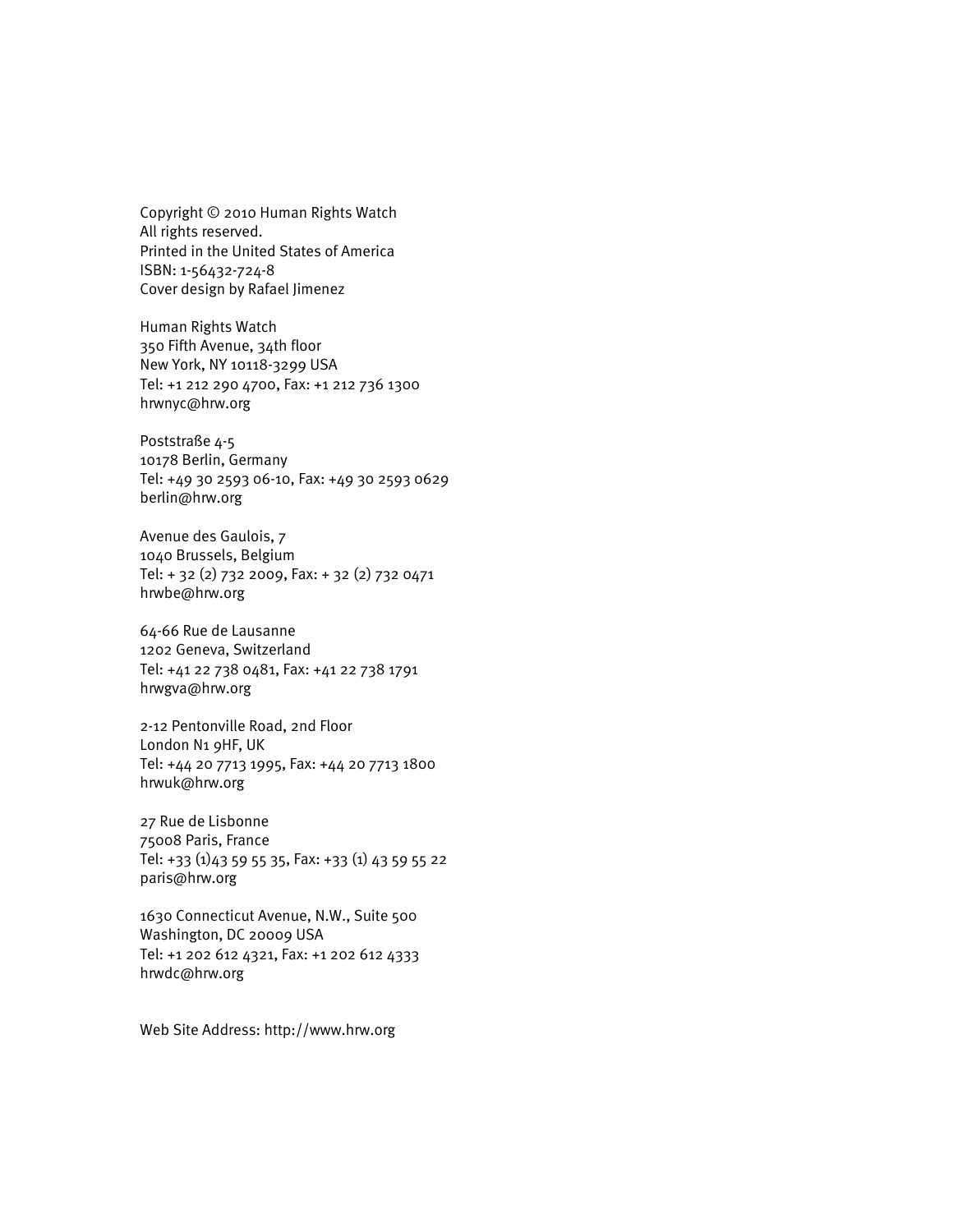HUMAN **RIGHTS WATCH** 

#### DECEMBER 2010

ISBN 1-56432-724-8

## "Their Future is at Stake" **Attacks on Teachers and Schools in** Pakistan's Balochistan Province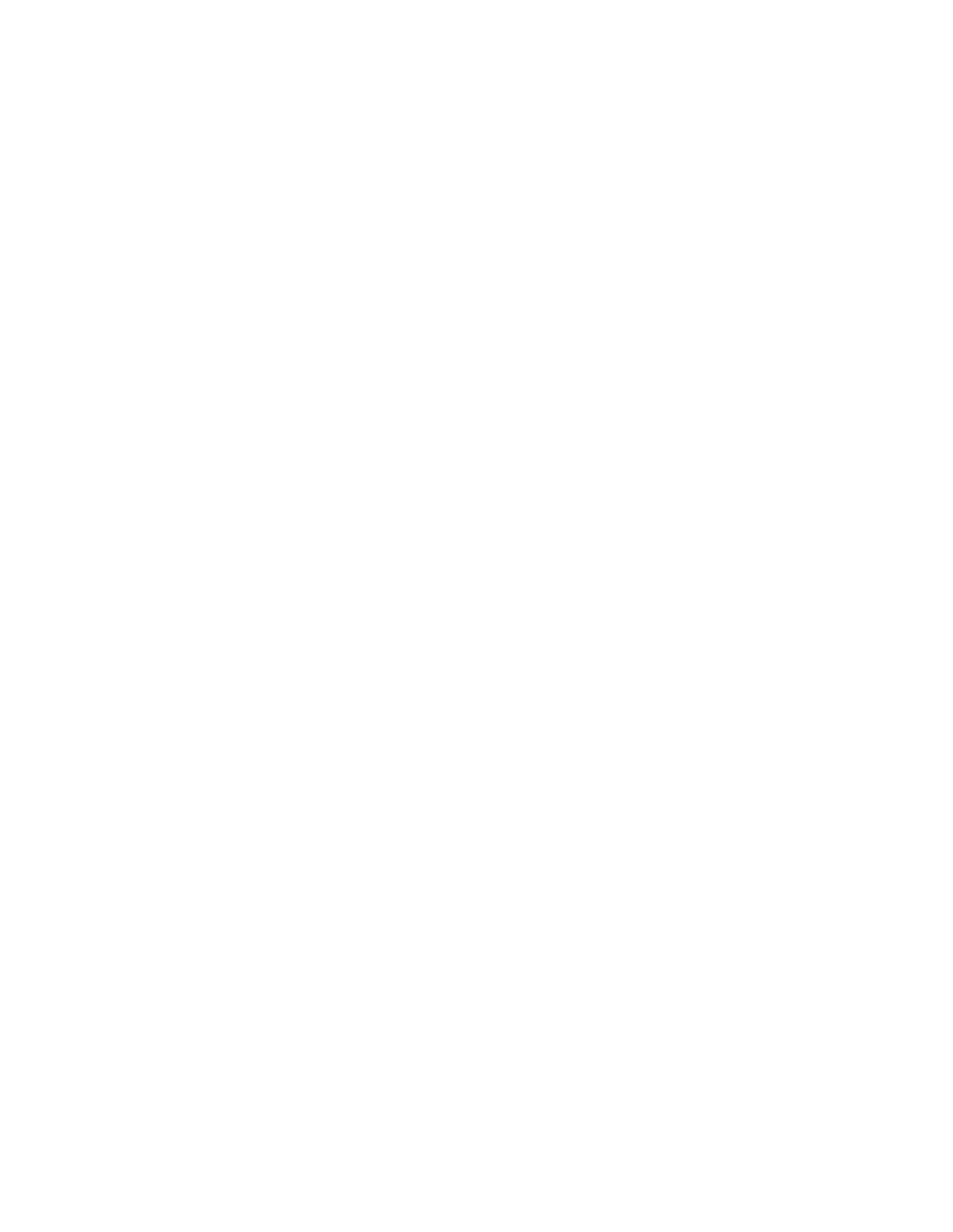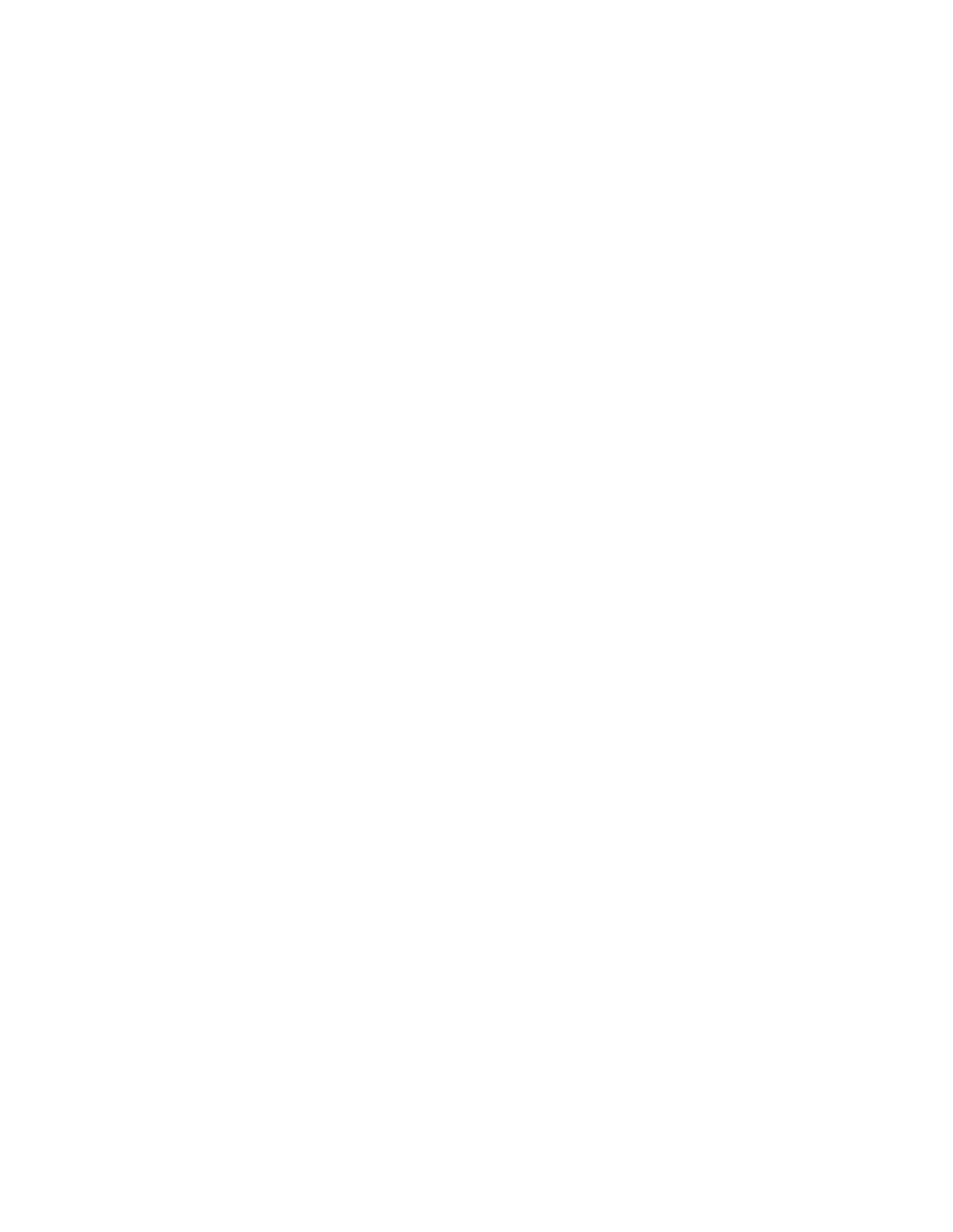## **I. Summary**

A total of 10 teachers have left [the school] so far…. Six people from this [school] have been assassinated since 2006—most of them during the last 12 months.… My profile has all the required characteristics to be targeted: teacher, Shia, and a settler. It is better for me and my family that we leave as soon as possible.

—Teacher, location withheld, spring 2010

The most affected ethnic group currently is the Baloch because it is they who are losing teachers. It is their children whose education is affected, and it is their future that is at stake.… Of course the settlers, and Punjabis particularly, have [also] been directly affected.… It is their people being killed. — Senior provincial government official, Quetta, spring 2010

Teachers, professors, and school administrators have found their lives increasingly under threat in Pakistan's western province of Balochistan. Between January 2008 and October 2010, suspected militant groups targeted and killed at least 22 teachers and other education personnel in the province. Militants have also threatened, bombed, or otherwise attacked schools, resulting in injuries, deaths, property damage, and curtailed education for Balochistan's children and youth. In 2009, government schools were open for only 120 days, compared with around 220 days in the rest of Pakistan.

Fearing for their safety, many teachers—particularly ethnic Punjabis and Shiite Muslims and other targeted minorities—have sought transfers, further burdening what is already the worst educational system in Pakistan. Since 2008, more than 200 teachers and professors have transferred from their schools to the relatively more secure capital Quetta, or have moved out of the province entirely. Nearly 200 others are in the process of making such transfers. New teachers are hard to find, and replacements often less qualified than predecessors. In Baloch areas of the province, schools are often under or poorly staffed, and many remaining teachers say they are so preoccupied with declining security their teaching has been adversely affected.

This report, based on interviews with teachers, government officials, journalists, nongovernmental organizations, and school children, describes attacks on Balochistan's educational facilities, teaching personnel, and students as part of broader political, religious,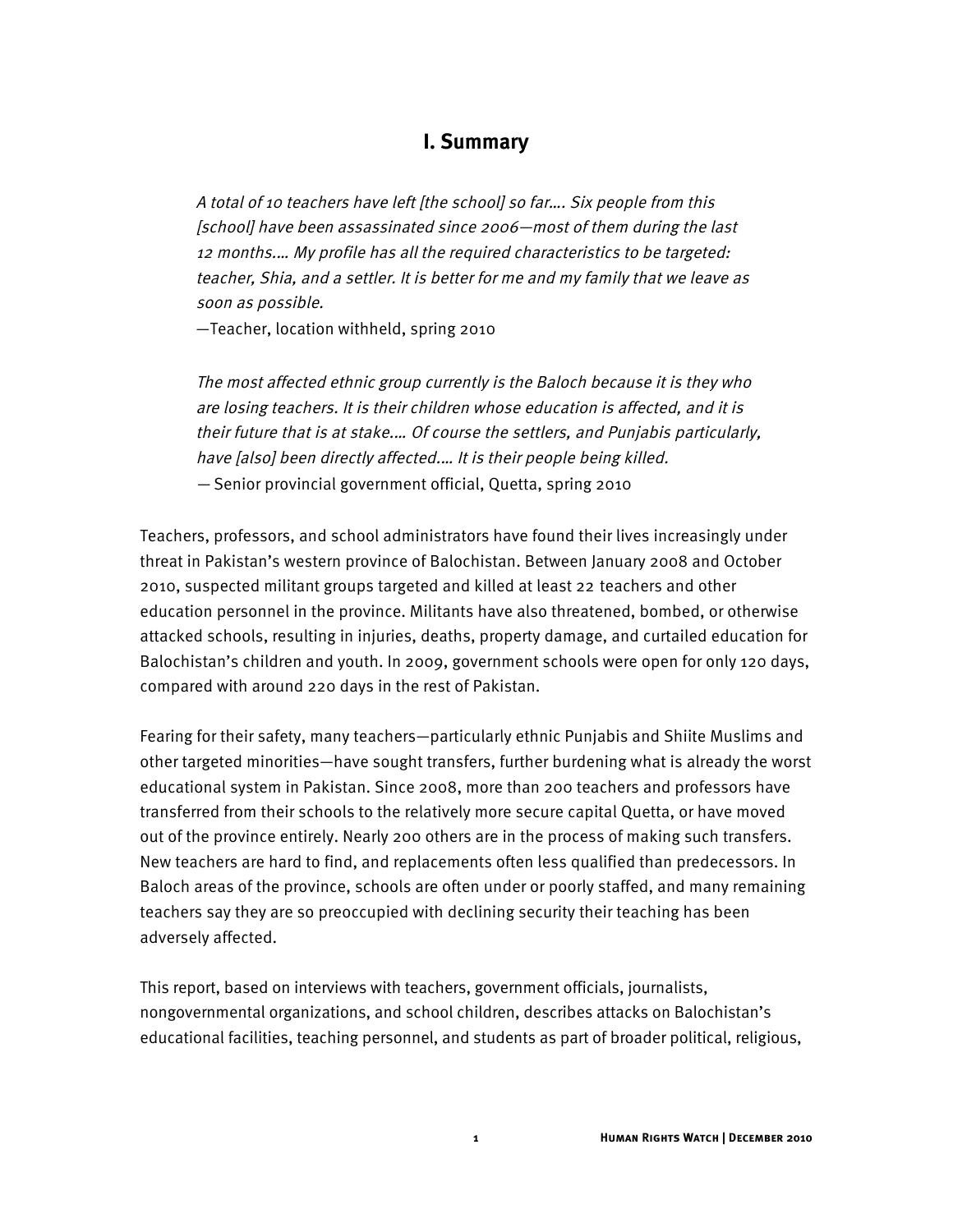and cultural divisions. It also considers the consequences of such attacks for education in the region, including pervasive fear, fewer school days, and hemorrhaging of qualified teachers.

Killing people of a certain ethnicity or religion who have dedicated their lives to teaching only undercuts opportunities and outcomes in a province already struggling to educate its populace and achieve greater development, making a bad situation even worse. There is no acceptable justification for targeted killings of teachers and other education personnel, or attacks on schools. Beyond the killings' simple unlawfulness, the militant groups that are responsible demonstrate disturbing willingness to make the education of the province's children a pawn of their armed agenda.

Education falls in the crosshairs of three distinct violent conflicts in Balochistan. The first is a nationalist conflict, in which militant Baloch groups such as the Baloch Liberation Army (BLA) and the Baloch Liberation United Front (BLUF) seeking separation or autonomy for Balochistan have targeted Punjabis and other minorities, particularly in the districts of Mastung, Kalat, Nushki, Gwadar, Khuzdar, and Quetta. While individuals from all professions have been the victims of such "targeted killings," teachers and students constitute a significant proportion of victims because militant groups view schools and educational personnel, particularly ethnic Punjabis, as representatives of the Pakistani state and symbols of perceived Punjabi military oppression of the province.

Often no group claims responsibility for attacks, and few perpetrators have been apprehended and prosecuted. Those that do claim responsibility for such violence often justify it as a response to perceived lack of Baloch control over resources, under-representation in the national government, and retaliation for abuses by state security forces against the Baloch community. For example, the recent surge in killings can be traced to the 2006 assassination of prominent Baloch tribal leader Nawab Akbar Khan Bugti, and the murders of three prominent Baloch politicians in April 2009 by assailants believed to be linked to the Pakistan military. Apparent militant nationalist groups have threatened school officials, demanding that they stop teaching Pakistani history, flying the Pakistani flag, and having children sing the national anthem. The BLA claimed responsibility for the shooting death of Anwar Baig, a senior teacher killed in Kalat in June 2009 because he supposedly opposed recitation of the Baloch nationalist and hoisting thenationalist flag instead of the Pakistani flag. .

The second distinct conflict is a sectarian one, in which militant Sunni Muslim groups have attacked members of the Shia community, especially members of the Persian-speaking Hazara community. Such sectarian attacks appeared to increase in 2009, and occur mainly in Quetta and its neighboring districts.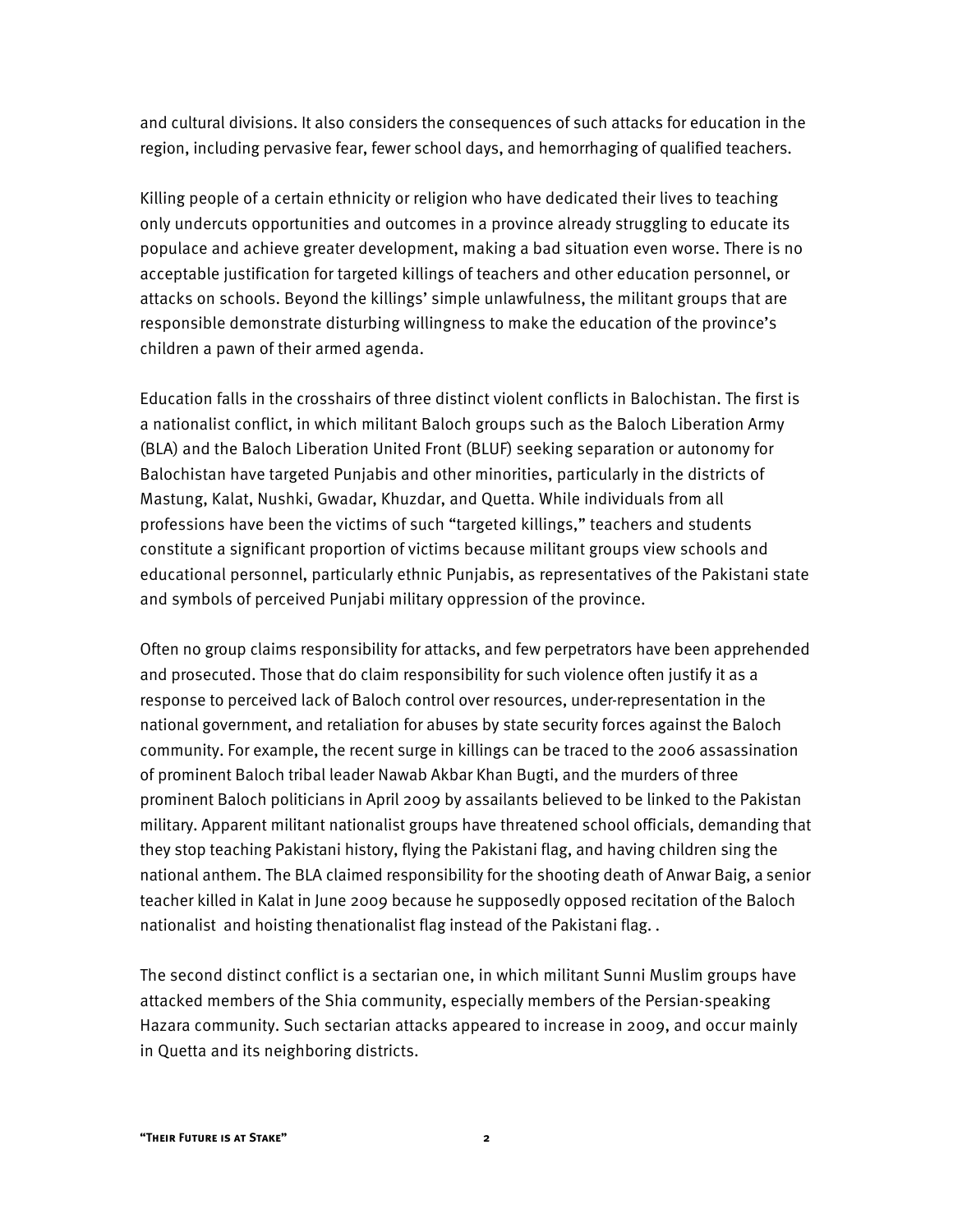The third conflict involves armed Islamist groups attacking those who act contrary to their interpretation of Islam. Armed Islamist militants have increasingly committed violence in opposition to the content and manner of local education, particularly that of girls and young women. There have also been several reported instances of demands that schools stop teaching girls and boys together, and that students and teachers adopt more local and conservative dress.

Human Rights Watch calls on armed groups in Balochistan to immediately cease all attacks against education personnel and other civilians, and schools; on the provincial government of Balochistan to bring to justice those responsible and to take measures to prevent such attacks and mitigate their impact; and on the federal government of Pakistan to support these efforts.

This is the first of two Human Rights Watch reports on the situation in Balochistan. The second report documents the pattern of involvement by Pakistan security forces in the enforced disappearances of ethnic Baloch in the province.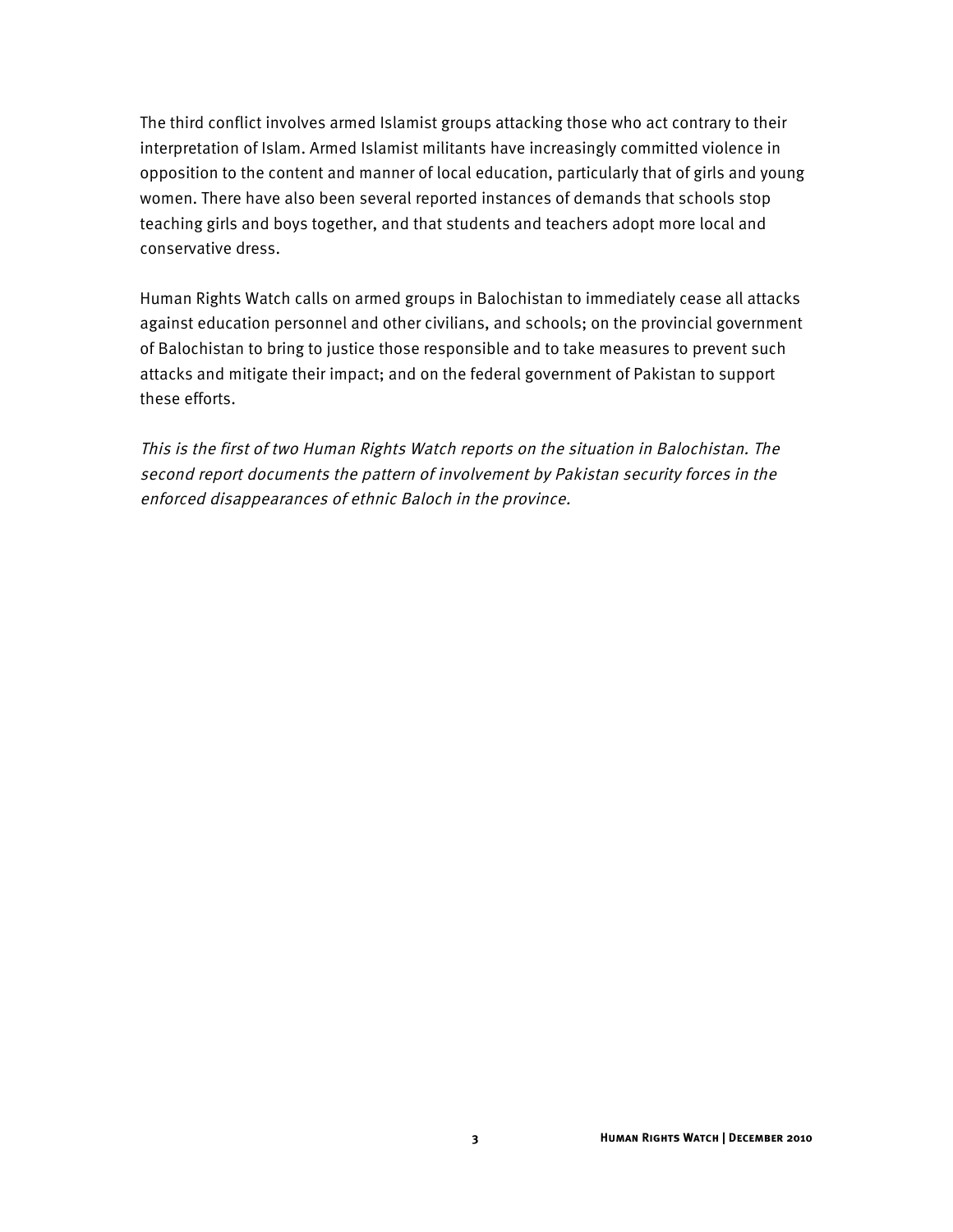## **II. Recommendations**

## To Armed Groups in Balochistan

- Immediately cease all attacks and threats against teachers, professors, education personnel, and other civilians, and against schools.
- Immediately issue a public statement directing group members to respect the lives of teachers and to end attacks on schools.
- Take appropriate disciplinary action against group members who order or participate in such attacks.

## To the Provincial Government of Balochistan

- Fully investigate threats or attacks on teachers and schools, and prosecute those responsible.
- Establish systems to compensate for lost school days, such as holding extra teaching periods for core subjects.
- Institute remedial training for under-qualified teachers.
- Establish mechanisms for temporary provision of education for schools that have a sudden shortage of teaching staff because of emergency transfers and other problems resulting from teacher insecurity.
- Promptly form an Inter-Departmental Working Group that includes representatives of the Departments of Education, Youth Affairs, Women Development, Public Safety Commission, and Social Welfare, and the Chief Minister Inspection Team. The Working Group should:
	- o Visit each village or town having security problems, as evidenced for example by high numbers of teacher transfers, and meet separately with teachers, school principals, local education committees, students and parents, village council leaders, and local police to determine suitable steps to enhance teacher and school security.
	- o Based on these consultations, publish a list of "lessons learned" with recommendations on appropriate government response.
	- o Designate a senior official to oversee and implement high-level monitoring and tracking of each threat or attack against a teacher or school, in order to identify early-warning signs and suitable responses.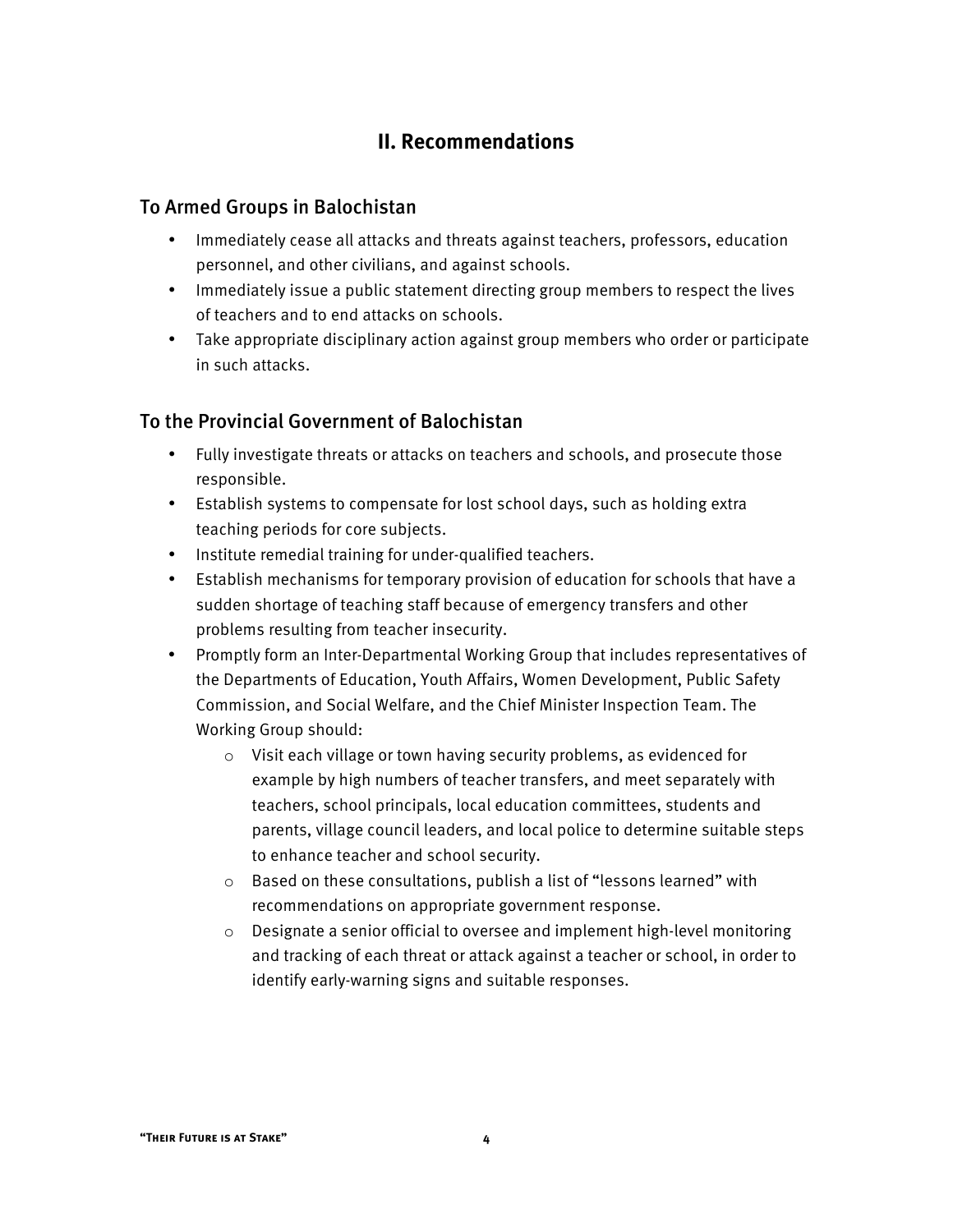## To the Federal Government of Pakistan

- Cooperate with authorities in Balochistan to create an advance rapid response system when there are attacks on schools, so that these facilities are quickly repaired or rebuilt, and destroyed educational material replaced so children can return to school as soon as possible. During reconstruction, students should be provided education through alternative means and, where appropriate, psychosocial support.
- Ratify the Rome Statute of the International Criminal Court (ICC), which prohibits as a war crime intentionally directing attacks against buildings dedicated to education— provided they are not military objectives—during international and internal armed conflicts.

## To the United Nations Children's Fund (UNICEF)

• Establish a mechanism in cooperation with nongovernmental organizations (NGOs) and other UN agencies to monitor attacks on education and other abuses committed against children in Balochistan.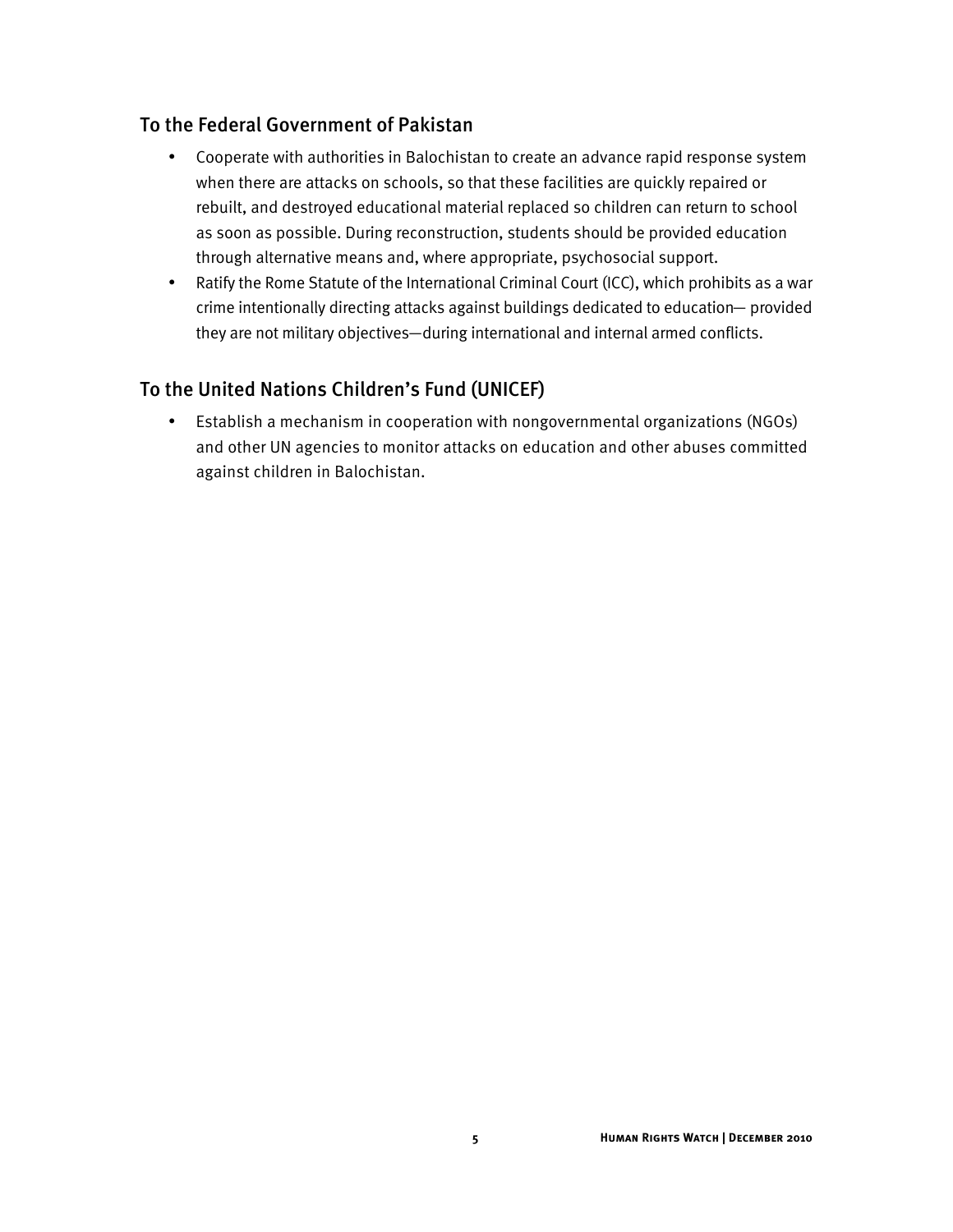## **III. Methodology**

This report is based on research that Human Rights Watch conducted in April and May 2010 in Balochistan. Our researcher conducted interviews with 23 people, including three children ages 14 to 17. Human Rights Watch interviewed teachers from both government-run and private schools, students, victims' family members and friends, government officials, journalists, and representatives from local and international NGOs.

Interviews were conducted in Urdu individually and, in a few instances, in small groups at the preference of the interviewees. No one interviewed received compensation for providing information.

Pseudonyms have been used to protect the anonymity of interviewees who unanimously requested their real names not be used due to security considerations or because they were government employees. Pseudonyms may not match the ethnicity, tribe, or religion of the interviewee. The exact dates of interviews, the location of interviews, as well as additional identifying details have sometimes been withheld due to security concerns.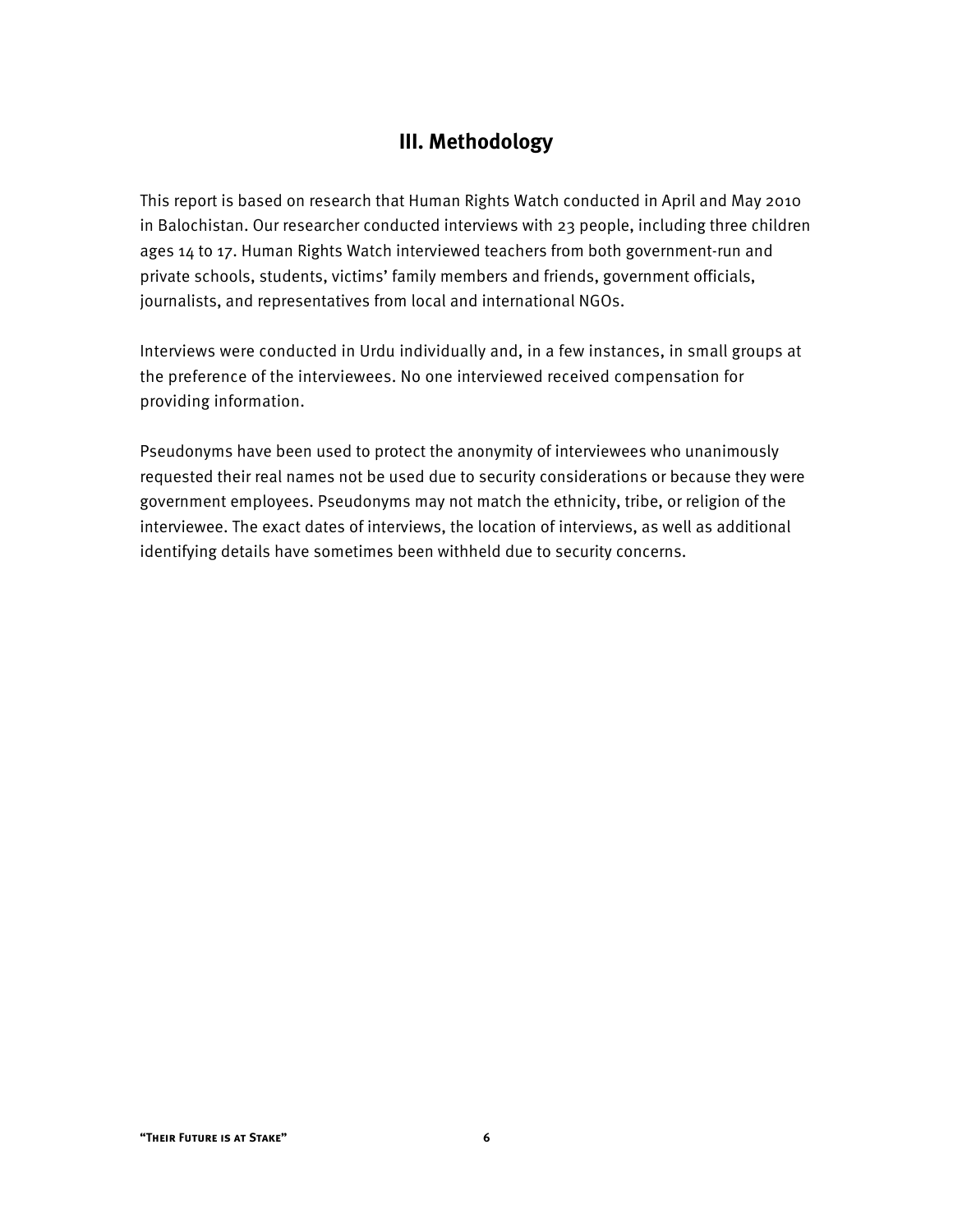## **IV. Background**

Children and youth in Balochistan have long endured the worst educational opportunities and outcomes of any of Pakistan's four provinces. This situation can be attributed to numerous factors, including Balochistan's extreme poverty, widespread corruption, poor governance, and gender-based discrimination, all of which have been exacerbated over several decades by the province's endemic violence. However, recent ethnic and sectarian violence, particularly attacks on teachers and schools, has made a poor educational system even worse.

#### Context

İ

Balochistan, Pakistan's western-most province, borders eastern Iran and southern Afghanistan. It is the largest of the country's four provinces in terms of area (44 percent of the country's land area), but the smallest in terms of population (5 percent of the country's total). According to the last national census in 1998, over two-thirds of its population of nearly eight million people live in rural areas.**<sup>1</sup>** The population comprises those whose first language—an important marker of ethnic distinction in Pakistan—is Balochi (55 percent), Pashto (30 percent), Sindhi (5.6 percent), Seraki (2.6 percent), Punjabi (2.5 percent), and Urdu (1 percent).**<sup>2</sup>**

There are three distinct geographic regions of Balochistan. The belt comprising Hub, Lasbella, and Khizdar in the east is heavily influenced by the city of Karachi, Pakistan's sprawling economic center in Sindh province. The coastal belt comprising Makran is dominated by Gwadar port. Eastern Balochistan is the most remote part of the province. This sparsely populated region is home to the richest but largely untapped deposits of natural resources in Pakistan including oil, gas, copper, and gold. Significantly, it is the area where the struggle for power between the Pakistani state and local tribal elites has been most apparent.**<sup>3</sup>**

Balochistan is both economically and strategically important: not only does the province border Iran and Afghanistan, it hosts a particular ethnic mix of residents, and is allegedly

**<sup>1</sup>** Census of Pakistan 1998, Balochistan Provincial Report; and World Bank, Balochistan Economic Report: From Periphery To Core, Volume II, 2008.

**<sup>2</sup>** Census of Pakistan 1998, Balochistan Provincial Report.

**<sup>3</sup>** Robert G. Wirsing, "Baloch Nationalism And The Geopolitics Of Energy Resources: The Changing Context Of Separatism In Pakistan," Strategic Studies Institute, United States Army War College, April 2008,

http://www.strategicstudiesinstitute.army.mil/pdffiles/pub853.pdf (accessed November 22, 2010).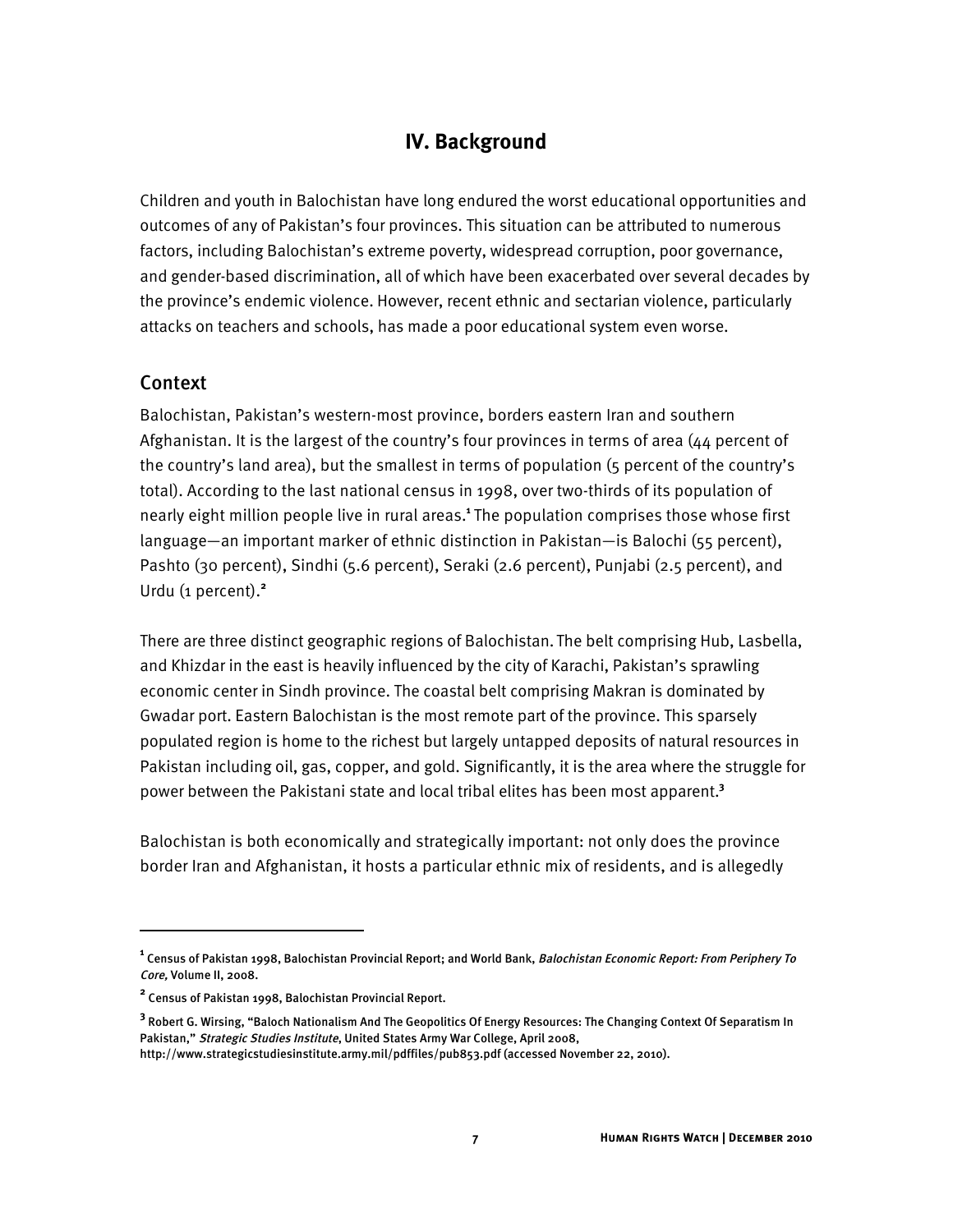home to the so-called Quetta Shura of the Taliban in the provincial capital Quetta.<sup>4</sup> The situation is further complicated by the large number of foreign states with an economic or political stake in the mineral-rich province, including the United States, China, Iran, India, and the United Arab Emirates.**<sup>5</sup>**

The province has historically had a tense relationship with Pakistan's government, in large part due to issues of provincial autonomy, control of mineral resources and exploration, and a consequent sense of deprivation. Under President Gen. Pervez Musharraf, Pakistan's military ruler from 1999 until 2008, the situation deteriorated markedly.**<sup>6</sup>** Two assassination attempts on Musharraf in 2005 and 2006 during visits to Balochistan resulted in a crackdown on Baloch nationalists by armed forces and Military Intelligence (MI), its lead intelligence agency in the province. These operations ultimately led to the killing in August 2006 of influential tribal chieftain Nawab Akbar Bugti and 35 of his close followers.

Since 2005, Pakistani human rights organizations have recorded numerous serious human rights violations by security forces, including extrajudicial executions, torture, enforced disappearances, forced displacement, and excessive use of force.<sup>7</sup> According to the Genevabased Internal Displacement Monitoring Center, violence in 2005 around Dera Bugti district alone displaced around 6,000 people and killed scores.**<sup>8</sup>** The total number of people displaced from all districts remains unknown, with estimates ranging from tens to hundreds of thousands.**<sup>9</sup>** After Musharraf's ouster in 2008, Pakistan's Interior Ministry estimated that 1,100 Baloch had "disappeared" during his rule.**<sup>10</sup>** To date, the government has only uncovered the fate of a handful of these people. **11**

**9** Ibid.

 $\overline{a}$ 

**<sup>4</sup>** Ibid. The Quetta Shura is a militant organization composed of top leadership of the Afghan Taliban. It formed after US-led forces attacked the Taliban in Afghanistan in November 2001 and its senior leadership escaped into Pakistan.

**<sup>5</sup>** Ibid. See also Maha Atal "China's Pakistan Corridor," Forbes Asia, May 10, 2010,

http://www.forbes.com/global/2010/0510/companies-pakistan-oil-gas-balochistan-china-pak-corridor.html (accessed November 22, 2010).

**<sup>6</sup>** See Ahmed Rashid, Descent Into Chaos (New York: Viking, 2008), pp. 283-287.

**<sup>7</sup>** Human Rights Commission of Pakistan "Human Rights Violations: Conflict In Balochistan," August 2006, http://hrcpweb.org/pdf/Conflict%20in%20balochistan--%20Complete.pdf (accessed November 22, 2010).

**<sup>8</sup>** "Pakistan: Tens of Thousands Displaced by Army Operations Against Insurgent Groups," Internal Displacement Monitoring Center, October 10, 2006, p. 7,

http://www.internal-displacement.org/8025708F004BE3B1/(httpInfoFiles)/6CEF209F30020F37C1257203004E6189/ \$file/Pakistan%20-October%202006.pdf (accessed November 22, 2010).

**<sup>10</sup>** Human Rights Watch, World Report 2009 (New York: Human Rights Watch 2009), Pakistan chapter, http://www.hrw.org/en/world-report/2009/pakistan.

**<sup>11</sup>** Asian Human Rights Commission, "Pakistan: More than 168 children have disappeared from Balochistan, a war crime tribunal should be constituted," February 2, 2010, http://www.ahrchk.net/statements/mainfile.php/2010statements/2395/ (accessed November 22, 2010).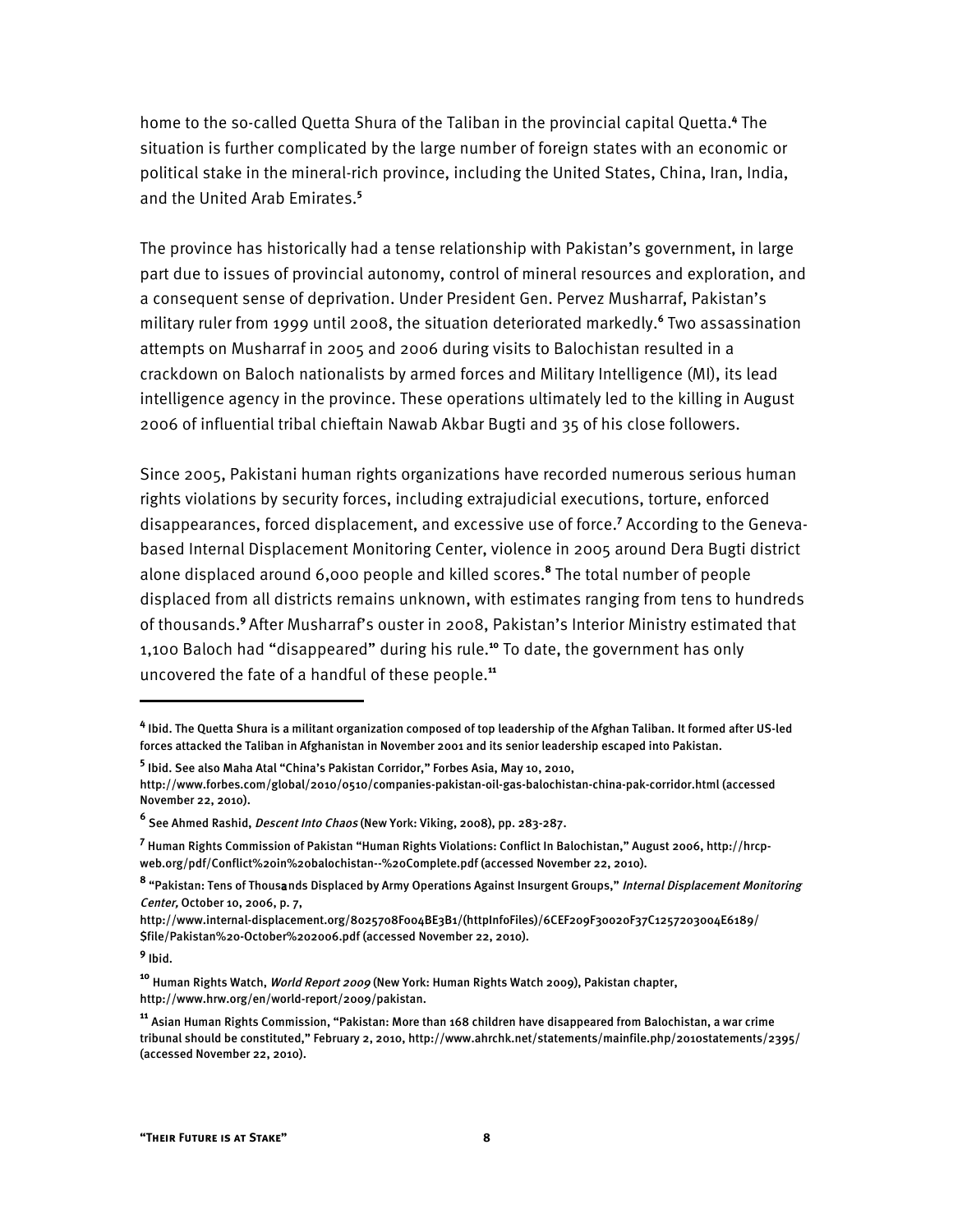Armed militant groups in Balochistan are responsible for targeted killings and destroying private property. In the past several years, they have increasingly targeted non-Baloch civilians and their businesses, as well as major gas installations and infrastructure. **<sup>12</sup>** They have also struck police and security forces and military bases throughout the province. **13**

Militancy in Balochistan has been fuelled by ethnic Baloch anger over the Pakistani government's efforts to harness local mineral and fossil fuel resources, maintain large numbers of troops in the province, and construct the Gwadar deep-sea port at the mouth of the Persian Gulf with non-Baloch workers.

The Pakistani military charges that Baloch militants receive arms and financial support from India.**<sup>14</sup>** While India consistently denies these allegations, Pakistani officials say that India's role in stoking unrest in Balochistan is illustrated by the scale and sophistication of recent attacks on Pakistan interests, alleged confessions of captured militants, and past evidence of support by "foreign" powers for separatist elements.**<sup>15</sup>**

In December 2009 Pakistan's newly elected civilian government, in an effort to bring about political reconciliation in the province, passed the Aghaz-e-Haqooq-e-Balochistan ("Beginning of Rights in Balochistan") package of constitutional, political, administrative, and economic reforms. It noted the province's "sense of deprivation in the political and economic structures of the federation" and past failure to implement provisions of the 1973 Pakistan Constitution that sought to empower the provinces.**<sup>16</sup>**

The package aims, among other things, to delegate a range of federal areas of authority to the Balochistan government, and requires federal authorities to obtain provincial government consent with respect to major projects. It seeks to redress the province's socioeconomic disparity compared to the rest of the country by increasing Baloch employment in the civil service, giving provincial and local government authorities a greater share of resource industry revenues, and compensating communities displaced by violence. It also

֬֘֒

**<sup>12</sup>** "Pakistan Fails to Curb Violence in Balochistan," Sify, July 6, 2010, http://sify.com/news/pakistan-fails-to-curtail-violencein-balochistan-news-international-khgqOpbaide.html (accessed November 22, 2010).

**<sup>13</sup>** Syed Talat Hussain,"Regime of Fear," Newsline, April 21, 2010, http://www.newslinemagazine.com/2010/04/regime-of-fear (accessed November 22, 2010).

**<sup>14</sup>** Salman Masood, "Pakistan Spy Chief to Visit India," New York Times, November 28, 2008,

http://www.nytimes.com/2008/11/29/world/asia/29pstan.html (accessed November 22, 2010).

**<sup>15</sup>** "What's the Problem with Pakistan?"Foreign Affairs, March 31, 2009,

http://www.foreignaffairs.com/discussions/roundtables/whats-the-problem-with-pakistan (accessed November 22, 2010).

**<sup>16</sup>** Preamble, Aghaz-e-Haqooq-e-Balochistan, December 9, 2009.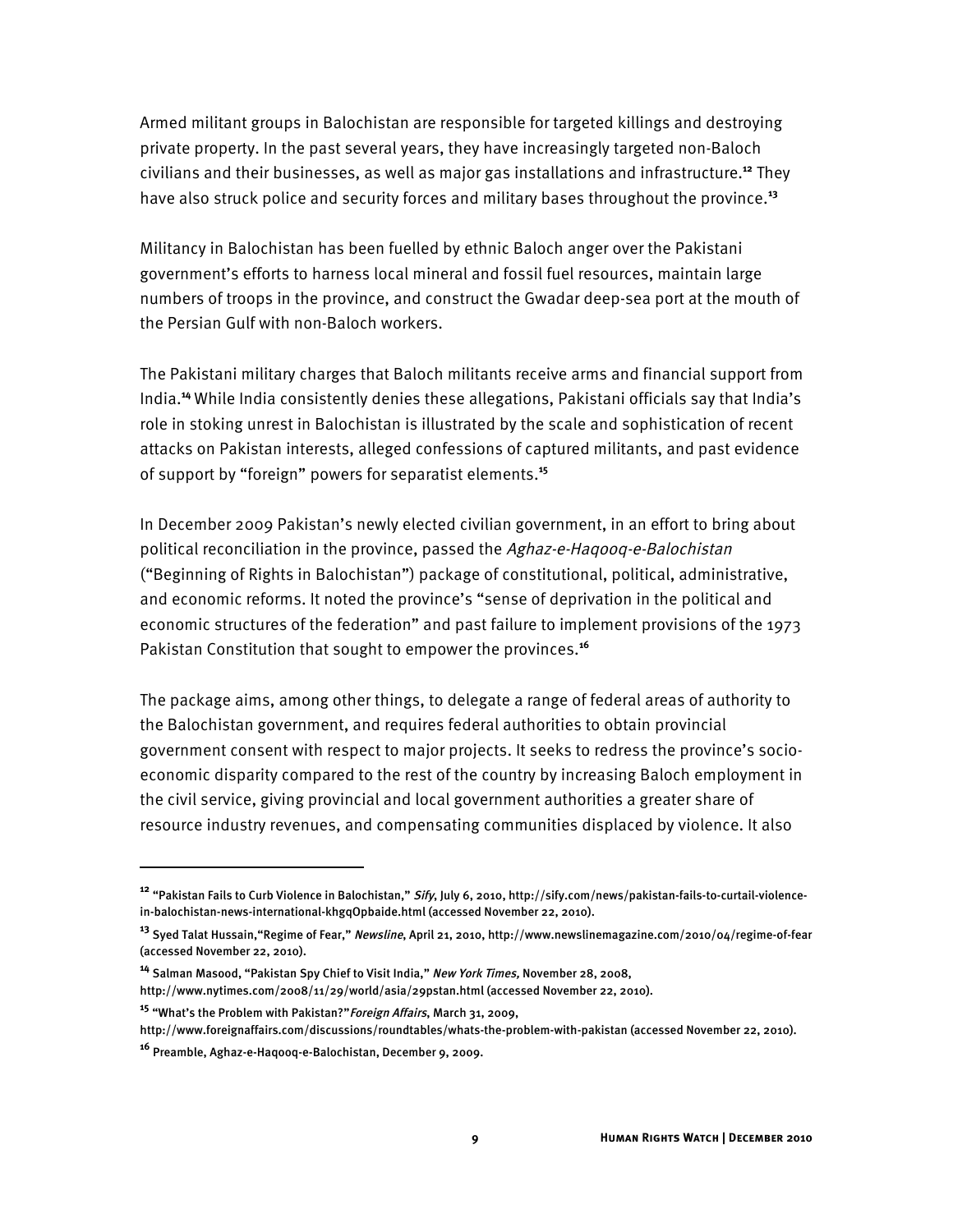calls for military cantonments under construction in the resource-rich Sui and Kohlu regions to be temporarily halted and for the military to be replaced there by the Frontier Corps, a paramilitary force that answers to the civilian Federal Ministry of the Interior. Under the package, the Balochistan chief minister is to have control over the Frontier Corps' law and order operations. The package also calls for an investigation of missing persons, and for all persons detained without charge to be released.**<sup>17</sup>**

As a result of the package, the Pakistan federal government in 2010 released Rs 12 billion (US\$140 million) to the Balochistan government in outstanding debts owed to it with respect to natural gas revenues and announced a Rs 152 billion (US\$1.77 billion) budget for the province, double that of 2009. **<sup>18</sup>** The package also establishes a judicial inquiry into the killing of Nawab Akbar Bugti and other Baloch political leaders.**<sup>19</sup>**

Despite these attempted reforms, doubts persist within Baloch society about the Pakistan government's intentions. Significant Baloch nationalist parties and leaders have rejected the package, claiming it does not adequately address core grievances or genuinely enable greater provincial autonomy.**<sup>20</sup>** Many have continued to call for complete separation from Pakistan.**<sup>21</sup>** However, Baloch nationalists are highly splintered and it is unclear how much influence Baloch political leaders now exert over militant groups.**<sup>22</sup>**

Divisions among Baloch nationalists have exacerbated lawlessness and violence in the province. In 2010, militants escalated sectarian and ethnically motivated targeted killings, especially in Quetta.**<sup>23</sup>** In addition, they have continued to target gas pipelines, railway lines and electricity networks, and government buildings, including schools. **24**

İ

**<sup>17</sup>** Aghaz-e-Haqooq-e-Balochistan, December 9, 2009.

**<sup>18</sup>** Nasir Jamal and Saleem Shahid, "Rs152 billion budget for Balochistan," Dawn, June 22, 2010, http://news.dawn.com/wps/wcm/connect/dawn-content-library/dawn/the-newspaper/front-page/rs152-billion-budget-forbalochistan-260 (accessed November 30, 2010).

**<sup>19</sup>** Raja Asghar, "Govt offers olive branch to Balochistan," Dawn, November 25, 2009,

http://news.dawn.com/wps/wcm/connect/dawn-content-library/dawn/news/pakistan/04-balochistanpackage-qs-10 (accessed November 30, 2010).

**<sup>20</sup>** Murtaza Ali Shah, "Baloch nationalists reject package," The News International, November 25, 2009.

**<sup>21</sup>** Sajid Hussain, "18th Amendment Fails To Appease Most Of Baloch Nationalists," The News On Sunday, April 11, 2010; Syed Talat Hussain, "Regime of Fear," Newsline, April 21, 2010.

**<sup>22</sup>** Syed Talat Hussain, "Regime of Fear," Newsline.

**<sup>23</sup>** Ibid.

**<sup>24</sup>** "Pakistan Fails To Curb Violence In Balochistan," Sify, July 6, 2010.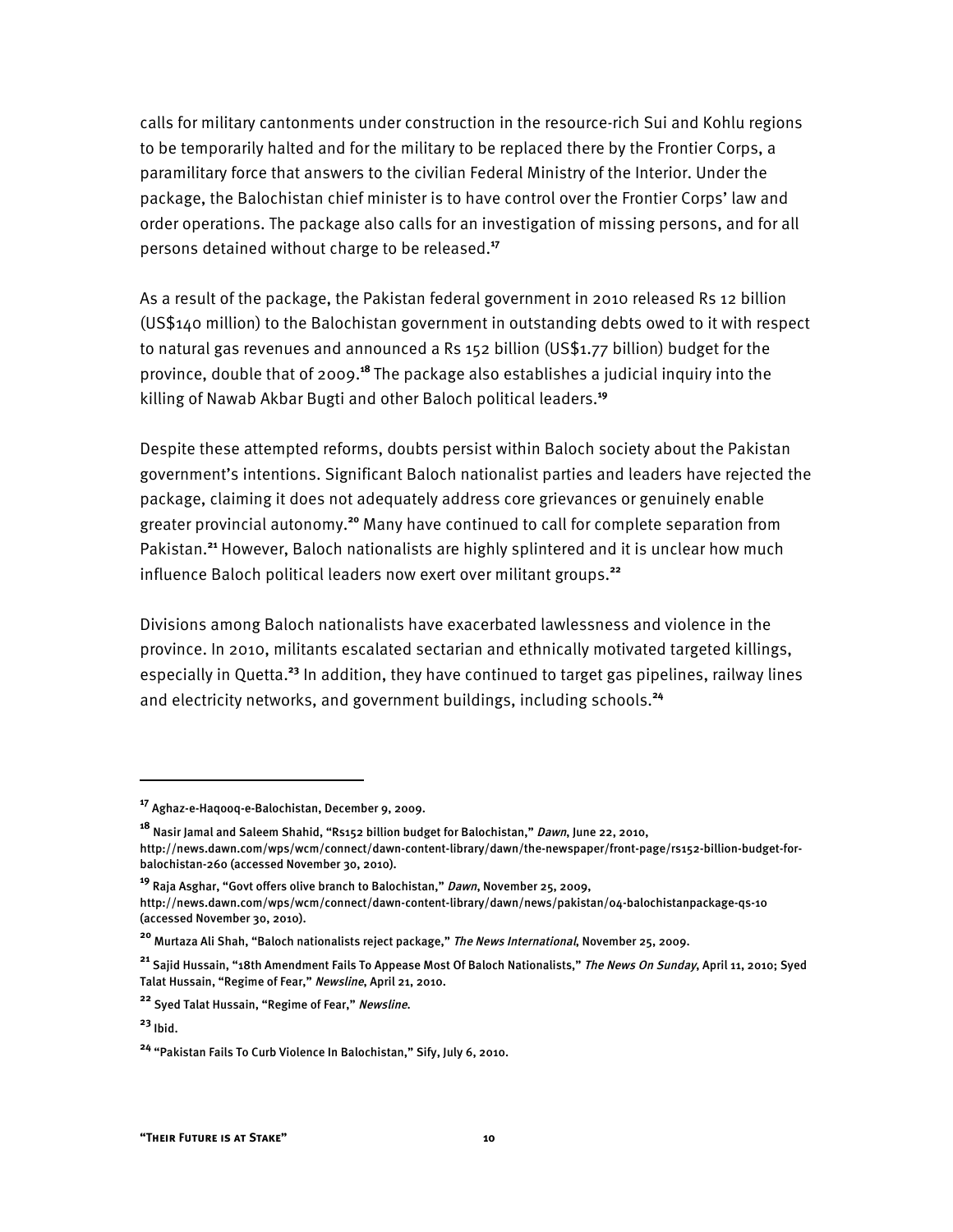Three distinct groups are responsible for violence against civilians in the province: militant Baloch nationalist groups seeking separation or autonomy for Balochistan that target Punjabis and other minorities; militant Sunni Muslim groups that attack members of the Shia community; and armed Islamist groups that have most recently attacked those who act contrary to their interpretation of Islam.**<sup>25</sup>**

Militant nationalist groups such as the Baloch Liberation Army (BLA) and the Baloch Liberation United Front (BLUF) have claimed responsibility for most killings of non-Baloch civilians, including teachers and other education personnel. They attempt to justify these attacks as a nationalist Baloch response to grievances against the state, and retaliation against abuses that state security forces have committed against Baloch community members.

Amidst the violence, Balochistan's long-term problems of governance and the stand-off between the Pakistani military and Baloch militants have deepened a general perception in the province of neglect, discrimination, and denial of rights. These are exacerbated by the continuing tribal system and its archaic social structures, the influence of the tribal chief on the justice system and police, and the consequent denial of citizens' fundamental rights.

The poor and marginalized, particularly women, are adversely affected by traditional forms of dispute resolution and lack of access to other redress mechanisms. They lack assets and opportunities, have no social safety net, and are bound by practices that affect their welfare.**<sup>26</sup>** There are frequent reports of both state law enforcement agencies and local power-brokers committing abuses against marginalized populations. Labor conditions are abysmal, and there is no single system of justice despite a uniform civil and criminal code. The widespread use of tribal *jirgas* (councils) and other informal forums of justice increase the difficulty of seeking redress and obtaining justice, devaluing its quality.

İ

**<sup>25</sup>** A large proportion of the population of urban dwellers comprises people who settled there in the 1930s or at the time of independence in 1947. Those committing the recent violence make no distinction between these "settlers" and more recent migrants to the province. Older urban areas (Quetta, Loralai, Zhob, Sibi) were largely inhabited by the settlers, Pathtuns (and the Hazara community in Quetta), while the Baloch remained largely in the rural villages or small rural towns.

**<sup>26</sup>** Violence against women and girls, including rape, domestic violence, and forced marriage, remains a serious problem. In one case in 2008, five women were shot and buried alive by members of their own tribe after three of them refused to get married as their families had demanded. Israrullah Zehri, a senator from Balochistan province, publicly defended the killings as "tribal custom." Another legislator, Hazar Khan Bijrani, stands accused of presiding over a tribal *jirga* (council) that in 2006 ordered the handing-over of five girls, aged six and younger, as "compensation" in a dispute. Human Rights Watch, World Report 2009 (New York: Human Rights Watch, 2009), Pakistan chapter, http://www.hrw.org/en/world-report/2009/pakistan.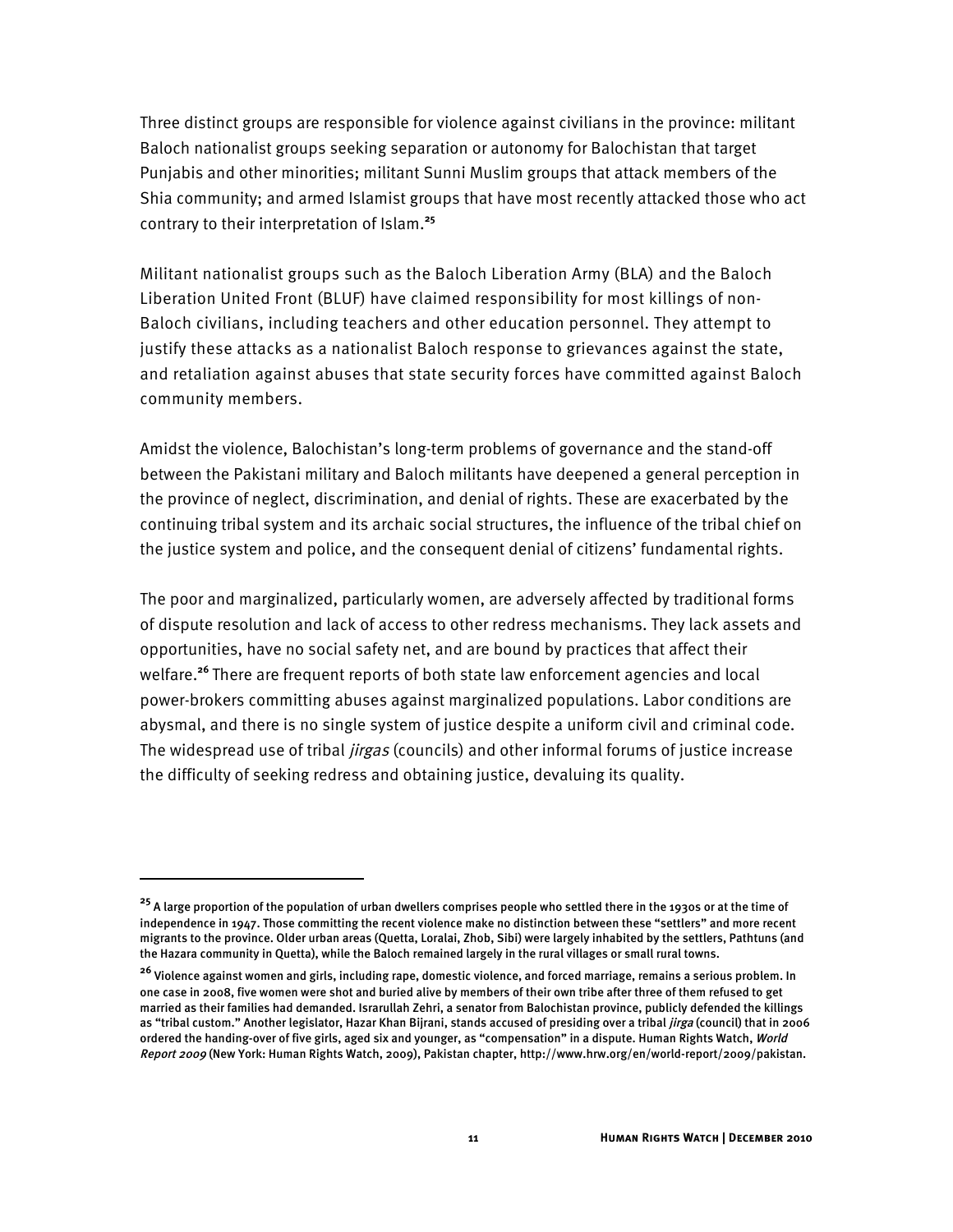Finally, the violence has denuded the already thinly spread provision of public safety. Organized police services cover only a fraction of the province's territory (about  $\mu$  percent of the land area), while the rest is covered by tribal recruits forming levies. **27**

As the violence in Balochistan intensifies, atrocities mount. While the Pakistani military and Baloch militants readily exploit the misery of civilians for their own political purposes, they have failed to address these grievances or to accept responsibility for them.

## Balochistan's Educational System

Educational opportunities performance for the vast majority of children and youth in Balochistan are dire.

The province has the country's lowest net enrollment rates for all stages of schooling:

- primary school (ages 6 to 10): 58 percent of boys and 42 percent of girls;
- middle school (ages 11 to 13): 27 percent of boys and 17 percent of girls; and
- "matric" level (ages 14 to 15): 15 percent of boys and 8 percent of girls.**<sup>28</sup>**

Approximately half of the province's 10- to 18-year-olds who have attended school dropped out before completing primary school. According to survey data collected by the Pakistan government, of 10- to 18-year-old girls who have never attended school, 42 percent have not done so because their parents objected, while 21 percent had to help at home. **29**

Only 32 percent of Balochistan's population over age 10 has completed primary level education, the lowest proportion in the country, compared with a national average of 47 percent. Only 42 percent of the population older than 10 has ever attended school. In rural Balochistan a mere 8 percent of females over age 10 has completed primary school.**<sup>30</sup>**

 $\overline{a}$ 

**<sup>27</sup>** Asian Development Bank, Report and Recommendation to the President on the Pakistan - Balochistan Resource Management Program, 2004. The Pakistani state recruits men from local communities into the Levies, a quasi-police force, the Frontier Constabulary and Frontier Corps. The Frontier Corps is a federal paramilitary force consisting almost entirely of ethnic Pashtuns from the province's northern regions. Although the force is part of the civilian federal Interior Ministry, its forces are commanded by officers of the Pakistan Army.

**<sup>28</sup>** Net enrollment rate = [Number of children aged 6 to 10 years attending primary level (classes 1-5) divided by number of children aged 6 to 10 years] multiplied by 100. Pakistan Federal Bureau of Statistics, "Pakistan Social & Living Standards Measurement Survey 2007-2008."

**<sup>29</sup>** Pakistan Federal Bureau of Statistics, "Pakistan Social & Living Standards Measurement Survey 2007-2008."

**<sup>30</sup>** Ibid.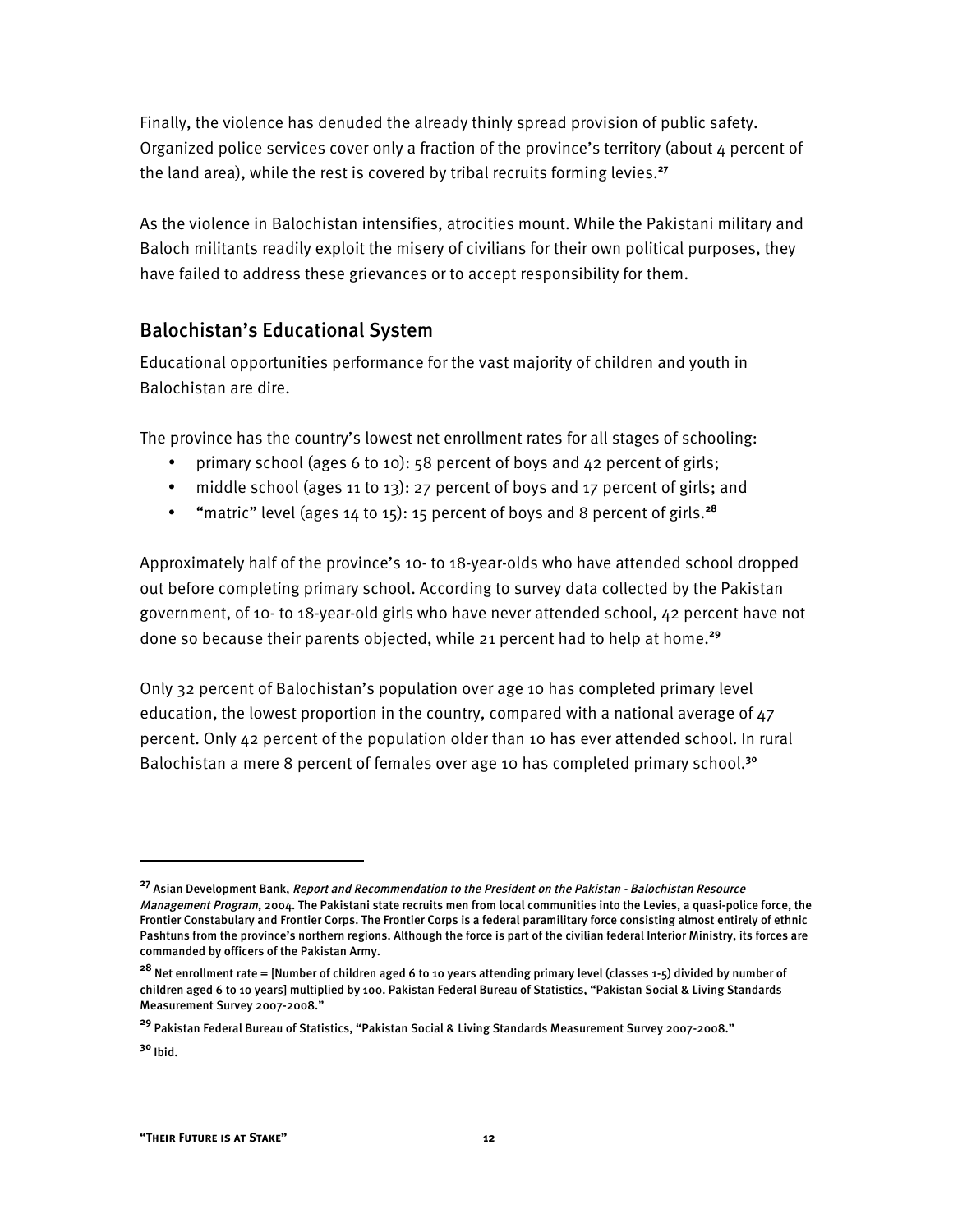Overall, only 46 percent of people in Balochistan over age 10 are literate enough to read a newspaper or write a simple letter; only 23 percent of females can do so. This is the lowest literacy rate in the country, and compares to a national average of 56 percent.**<sup>31</sup>**

Balochistan's education facilities are also the poorest in the country. The province has the highest percentage of primary school buildings rated as either needing "major repair" (36 percent compared to a national average of 11 percent), or "dangerous" (12 percent compared to a national average of 11 percent). Only 15 percent of primary schools were rated as "satisfactory" (compared to a national average of 36 percent).**<sup>32</sup>**

Of Balochistan's primary schools, at least 4 percent do not have buildings, 81 percent lack electricity, 34 percent have no drinking water, 72 percent are without a toilet, and 66 percent are without a boundary wall.**<sup>33</sup>** These provisions have been shown to increase enrollment rates, keep children in school, and ensure their protection.

A senior provincial government official told Human Rights Watch: "Education at the institutional level is an orphan institution [and] therefore it is easy to attack. The [provincial] education department lacks leadership. It is mired in corruption and bad governance. It is even incapable of utilizing its annual budget."**<sup>34</sup>** For example in 2008, 214 million rupees (US\$2.5 million) of funding allocated to Balochistan for education sector reforms in 2007- 2008—in particular for teacher training, furniture, and establishing and equipping science labs—lapsed due to the provincial government's failure to actually spend the resources provided. The lapsed funds accounted for 28 percent of the original allocation, which was determined based on requests by the district and provincial governments themselves.**<sup>35</sup>**

A local education specialist summarized the problem:

Education was never a priority [here in Balochistan].… The lack of capacity of the education department to manage and provide education has been an old issue … in addition to corruption and bad governance which have been

-

**<sup>31</sup>** Ibid.

**<sup>32</sup>** Calculated from Academy of Educational Planning and Management, "Pakistan Education Statistics 2007-08," 2009. In North West Frontier Province, 20 percent of primary school buildings were rated as "dangerous"; however, only 19 percent were rated as being in need of "major repair."

**<sup>33</sup>** Calculated from Academy of Educational Planning and Management, "Pakistan Education Statistics 2007-08," 2009.

**<sup>34</sup>** Human Rights Watch interview with Iqbal K., senior provincial government official, Quetta, spring 2010.

**<sup>35</sup>** Shamim Bano, "Report Says Provincial Govts Fail to Utilize Education Reforms Funds," The News (Islamabad), April 14, 2008.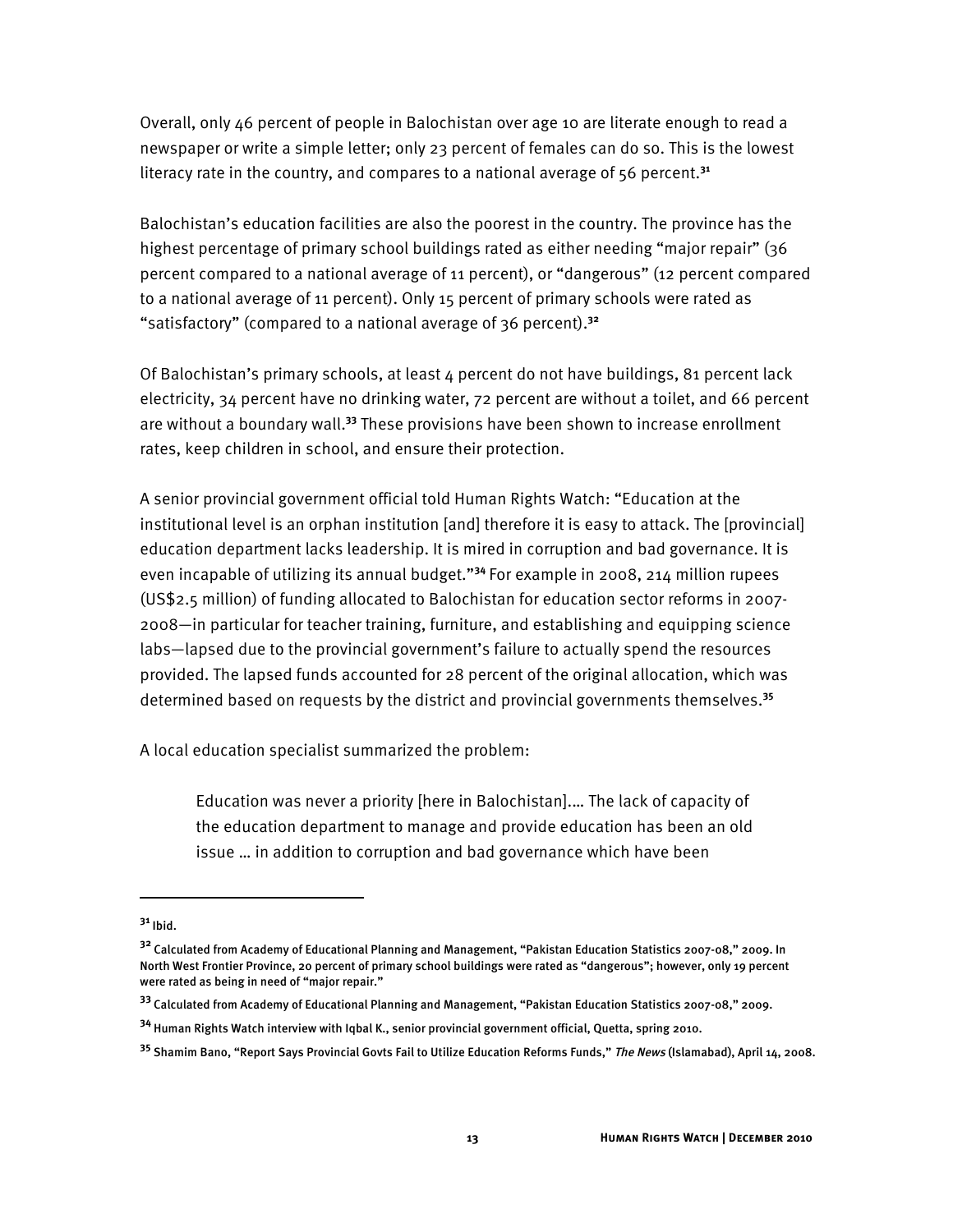typically associated with the education department. The security problem in Balochistan just made it more difficult for everyone.

At the community level the demand for education is huge, and communities will respond positively if resources at the provincial and national level were directed toward education…. As I said, the demand at the community level is huge … but the current system is incapable of responding to the community demand: the system is too weak, under-resourced, and outdated.… This will have long term negative effects.**<sup>36</sup>**

As one senior civil servant working on education in the province explained, although ethnic Punjabis tend to be the usual targets for killings, it is "the locals, and especially the Baloch, who are affected in the long run because being locals, it is going to be their children whose education will suffer and that will have undesirable implications for the province."**<sup>37</sup>**

İ

**<sup>36</sup>** Human Rights Watch interview with education specialist, Quetta, spring 2010.

**<sup>37</sup>** Human Rights Watch interview with Salim M.K., senior education civil servant, Quetta, spring 2010.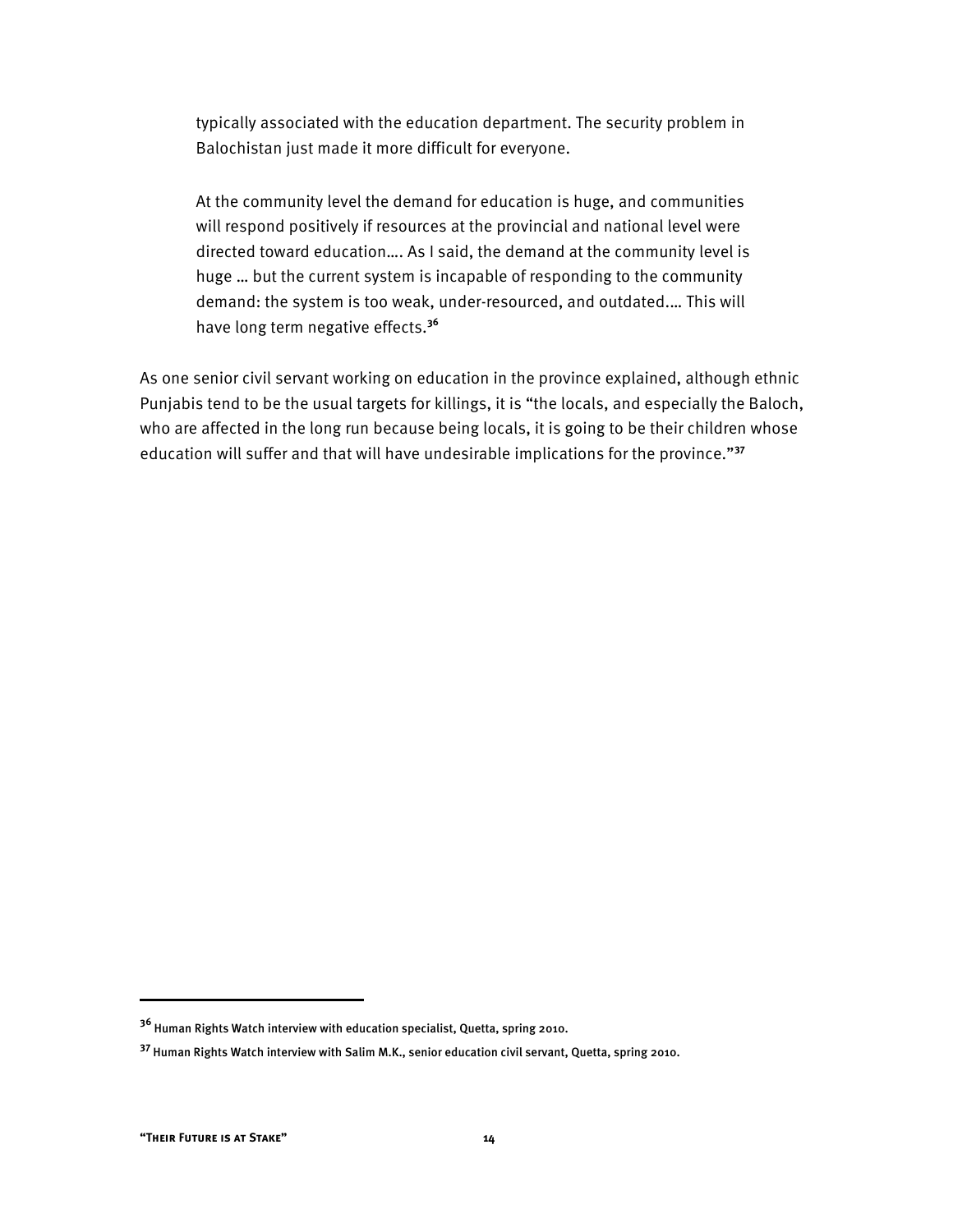## **V. Killing of Teachers and Other Education Personnel**

Between January 2008 and April 2010, approximately 160 non-Baloch individuals were killed in what the government believes were "targeted attacks"—that is, assailants specifically selected their targets rather than conducting indiscriminate or random attacks. At least 220 or more persons were also injured in such attacks during the same time period, according to the same provincial government statistics. In addition, alleged militants killed 124 police and 101 Frontier Corps members during the same period, according to a senior government official.**<sup>38</sup>**

Baloch militants are believed to be behind the attacks on ethnic Punjabis, who constitute the majority of victims. Militant Sunni groups have been linked to sectarian killings of members of the Shia minority, including Shiite members of the Hazara ethnic community. Between January 2008 and April 2010, at least 76 individuals were killed and 62 injured in suspected sectarian attacks.**<sup>39</sup>**

Among those targeted and killed by militants have been at least 22 teachers and other education personnel. The most prominent assassination was that of the provincial minister of education, Shafiq Ahmed, in October 2009, for which the Baloch Liberation United Front (BLUF) claimed responsibility. University professors and grade school teachers in Quetta and Baloch districts have also been attacked. According to government statistics, at least 11 of those who died in targeted killings between January 2008 and April 2010, and 4 of those wounded, were teachers. However, a survey of public press accounts conducted by Human Rights Watch, combined with our field investigation, identified at least 22 education personnel killed from January 2008 to October 2010.

## Motives for Killings

I

Armed militants appear to target individuals for several reasons, and it is not always possible to separate the motives for each killing.

Ethnic Punjabis, Shia, teachers, and other education personnel have been at particular risk. In a refrain heard on several occasions, one teacher told Human Rights Watch: "Once a 'settler,' always a settler in Balochistan. No matter how long you are in the

**<sup>38</sup>** Human Rights Watch interview with Iqbal K., senior provincial government official, Quetta, spring 2010. **<sup>39</sup>** Ibid.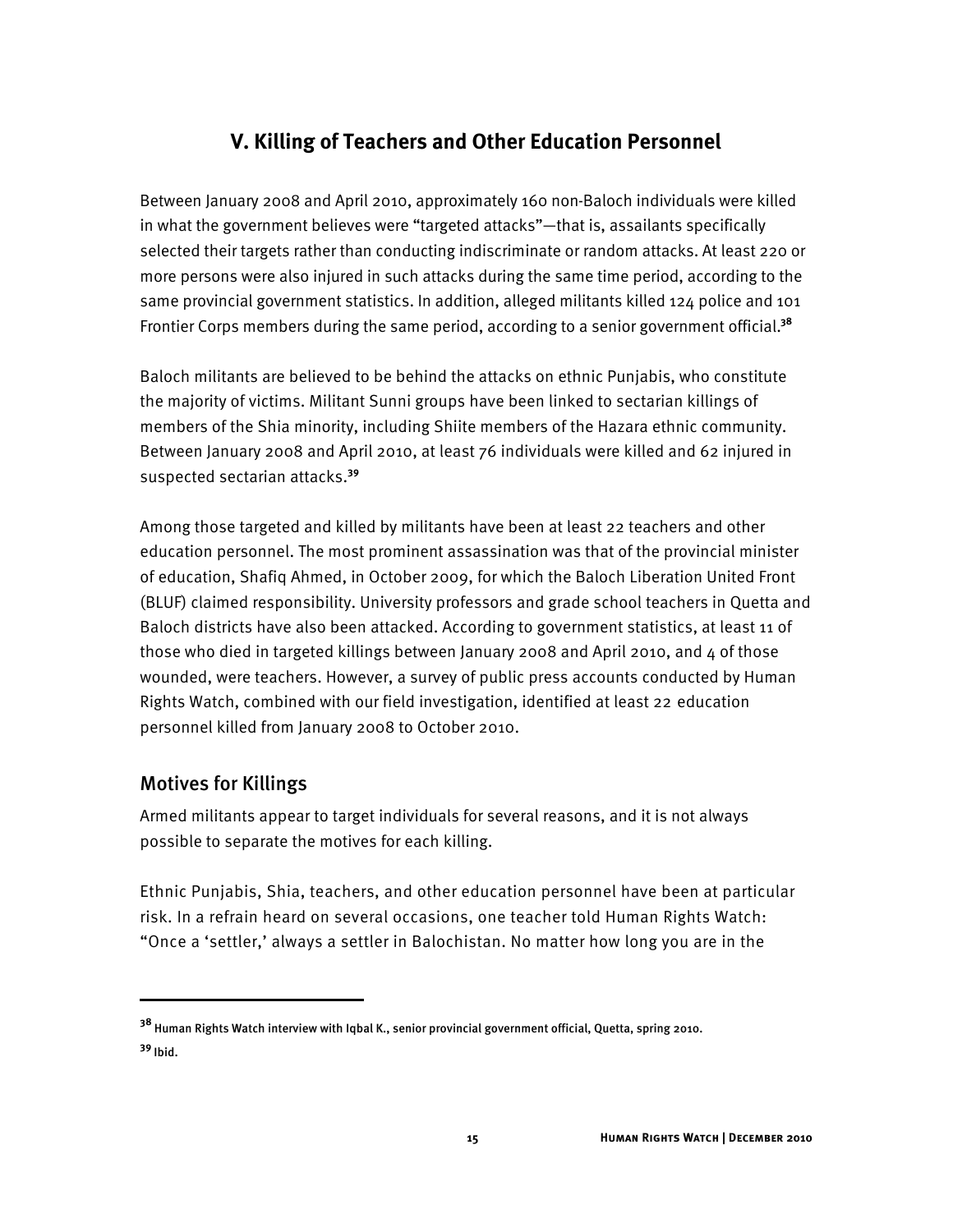province … 10, 50, or 100 years, you will still not be considered a local."**<sup>40</sup>** Expressing his personal fears of militant violence, another teacher told Human Rights Watch:

For us the issue is not only of ethnicity … it is also sectarian … as you know there has been an increasing Taliban kind of radicalism going on in Baloch areas for some time against the Shia community. Many Shia have been targeted during the last four or five years. My profile has all the required characteristics to be targeted: teacher, Shia, and a settler.**<sup>41</sup>**

Militant Baloch nationalist groups appear to be responsible for the vast majority of targeted killings of teachers. Bramdagh Bugti, the chief of the Baloch Republican Party (BRP) and guerrilla commander, justified the targeted killings of Punjabi teachers to a Pakistani journalist as a reaction to Pakistani army abuses:

As far as the target killing of teachers is concerned, I do not understand why the Pakistani authorities and the media shout only when one Punjabi teacher or barber is killed. Why not a single word is uttered when Baloch towns after towns are bombarded by the Pakistani authorities? I have said it many times: target killings are a justified reaction of the Baloch against the policies of the Punjabi [Pakistani] army.

I said before that target killings are the reaction to an action. If one Punjabi teacher is killed, one hundred more Balochs are also killed in response by the security forces. The government functionaries destroy all the livelihood of the poor Baloch tribesmen by bombarding their homes, goats and sheep with helicopters and jet airplanes. What are the other ways left for us? Why should we not react?**<sup>42</sup>**

## Education Personnel Killed January 2008 to October 2010

A survey of press accounts conducted by Human Rights Watch combined with our own field investigations indicate that at least 22 educational personnel were killed from January 2008

I

**<sup>40</sup>** Human Rights Watch interview with Akhtar A. P., teacher, Quetta, spring 2010.

**<sup>41</sup>** Human Rights Watch interview with Mehboob K., teacher, location withheld, spring 2010.

**<sup>42</sup>** Nawabzada Bramdagh Bugti, chief of Baloch Republican Party, quoted in Malik Siraj Akbar, "If I compromise on Baloch movement, my followers will kill, replace and forget me: Bramdagh Bugti," September 11, 2009, http://gmcmissing.wordpress.com/2009/09/10/if-i-compromise-on-baloch-movement-my-followers-will-kill-replace-andforget-me-says-bramdagh-bugti (accessed August 7, 2010).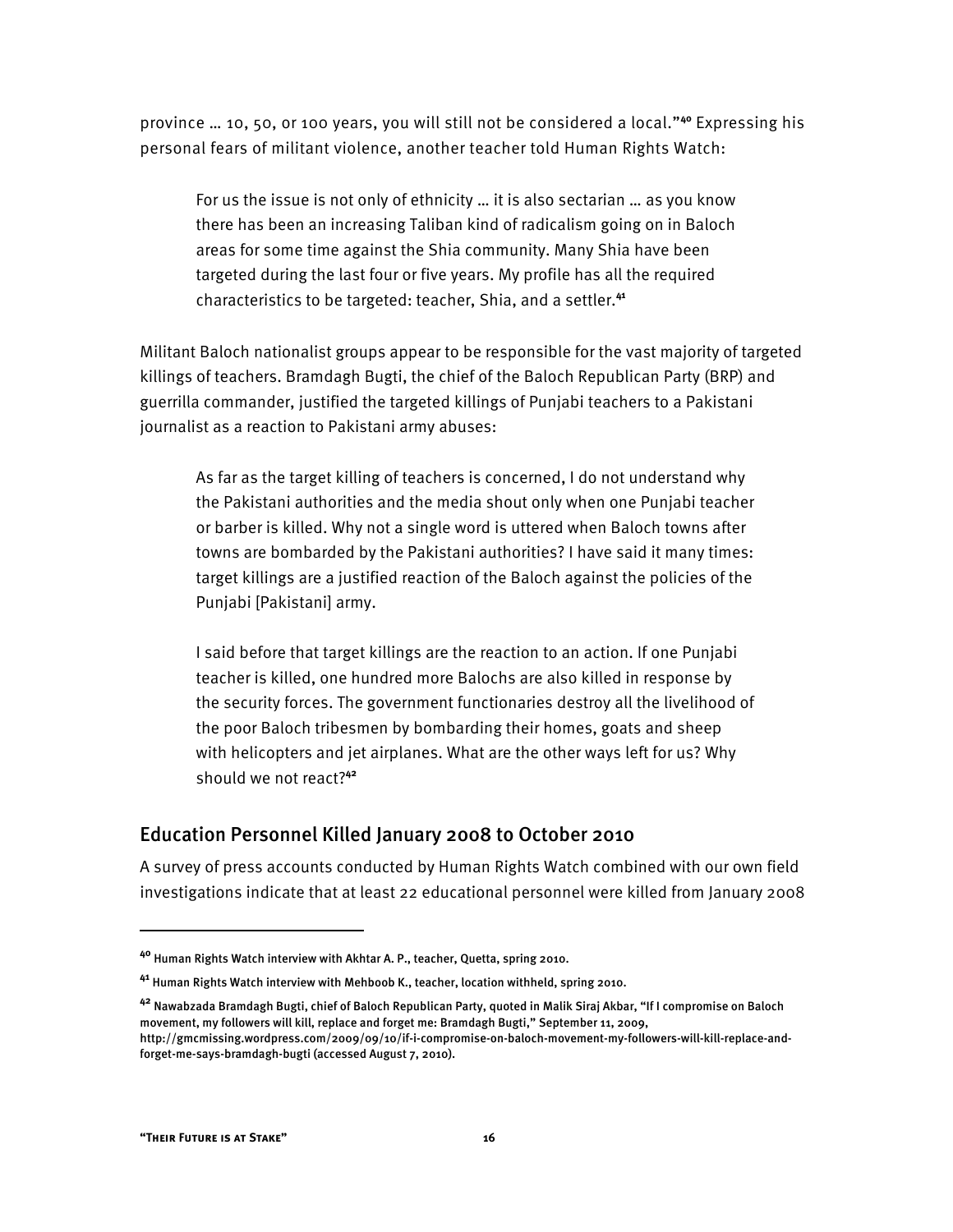to October 2010. This survey included any education personnel killed even when it was unclear from the reporting who the perpetrator was, or what the motive was behind selection of the target. Whatever the ultimate motive for the killing, such attacks on teachers have a major impact on educators in the province, and thus on providing quality education to the province's children and youth.

The security situation in Balochistan severely impaired Human Rights Watch's ability to individually investigate each attack. However, when we were able to identify and interview family members, close acquaintances, or eyewitnesses in these cases, their accounts were consistent with the press reporting. To accommodate security concerns of interviewees, we are not able to indicate all cases that we verified with interviews.

The same security-related factors that limited Human Rights Watch's research may have also affected the ability of journalists to fully document the killings. As a result, the following list of teachers who have been killed is unlikely to be complete, especially in harder-to-reach cases outside urban areas. The cases below appear in reverse chronological order.

#### Abdul Jalil

I

On May 25, 2010, Abdul Jalil, a retired teacher, was shot by unidentified armed men riding on a motorcycle after he collected his pension from a bank in Mastung. An eight-year-old boy, believed to be a bystander, was also hit and died.**<sup>43</sup>**

#### Chaudhary Ashfaq

On May 24, 2010, Chaudhary Ashfaq, vice-principal of the Technical Training Center, was on his way home when his car was intercepted on the Regional Cooperation for Development Highway (RCD Highway) in Hub town, Lasbela district. Unidentified assailants sprayed the car with bullets, killing Ashfaq.**<sup>44</sup>**

**<sup>43</sup>** Bari Baloch, "Teacher killed in Mastung," The Nation, May 26, 2010; "Two, including a retired teacher, killed in Mastung," Baloch Hal News, May 25, 2010; "Teacher dies in Mastung target killing," Daily Times Pakistan, May 26, 2010. Local police stated that they believed that Jalili's killing was targeted.

**<sup>44</sup>** "TTC Vice Principal Shot dead in Hub," Baloch Hall News, May 24, 2010; "Another educationist gunned down in Hub," The Nation, May 25, 2010. Local police stated that they believed that it was a targeted killing.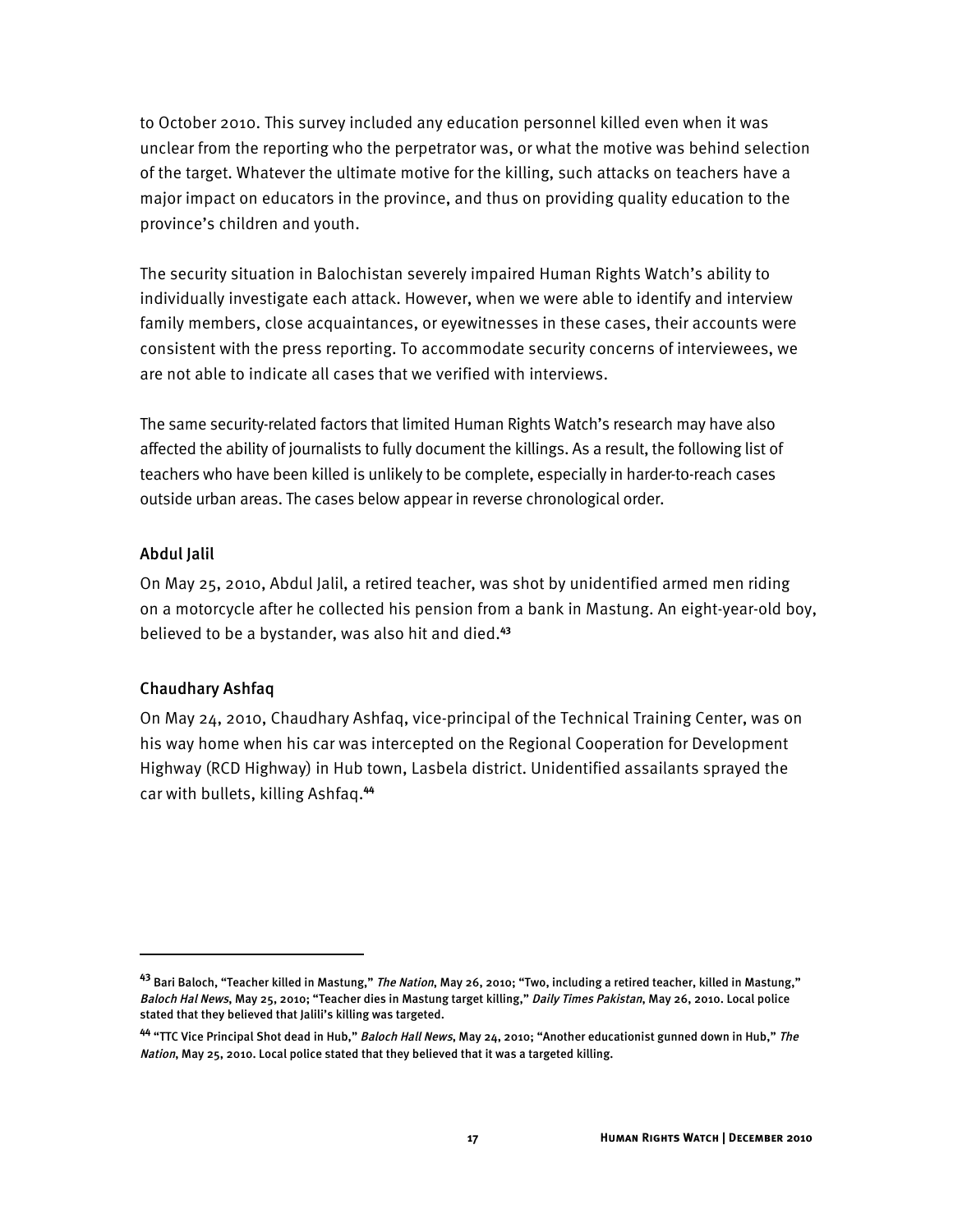#### Syed Wali

On May 8, 2010, Syed Wali, a lecturer at Quetta's Agriculture College, was found dead in his home in the city's Rahim Colony. Local police said he had been beaten and shot multiple times.**<sup>45</sup>**

#### Abdul Qadir Muhammad Shahi

On May 5, 2010, teacher Abdul Qadir Muhammad Shahi was shot dead by unknown men on motorcycles in Mastung. Police sources told local media that the victim was Shia, and that it could be a sectarian killing.**<sup>46</sup>**

#### Nazima Talib

On April 27, 2010, two masked men on a motorcycle gunned down Nazima Talib, an assistant professor at Balochistan University, when she was travelling from the university by auto rickshaw (motorcycle taxi) on Sariab road in Quetta. The university closed for a threeday mourning period. **47**

Media reported the Balochistan Liberation Army (BLA) claimed responsibility for the attack, saying it was retaliation for the killing of two Baloch women in Quetta and Pasni, and the torture of female political workers in Mand and Tump.**<sup>48</sup>**

#### Nazir Ahmed

1

On April 27, 2010, schoolteacher Nazir Ahmed was shot by an unidentified person in the Mashkey area of Khuzdar district. He died instantly.**<sup>49</sup>**

**<sup>45</sup>** "Lecturer Agriculture College Quetta killed," Dawn, May 8, 2010.

**<sup>46</sup>** "Schoolteacher shot dead," The Nation, May 6, 2010; "School teacher killed in Mastung firing," Asia Pulse, May 5, 2010 .

**<sup>47</sup>** Saleem Shahid, "BLA claims responsibility for killing professor in Quetta," Dawn.com, April 28, 2010; Mohammad Zafar, "Female university professor shot dead in Quetta," Daily Times Pakistan, April 28, 2010; "Pakistan university mourns murdered woman professor," BBC News, April 28, 2010. "Dead body of Nazima Talib flown to Karachi," The Pakistan Newswire, April 28, 2010, http://news.dawn.com/wps/wcm/connect/dawn-content-library/dawn/news/pakistan/metropolitan/03 university-professor-killed-in-act-of-target-killing-ss-03 (accessed November 23, 2010).

**<sup>48</sup>** Saleem Shahid, "BLA claims responsibility for killing professor in Quetta," Dawn.com, April 28, 2010, http://news.dawn.com/wps/wcm/connect/dawn-content-library/dawn/news/pakistan/metropolitan/03-universityprofessor-killed-in-act-of-target-killing-ss-03 (accessed November 23, 2010).

**<sup>49</sup>** "Schoolteacher shot dead in Khuzdar," Daily Times, April 27, 2010.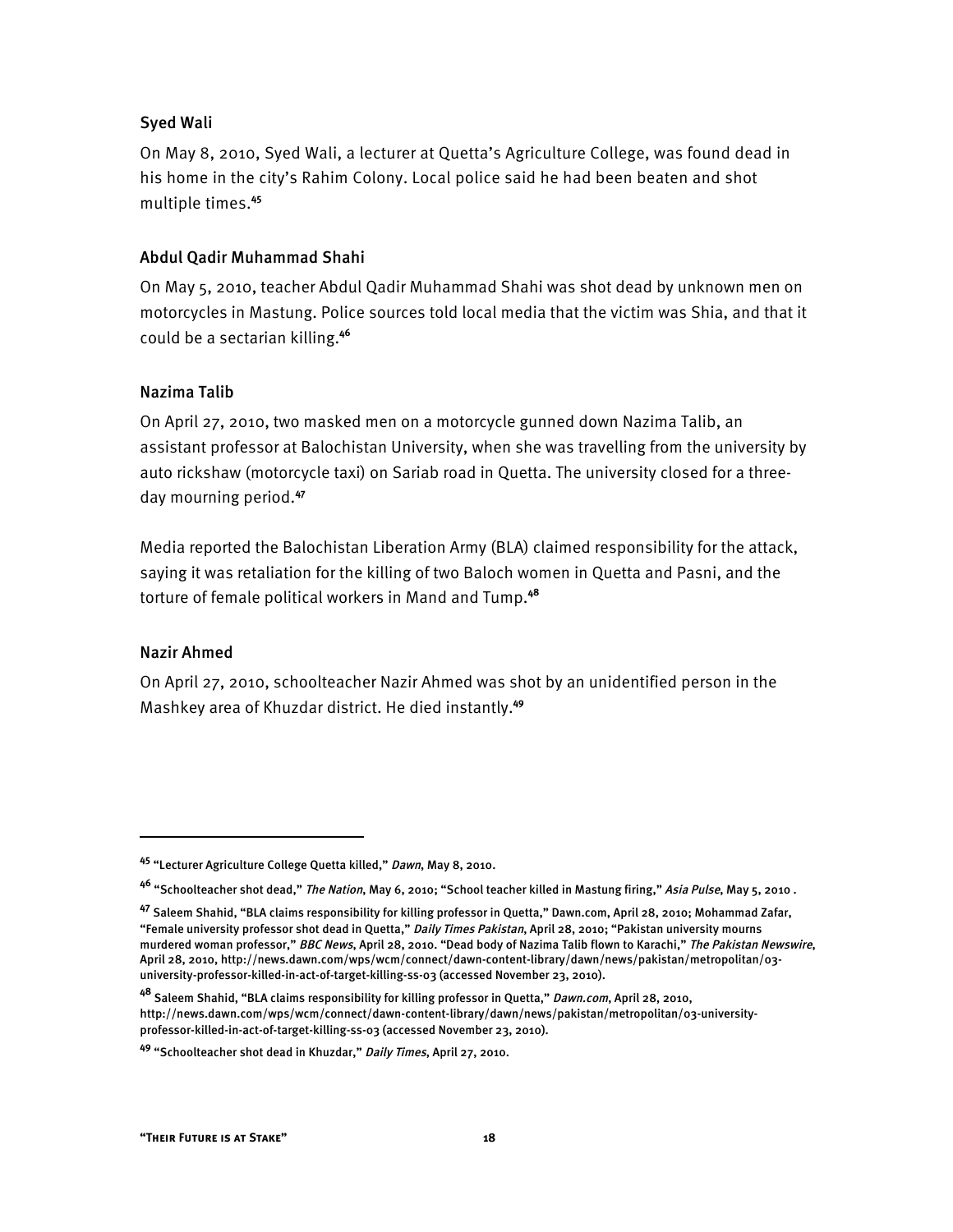#### Fazal Bari

On March 22, 2010, Fazal Bari, principal of Tameer-e-Nau High school in Quetta, was traveling to school when gunmen on a motorcycle fired on his car, killing him and wounding his driver. The BLA claimed responsibility for the killing. **50**

Bari's body was taken to the Civil Hospital in Quetta. Many students from his school congregated outside the hospital and began protesting their teacher's death and the government's failure to stop it. Police used tear gas to disperse the students and charged at them with batons. Media reported that the police detained three students.**<sup>51</sup>**

The school's administration closed the school for several days to protest and mourn his death, amidst demands from administration and staff that the government guarantee their security. A close friend of Bari's told Human Rights Watch that the teacher "loved teaching and for decades he remained associated with this profession. He wanted to stay in Quetta and continue teaching."**<sup>52</sup>**

#### Khurshid Ansari

֬֘֒

On November 5, 2009, Khurshid Akhtar Ansari, head of the library sciences department at the University of Balochistan, was shot dead by assailants on a motorcycle on Kassi Road in Quetta while on his way to mosque. The BLA claimed responsibility.**<sup>53</sup>**

#### Munawar Maseh and Amjad Maseh

On October 30, 2009, Munawar Maseh and Amjad Maseh, a baker and a sweeper employed at the Cadet College in Mastung, were killed. A local police official quoted in a news report said the incident could be a targeted killing. Media reports said the men were Christian.**<sup>54</sup>**

**<sup>50</sup>** Human Rights Watch interview with Zahir W., friend of Bari's, and Mohsin H., family relation of Bari's, location withheld, spring 2010.

**<sup>51</sup>** Saleem Shahid, "Educationist shot dead by the BLA in Quetta," Dawn, March 23, 2010, http://news.dawn.com/wps/wcm/connect/dawn-content-library/dawn/news/pakistan/provinces/03-gunmen-kill-collegeprincipal-in-quetta-ss-03 (accessed November 23, 2010).

**<sup>52</sup>** Human Rights Watch interview with Zahir W., location withheld, spring 2010.

**<sup>53</sup>** Muhammad Ejaz Khan, "Professor gunned down in Quetta," The News, November 6, 2009; Malik Siraj Akbar, "Balochistan University professor shot dead in Quetta," Daily Times, November 6, 2009.

**<sup>54</sup>** "Two gunned down in Mastung," Daily Pak Banker, September 1, 2009; "2 more fall victim to target killing," The Pakistan Newswire, October 31, 2009.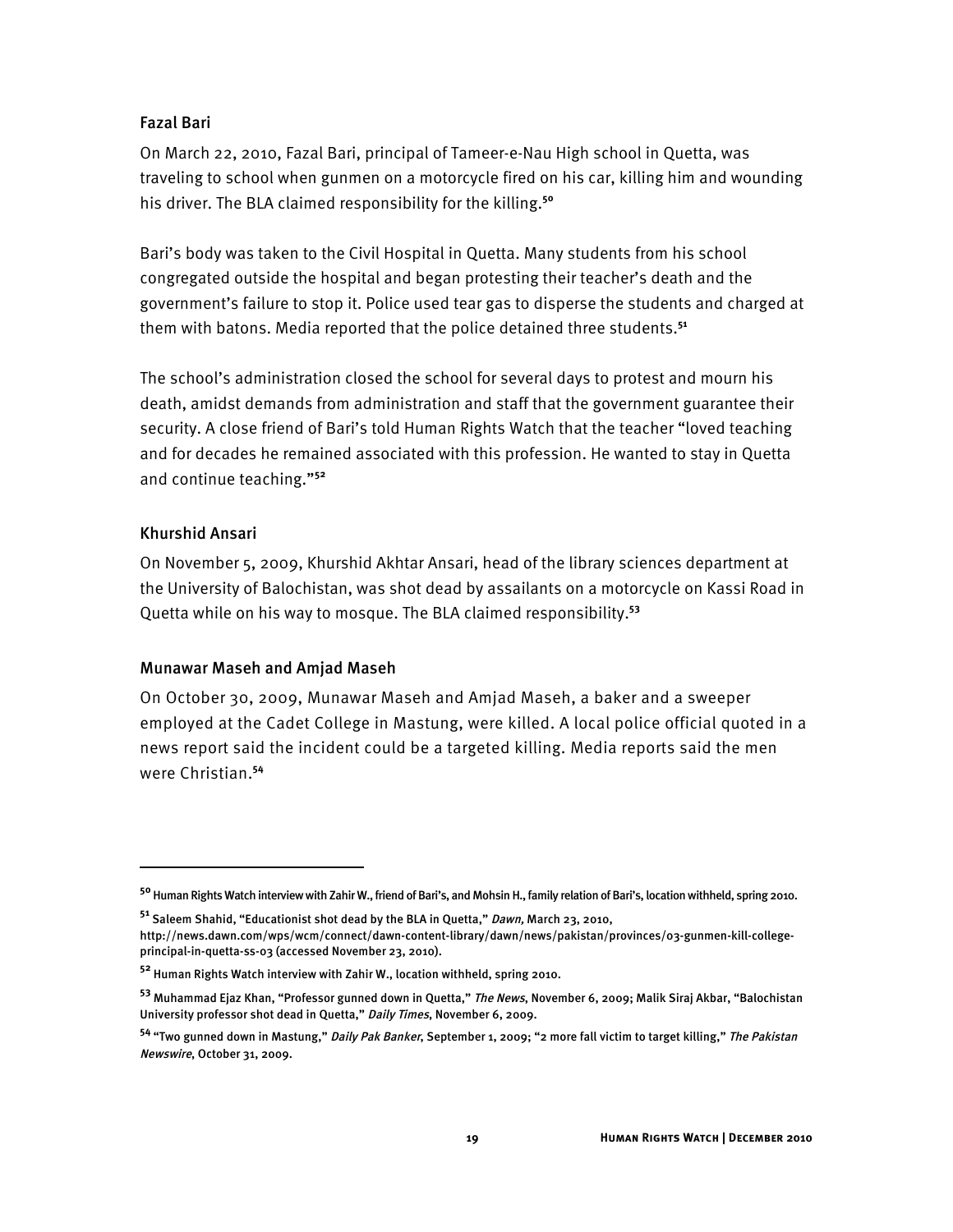#### Shafiq Ahmed

On October 26, 2009, armed men on motorcycles shot and killed Balochistan's Education Minister, Shafiq Ahmed, a Quetta native, while he was outside his home. A relative was also injured in the attack. The BLUF claimed responsibility. Educational institutions in the province were closed for three days of mourning following the attack.**<sup>55</sup>**

#### Javaid Maher

On July 6, 2009, Javaid Maher, principal of the Government Pilot Secondary High School in Mastung and Deputy District Officer for Education in Mastung district, was gunned down on Quetta Road while on his way home. He was referred to a hospital in Quetta for treatment, but died before arriving. Maher, an ethnic Pashtun, had served in the education department for 37 years. No one has claimed responsibility for the killing.**<sup>56</sup>**

#### Anwar Baig

On June 13, 2009, Anwar Baig, a senior subject specialist teacher at the Model High School in Kalat, was shot nine times and killed by masked motorcyclists on his way to school. Baig was originally from Lahore. The BLA claimed responsibility for the killing. According to Azaad Baloch, a BLA spokesman, Baig was targeted because he opposed recitation of the Baloch nationalist anthem in school and because he did not want to hoist the nationalist flag. In 2008 unknown persons had hurled a hand grenade into Baig's residence.**<sup>57</sup>**

#### Ghulam Sarwar

 $\overline{a}$ 

On July 24, 2009, Ghulam Sarwar, a chemistry professor at the Government Degree College in Quetta, was shot dead by assailants on a motorbike in front of his residence near Tariq Hospital on Sariab Road.**<sup>58</sup>**

http://www.balochvoice.com/bvoice/modules/news/article.php?storyid=6 (accessed November 23, 2010.

**<sup>55</sup>** Saleem Shahid, "Balochistan education minister gunned down," Dawn, October 26, 2009,

http://news.dawn.com/wps/wcm/connect/dawn-content-library/dawn/news/pakistan/provinces/06-balochistan-educationminister-shot-dead-rs-02 (accessed November 23, 2010).

**<sup>56</sup>** Human Rights Watch interview with Pervaiz J., family member, location withheld, spring 2010; "Another principal falls victim to target killing in Balochistan," *Daily Pak Banker*, July 7, 2009. Maher's family received 500,000 rupees (US\$5,900) as official compensation fixed for government employees.

**<sup>57</sup>** "Pakistan: School teacher gunned down in Kalat," Daily Pak Banker, June 14, 2009; "School Teacher Shot Dead," The Pakistan Newswire, June 14, 2009; Teacher Shot Dead," The News, June 14, 2009; "Two men shot dead in Quetta, Kalat and five vehicles set on fire in Turbat," Balochvoice.com, June 14, 2009,

**<sup>58</sup>** "Chemistry Professor Ghulam Sarwar of Degree College Quetta shot dead," PPI, July 24, 2009; Bari Baloch, "Another Prof shot dead in Quetta," The Nation, July 25, 2009. Police described it as a targeted killing.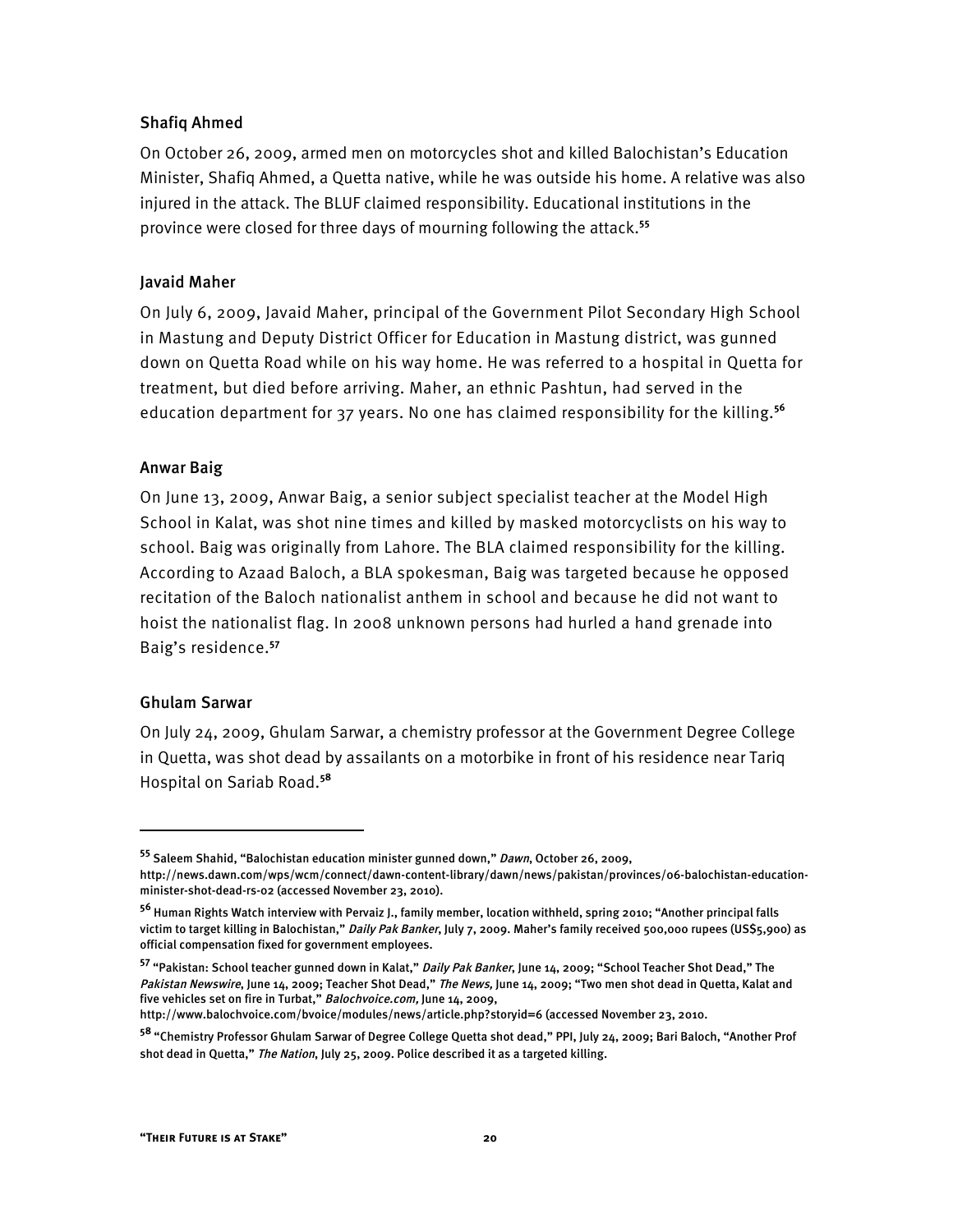#### Mohammad Mohsin

On July 23, 2009, Mohammad Mohsin, principal of the Government High School in Sariab Mills, was going to school when armed men riding a motorcycle opened fire on Sariab Road, killing him on the spot.**<sup>59</sup>**

#### Mirza Amant Ali Baig

On June 23, 2009, the principal of Commerce College Quetta, Mirza Amant Ali Baig, was shot dead by two motorcycle-riding assailants in Quetta while traveling to school. Originally from Punjab, Baig had lived in Balochistan for more than 15 years.**<sup>60</sup>**

#### Khalid Mehmood Butt

On June 17, 2009, Khalid Mahmood Butt, vice principal of the Balochistan Residential College in Khuzdar, was killed when unidentified gunmen shot and killed him en route to the college.**<sup>61</sup>**

#### Alam Zehri

On March 29, 2009, Alam Zehri, the principal of Degree College in Surab, Kalat district, was shot dead along the RCD Highway while waiting for a bus.**<sup>62</sup>**

#### Syed Ghulam Mustafa Shah

On July 6, 2008, Syed Ghulam Mustafa Shah, a retired government teacher, was gunned down by unknown assailants on Sariab Road, near Irrigation Colony in Quetta. Shah was also the district president of Tehrik-i-Jaharia Pakistan (TJP) for Nasirabad district. A bystander, a boy, was wounded. **63**

#### Safdar Kayani

İ

On April 22, 2008, Safdar Kayani, pro-vice Chancellor (provost) at the University of Balochistan, was killed when two gunmen on a motorbike opened fire as he came out of his home in Green Town on Sariab Road in Quetta for a routine evening walk. The BLA claimed responsibility. BLA spokesman Beebargh Baloch said that Kayani was targeted because he

**<sup>59</sup>** Bari Baloch, "Another Prof shot dead in Quetta," The Nation, July 25, 2009. Police described it as a targeted killing.

**<sup>60</sup>** "Unidentified gunmen on Tuesday shot dead the principal of a commerce college in Quetta," Daily Times, June 24, 2009.

**<sup>61</sup>** "Teachers Demand Security of Life," Business Recorder, June 29, 2009; "VP BRC Shot Dead," The Pakistan Newswire, June 18, 2009.

**<sup>62</sup>** "College Principal shot dead," Pakistan Press International, March 31, 2009.

**<sup>63</sup>** "TJP Leader Shot Dead in Quetta," The News, July 7, 2008.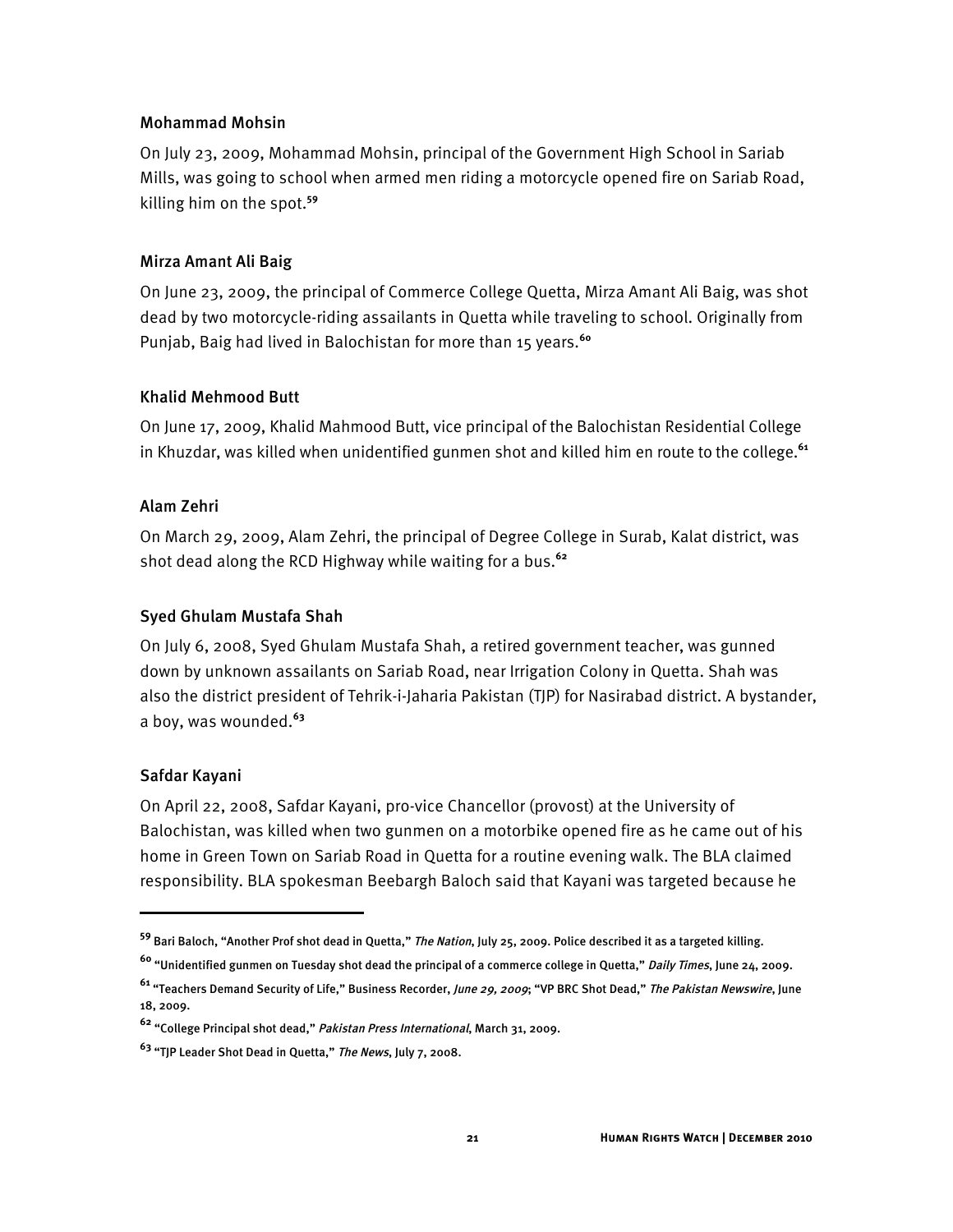worked for the intelligence agencies and that it had warned Kayani against involvement in student activities. Kayani had been at Balochistan University since 1979.**<sup>64</sup>**

#### Naz Bibi

On March 3, 2008, Naz Bibi, a teacher at a school in the Usta Muhammad of Jaffarabad district, was shot by unidentified assailants outside her school. She died on the scene.**<sup>65</sup>**

#### Ashiq Usman

On March 7, 2008, Ashiq Usman, the principal of Divisional Public College in Khuzdar district, was shot and killed while returning home by car near the Civil Colony area with his two sons after Friday prayers. Usman was from Punjab.**<sup>66</sup>**

֬֘֒

**<sup>64</sup>** Saleem Shahid, "Top varsity official gunned down in Quetta," Dawn.com; "DUHS VC condoles demise of VC Balochistan varsity," *The Pakistan Newswire*, April 23, 2008; "Gunmen shoot dead Balochistan University pro vice chancellor," Dawn.com, April 22, 2008; "Pakistan TV show discusses peace pacts in tribal areas, EU official's visit," *BBC Monitoring South Asia*, April 24, 2008; "Pakistan: Top university official killed in southwest," ADN Kronos International, April 22, 2008; "University official killed in Pakistan," The Press Trust of India, April 22, 2008.

**<sup>65</sup>** "Teacher gunned down in Balochistan," The Press Trust of India, March 3, 2008.

**<sup>66</sup>** "Khuzdar college principal slain," Daily Times, March 8, 2009.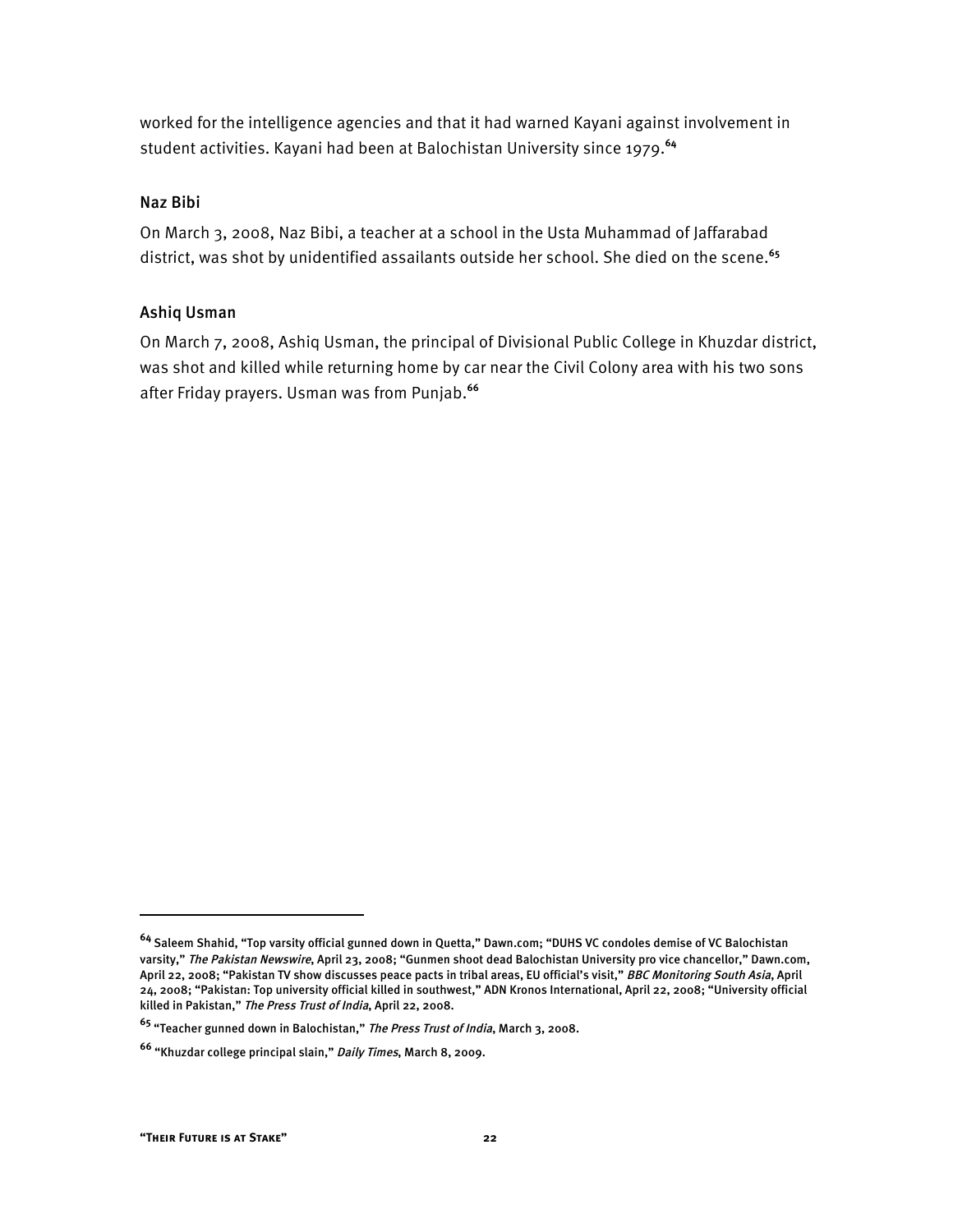## **VI. Harm to Education**

Attacks against education personnel have spurred several hundred teachers and professors to request transfers from mainly Baloch districts such as Khuzdar, Kalat, Mastung, Nushki, and the Sariab area of Quetta city, to elsewhere in Quetta, other non-Baloch districts in Balochistan, and Pakistan's three other provinces.

The high rate of teacher transfers invariably impacts students' educations adversely. Some schools, particularly in rural areas, are left understaffed because it is difficult to fill the vacancies. Students interviewed by Human Rights Watch expressed dissatisfaction with the quality of teachers who replaced those who transferred, although that may be explained by factors besides teacher effectiveness.

Even when teachers stay in their assigned towns, some do not report to work, while others admit to doing a less conscientious job due to anxiety and distractions caused by the deteriorating security situation.

#### Consequences when Teachers Transfer

I

According to government statistics, 176 education personnel transferred within Balochistan and 44 transferred out of Balochistan between January 2008 and April 2010. Almost another 200 education personnel have requested transfers, which were being processed at this writing.**<sup>67</sup>**

A senior government official in the province told Human Rights Watch:

I don't think that all the teachers who request for transfers are at risk. Many are, but there are those who assume they are at risk. But that, too, is natural given the circumstances in a given village or neighborhood … I think in many areas there have been no attacks against teachers but still teachers are requesting transfers.… For example, no teachers have been hit in Gwadar or Punjgoor. Whatever the real motive behind the request for the transfer … it is the government's responsibility to entertain a request based on a threat to one's life.**<sup>68</sup>**

**<sup>67</sup>** Human Rights Watch interview with Salim N., senior education civil servant, Quetta, spring 2010.

**<sup>68</sup>** Human Rights Watch interview with Iqbal K., senior provincial government official, Quetta, spring 2010.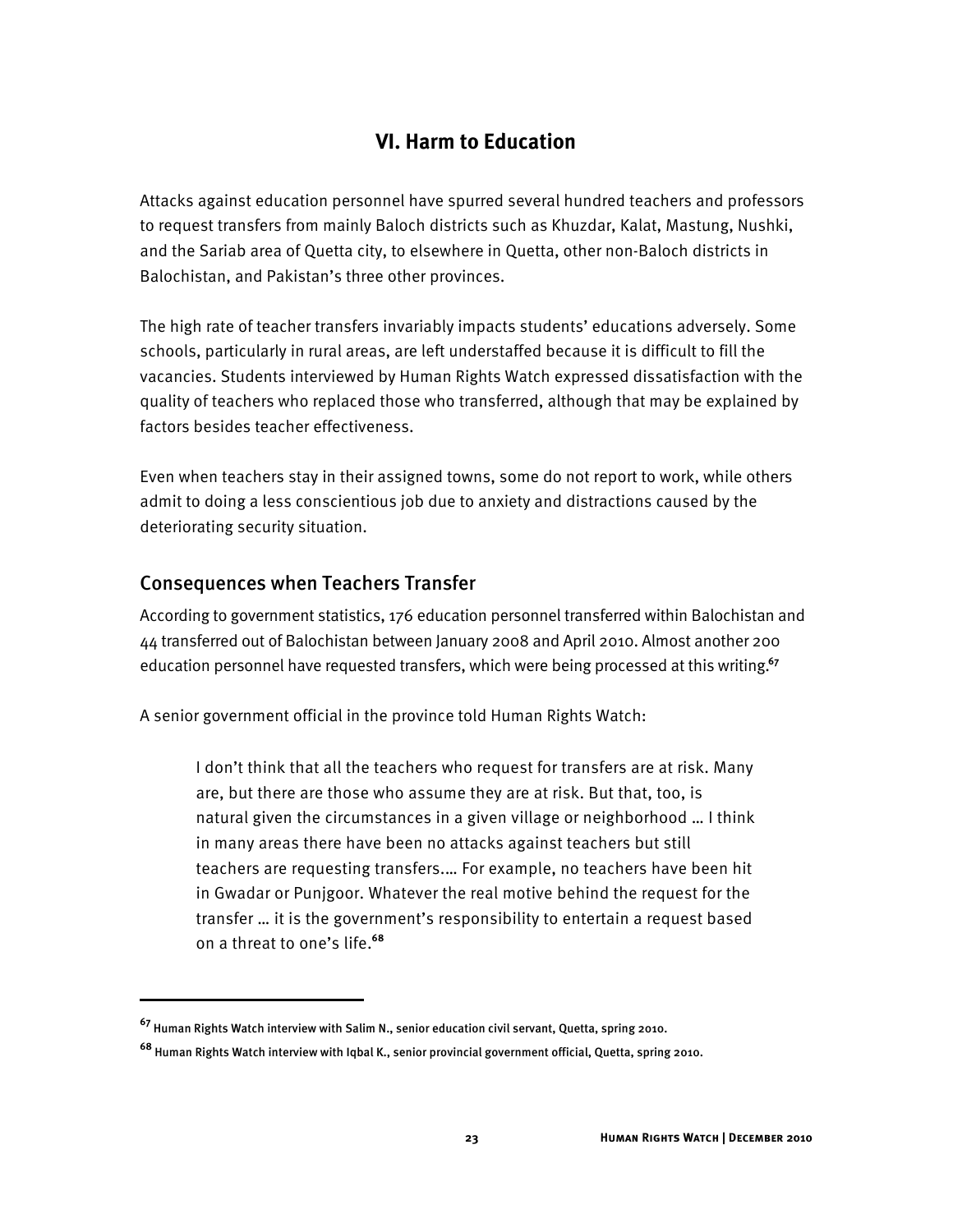Another senior civil servant within the local government told Human Rights Watch:

Many of these teachers were threatened, others were scared and the government can do little to encourage them to stay in these districts. When it comes to transfer requests on the basis of a threat to life, we don't have much excuse to decline their request.**<sup>69</sup>**

No matter where they end up, transferred teachers are often perceived as a burden on the local job market. For example, the Education Department in Quetta does not have enough open teaching positions to accommodate all the transferred teachers. As a result, many have not been assigned to a specific school and therefore are not working as teachers.

Some teachers do not even wait for official permission to transfer. One said:

I left [the town where I was teaching] without obtaining a formal official transfer authorization from the Education Department … because I knew the process would take months and I couldn't wait that long. Here in Quetta I applied for inter-provincial transfer [from Balochistan to Punjab] but that hasn't materialized because the process is too complicated and long.… For months I worked on my application of transfer to Quetta. It has been approved … but still I am without a school.… My salary has been suspended a few times.… Now it has been almost four months that my salary has been withheld only because I am without a school.**<sup>70</sup>**

While there is a teacher surplus in urban areas, schools in affected districts are left understaffed. Given the ratio of teachers to schools in the province in 2007-2008 was only two-to-one, the potential for disruption when even one teacher leaves a school is dramatic. **71** A senior government official from a heavily affected district said:

The problem is not the transfers at this point; it is their replacement…. Schools whose teachers have been transferred to other districts are understaffed…. The problem is more complicated with the schools where the teaching staff was already small. Teachers are overburdened… they can't

I

**<sup>69</sup>** Human Rights Watch interview with Salim N., senior education civil servant, Quetta, spring 2010.

**<sup>70</sup>** Human Rights Watch interview with Akhtar Q., teacher, Quetta, spring 2010.

**<sup>71</sup>** Calculated from Academy of Educational Planning and Management, "Pakistan Education Statistics 2007-08", 2009.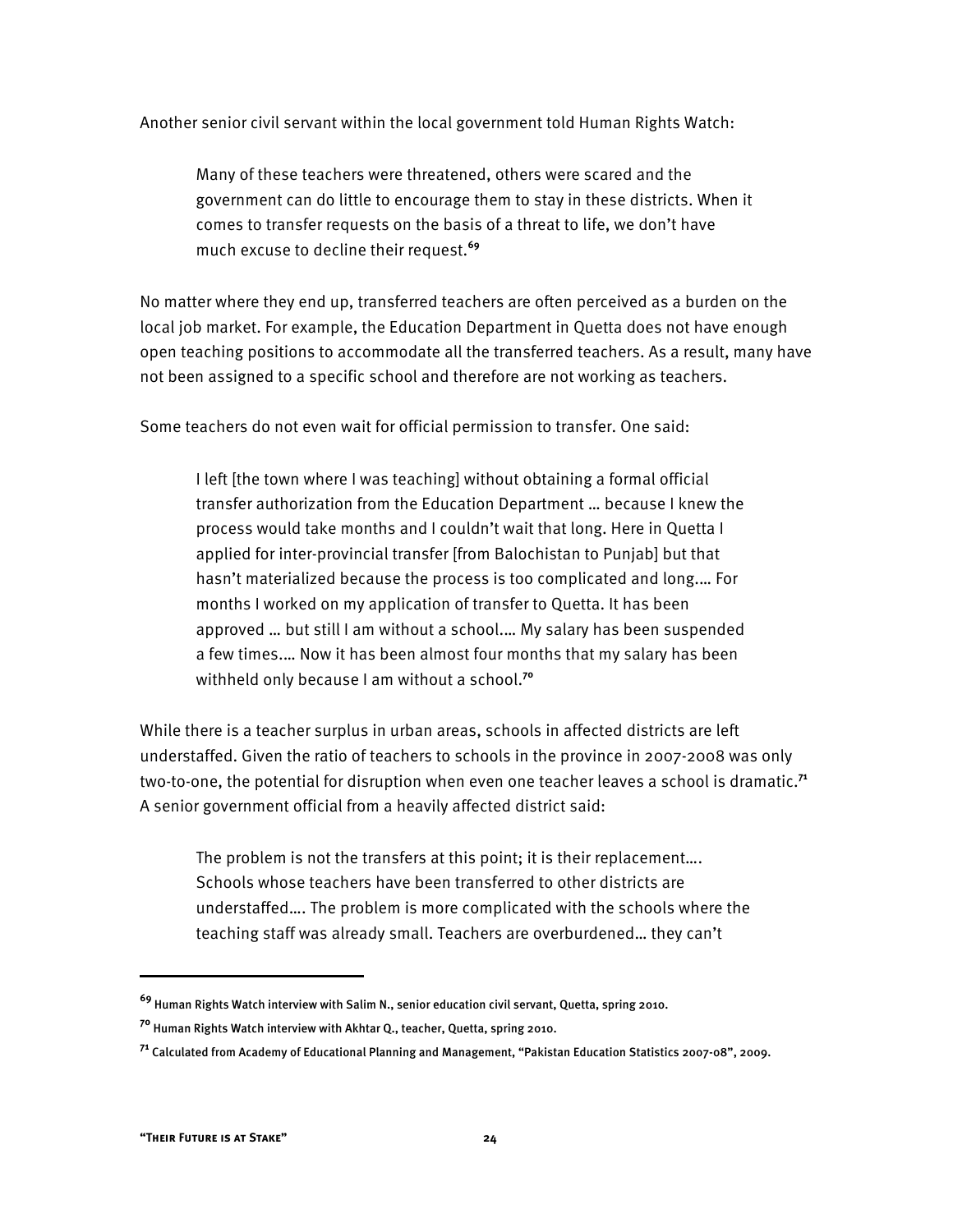teach all classes.… What they do is they monitor some classes and teach others. It is also important to note that a mathematics teacher will only teach mathematics. He won't be able to teach English as a class as a substitute for a teacher who has been transferred, because he has been only trained to teach mathematics.**<sup>72</sup>**

A district-level education officer said:

Most of these [teachers] who have been transferred have no formal assignments to do … I think most of them just sit and kill time. The schools that are understaffed due to teachers' transfers are struggling in some ways … teachers in those schools teach some of the time and some of the time just supervise the class … it is more like monitoring what the students are doing … at times assigning some readings to the classes of teachers who have left.… No regular formal teaching takes place.**<sup>73</sup>**

One teacher who transferred to Quetta explained the impact that his move had on his former school and students:

There were 21 teachers at the time I left [my school] but there was no subject specialist for English. I taught English … and what I know is to this day the school has no subject specialist for English … so definitely the school is suffering. There are many people … locals of [district name withheld] … sensible and responsible.… They are really worried about the education of their children as they see teachers leaving [district name withheld].**<sup>74</sup>**

A teacher from a heavily affected district who was preparing to transfer, along with "almost all" of the ethnic Punjabi staff at his school, told us:

A total of 10 teachers have left so far. The replacement of teachers is going to be a disaster. I am afraid that this institution will collapse someday soon. It is a loss for the students, for this province, and for Pakistan. So far the [school] has been really struggling in terms of finding qualified experienced replacements. No one

İ

**<sup>72</sup>** Human Rights Watch interview with Salam A., government official, location withheld, spring 2010.

**<sup>73</sup>** Human Rights Watch interview with Saad N., a district level education official, location withheld, spring 2010.

**<sup>74</sup>** Human Rights Watch interview with Akhtar Q., teacher, Quetta, spring 2010.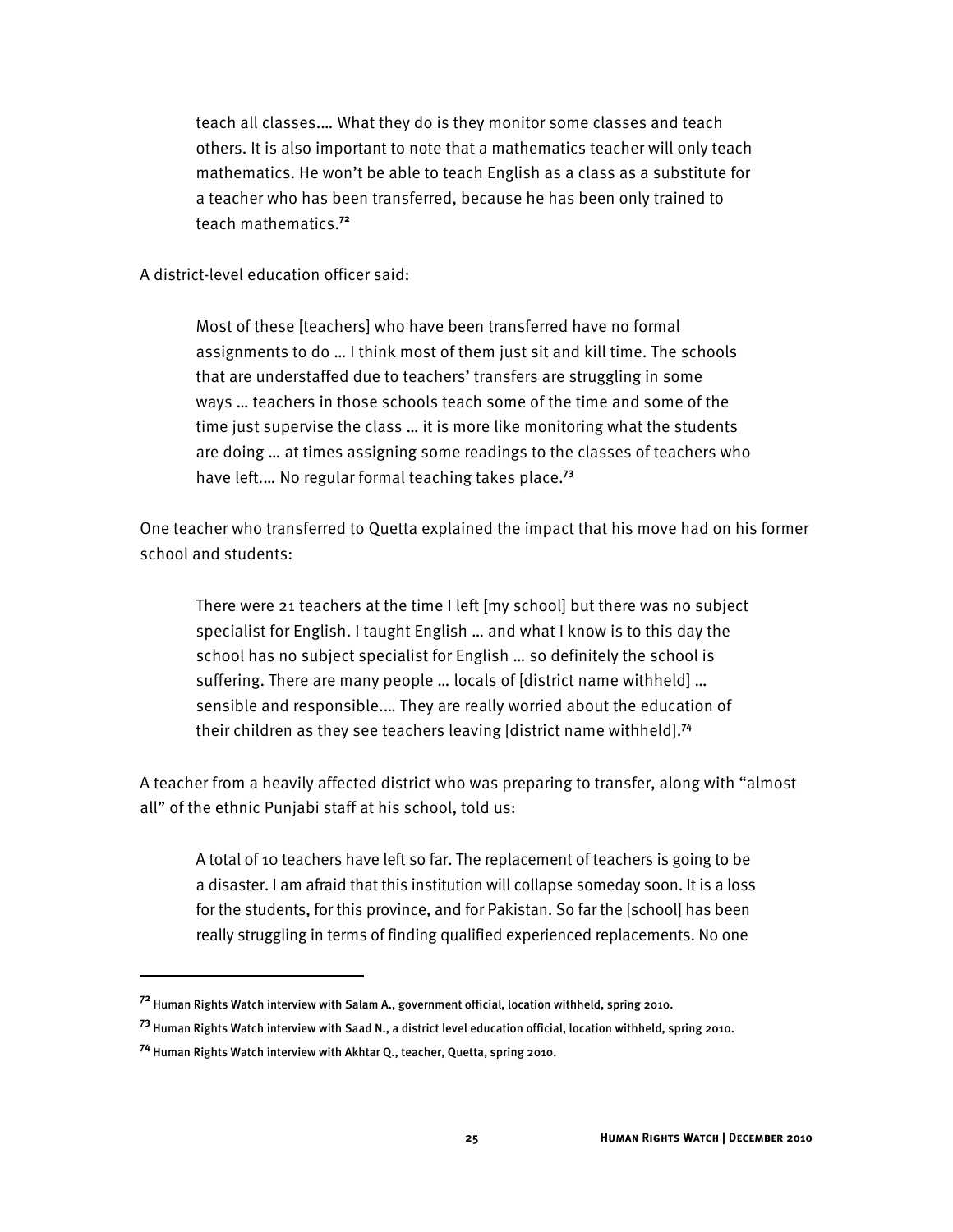wants to come here and the provincial administration is interested in recruiting local staff so that they are not targeted. Some new local teaching staff has been hired but they are under-qualified and lack professionalism.**<sup>75</sup>**

The security situation is also deterring new, qualified staff from coming to affected areas. A senior education civil servant said:

We used to hire lecturers from across Pakistan … But now we are forced to hire from Balochistan because no one is coming from other provinces and there is also a political pressure to hire locally. This is a huge problem. Most of the locals we interviewed for the positions of English teachers could hardly pronounce an English word correctly. It is a huge compromise to make.… It is going to have serious repercussions for the future of Balochistan.**<sup>76</sup>**

Zahid S., a 17-year-old student from an affected district outside of Quetta, told Human Rights Watch:

For me one of the biggest changes was seeing my teachers leave. During the last two years many of our teachers who taught here for years left due to security problems … many of them have left. My favorite teacher who taught physics has long gone. He was great … he was experienced and knew his subject. He left due to the attacks against teachers and non-locals.**<sup>77</sup>**

A 16-year-old student, Zafar S., noted:

The new teachers are not nearly as good as the old ones. First of all they don't know as much as the others did…they are new and their teaching style and techniques are different … it makes it more difficult for us … we need to put in extra effort and still we don't learn as much as we used to do … at times it is hard to understand what the new teachers are trying to teach us. The biggest loss we face due to the security situation is the loss of our teachers.**<sup>78</sup>**

I

**<sup>75</sup>** Human Rights Watch interview with Mehboob K., teacher, location withheld, spring 2010.

**<sup>76</sup>** Human Rights Watch interview with Salim N., senior education civil servant, Quetta, spring 2010.

**<sup>77</sup>** Human Rights Watch interview with Zahid S., 17 years old, student, location withheld, spring 2010.

**<sup>78</sup>** Human Rights Watch interview with Zafar S., 16 years old, student, location withheld, spring 2010.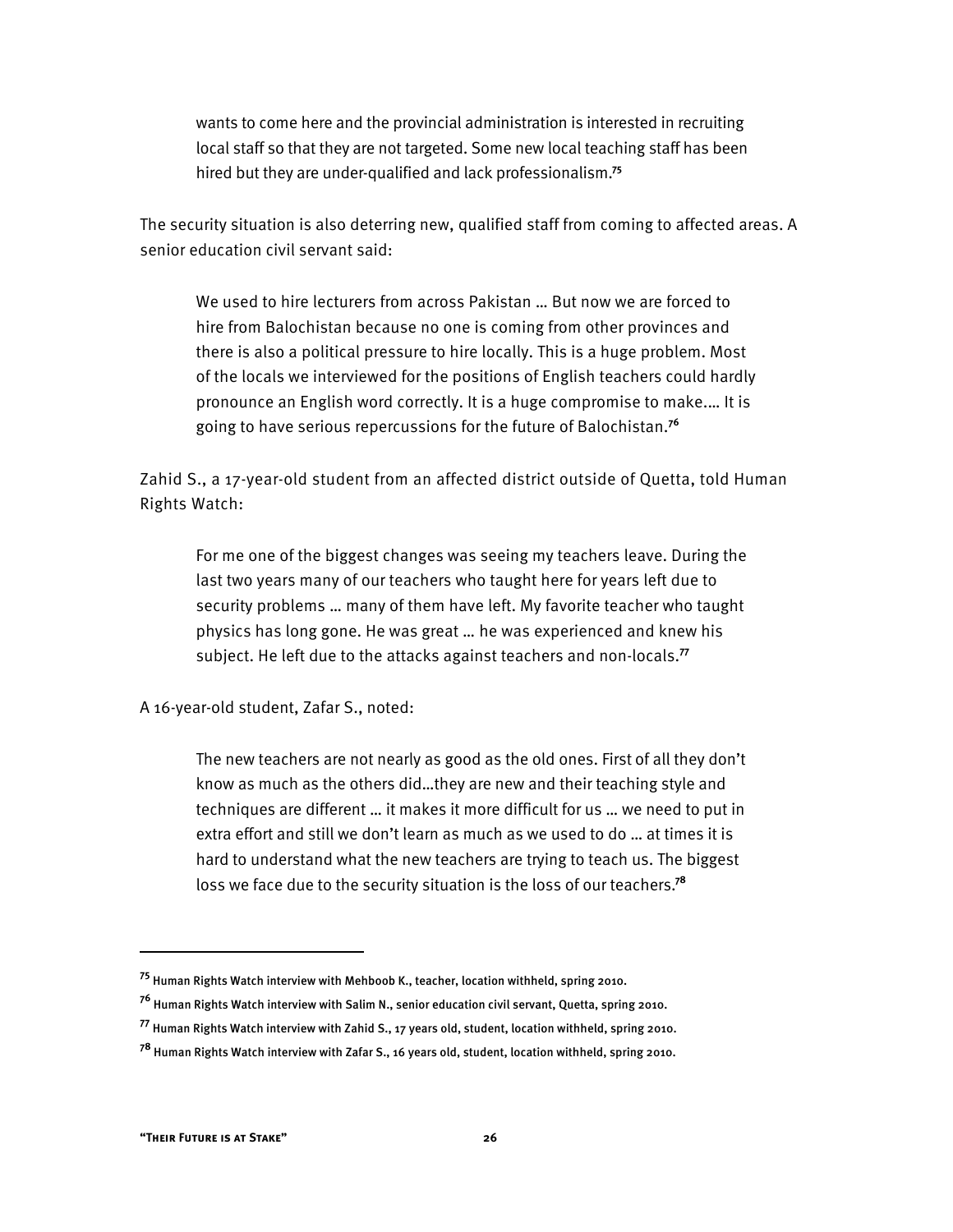## Consequences when Teachers Do Not Transfer

Even education personnel who remain in their villages may become less effective teachers if they feel threatened. According to Balochistan's education minister, Tahir Mehmood Khan (brother to Education Minister Shafiq Ahmad Khan who was assassinated in October 2009), it "is a bitter fact that several schools are non-operational because teachers have confined themselves to their homes for security concerns in the wake of target killings."**<sup>79</sup>**

A senior government official from a heavily affected district told us, "It is primarily male teachers who are facing a security problem. Some are not coming [to school] at all, while others attend irregularly."**<sup>80</sup>**

A teacher told Human Rights Watch:

1

[Teachers'] families [try] to pressure us to quit but … we can't afford to resign from teaching. Most of us are working to contribute toward our household earning to make ends meet. Some of our colleagues are still pressured by their families to quit or get transferred to some other school. For most of us this job is not a luxury but a necessity.**<sup>81</sup>**

Another teacher spoke of the concerns of non-Baloch and non-Pashtun teachers: "We worry about the safety of our family members … who drive us to and from school. We fear that some day they may be targeted on their way back home after dropping us at the school."**<sup>82</sup>**

One teacher admitted, "I think most of us [teachers] don't have our hearts and minds in our work as much as we used to do."**<sup>83</sup>** Another teacher said, "I think it is hard to feel normal when nothing is as it used to be."**<sup>84</sup>**

The manner in which the killing of one teacher has a ripple-effect that can strike fear into many other teachers was described to Human Rights Watch by a primary school teacher who had fled to Quetta:

**<sup>79</sup>** "Education, Balochistan's most neglected sector: minister," The International News, May 25, 2010.

**<sup>80</sup>** Human Rights Watch interview with Salam A., government official, location withheld, spring 2010.

**<sup>81</sup>** Human Rights Watch interview with Raheem T., teacher, location withheld, spring 2010.

**<sup>82</sup>** Human Rights Watch interview with Lal K., teacher, location withheld, spring 2010.

**<sup>83</sup>** Human Rights Watch interview with Nafees A., teacher, location withheld, spring 2010.

**<sup>84</sup>** Human Rights Watch interview with Ibrahim A., teacher, location withheld, spring 2010.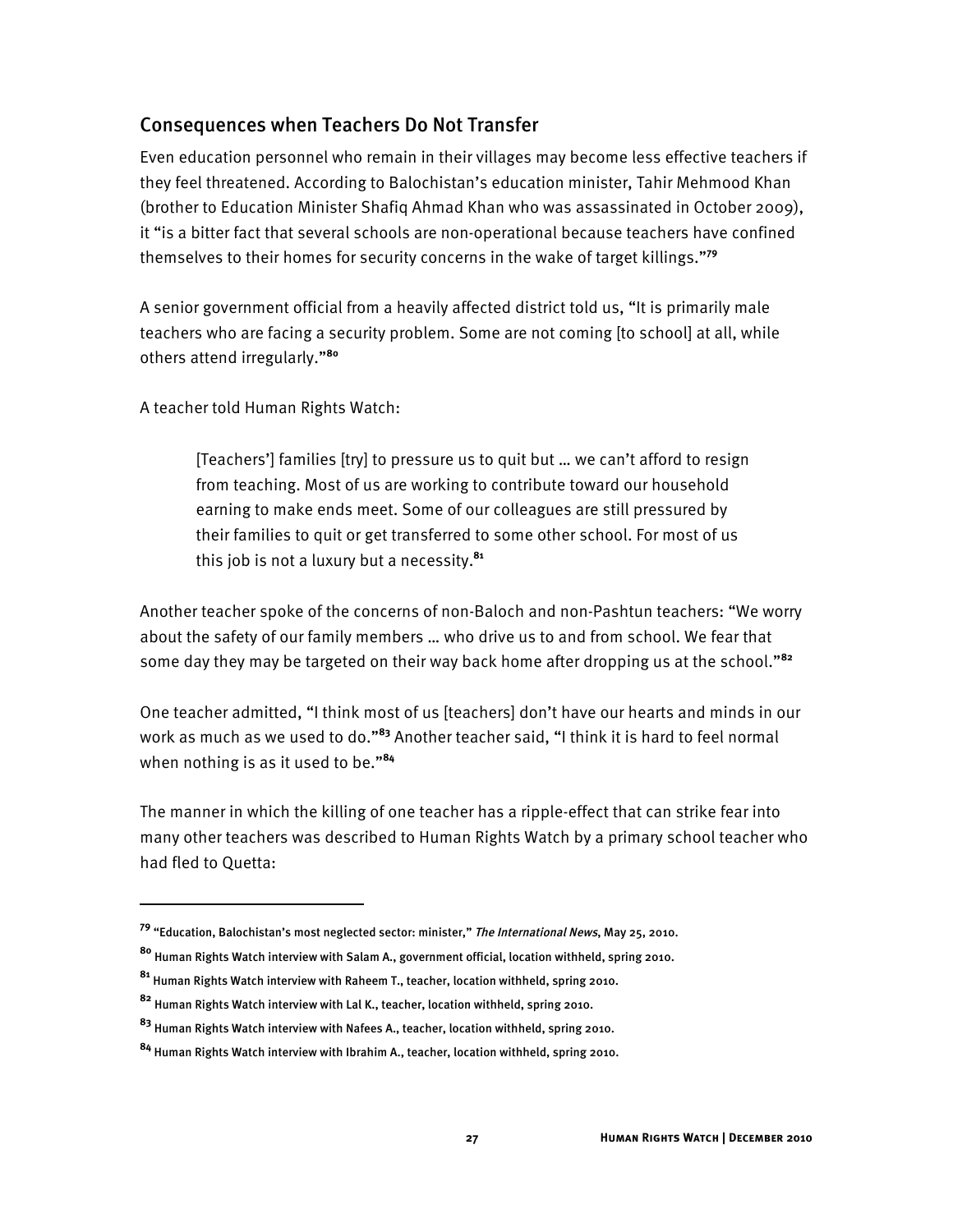I was not directly threatened…. I didn't receive a threat letter or a phone call, but I was worried given the overall security situation and the killing of the non-Baloch teachers. When [name of a school teacher withheld] was killed in [location withheld], that was it. I got really scared.… That was when I decided to move to Quetta. A friend called me … [and] asked if I knew that [name of a school teacher withheld] had been shot … I was horrified. I went home, put my essentials in a bag and left for Quetta without formally asking for an official transfer to Quetta. At the moment I couldn't think of anything else but my own safety … I left the next day.**<sup>85</sup>**

#### Loss of School Days

Another consequence of the deteriorating security situation is a severe reduction in the number of days that schools remain open.

A senior government official told Human Rights Watch that he estimated that in 2009 there were only 120 working days for government schools in the province, **<sup>86</sup>** compared to approximately 220 days in the rest of the country.

For the winter holiday, the provincial government decided to start vacations in private and government-run educational institutions on November 28, 2008, rather than December 15, as normal. The decision to move the start date forward was reportedly decided upon to minimize the risk of threats to educational institutions.**<sup>87</sup>** For the 2009 summer holidays, when government schools usually close for about 10 days in last two weeks of July, schools instead closed on July 21 and did not reopen until August 16 because the government feared attacks against educational institutions around August 14, when many of them traditionally celebration Pakistan Independence Day.

In April 2009 many schools closed for a week when riots erupted in response to the killing of the three Baloch leaders. All public schools also closed for a week or more following the murder of the education minister in October 2009.

-

**<sup>85</sup>** Human Rights Watch interview with Akhtar N., teacher, Quetta, spring 2010.

**<sup>86</sup>** Human Rights Watch interview with Iqbal K., senior government official, Quetta, spring 2010.

**<sup>87</sup>** "Early winter vacations for Balochistan," Dawn, November 15, 2009, http://news.dawn.com/wps/wcm/connect/dawncontent-library/dawn/the-newspaper/national/early-winter-vacations-for-balochistan-519 (accessed November 23, 2010).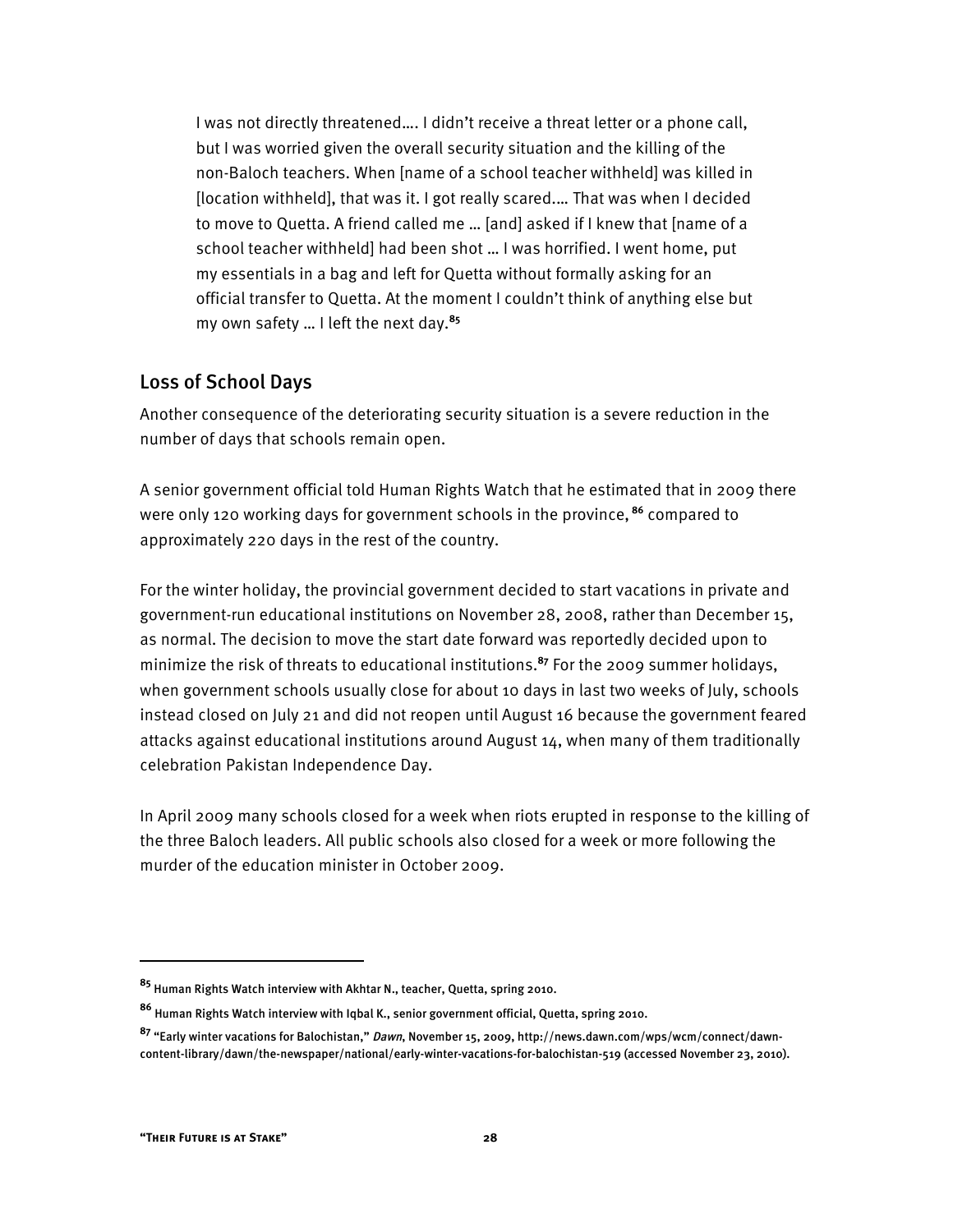## **VII. Attacks and Threats on Schools**

Militants in Balochistan have threatened and carried out attacks on schools, including school buildings filled with students and teachers. The same militant nationalist and sectarian motives that underpin violence against teachers are evident in the attacks on schools. Whatever their motives, such assaults endanger the lives of children and others, and damage the right to access education in safety and security.

Attacks have included arson, and the use of grenades and bombs, and have occurred during the evening as well as the day, while teachers and students are present.

Following an attack on one school, a young teenage student told Human Rights Watch:

I was in the classroom when I heard the explosion. It was very loud … it scared us … I ran to the school yard as soon as we heard the explosion. The classroom windows were shattered. Many students were already in the yard. Many of us didn't know what had happened. I saw smoke … I heard many children screaming. I think some of them got light injuries because of falling on the pieces of glass when they were running in chaos.… Several teachers were injured. I got really scared when I realized it was a bomb explosion….

My father came to pick me up from the school. I think I was in some kind of shock. I had little energy in my body … when we were on our way to our home, I fainted in the car.

My father wasn't willing to send me back to school. He still doesn't feel good about this school [although I have returned]. I like this school. I love my teachers … and I said many times to my father that I wasn't going to change my school. All my friends are still coming to the school. But I still feel scared sometimes. I think most children are still scared….

My education has been affected because mentally most of us have gone through a shock. I think everybody's education is affected…. I think some of the students did not take the final exams….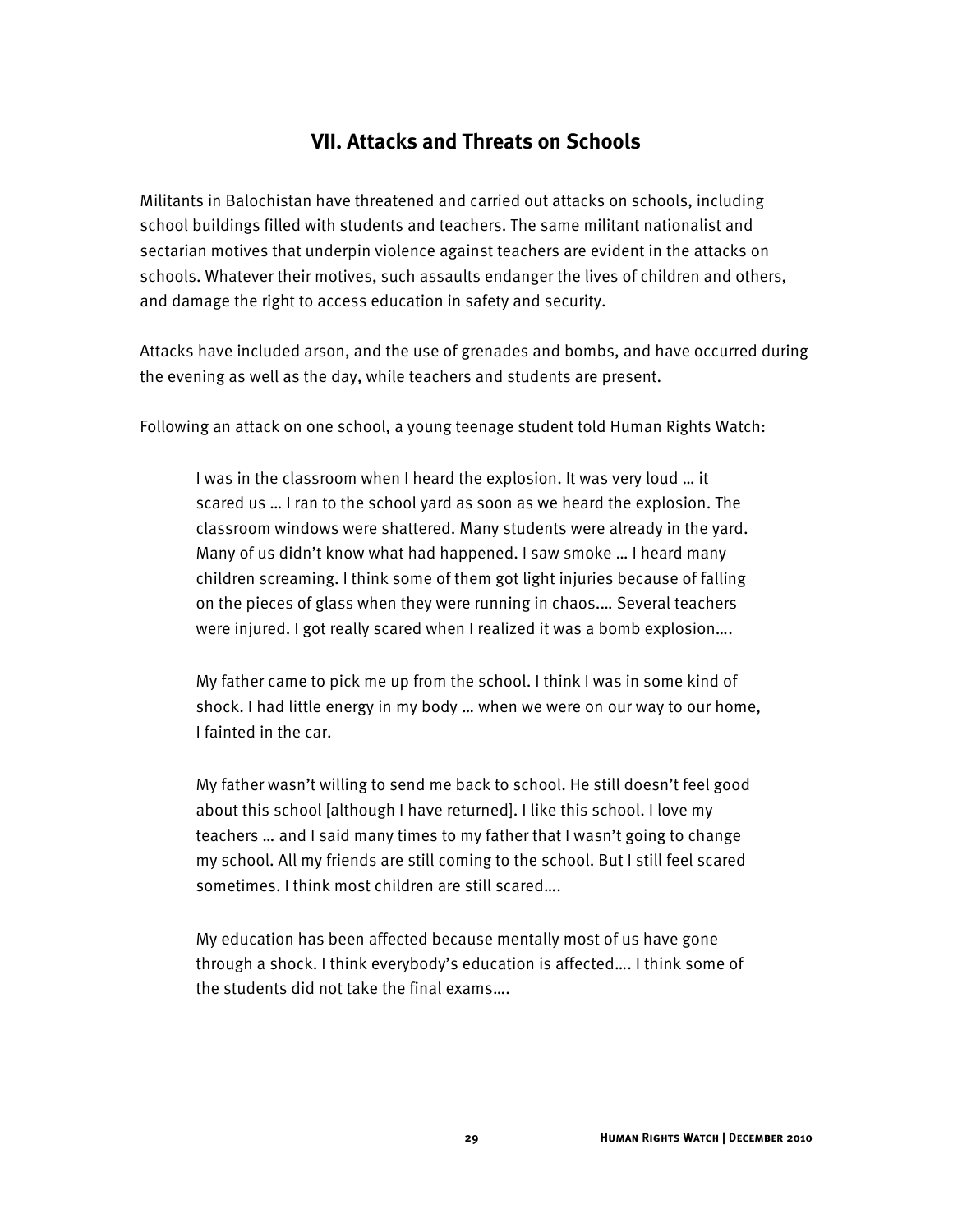My family often discusses my safety at home… at times with our neighbor too. We used to talk about it more frequently … but every time there is an incident at some school or an attack against a teacher or professor… it refreshes everyone's concerns at home … we begin to feel scared. My parents worry about my safety when I am at school….

The truth is, I really want things to improve so we continue our studies without any fear. This incident has scared everyone. Our teachers are scared too. It was a terrible incident.**<sup>88</sup>**

Teachers at one school complained that many months after an attack on their school, they still had not received any financial assistance from the government to help repair damage to the school's infrastructure.**<sup>89</sup>**

## Attacks on Schools

Human Rights Watch was unable to obtain data from local provincial government officials on the number of schools attacked in the province in past years. However, from interviews with eyewitnesses and a survey of public news reports, Human Rights Watch was able to collect basic details of attacks (listed below in reverse chronological order). Fearing further attacks, none of the teachers or students whom Human Rights Watch interviewed wanted it known that individuals from their school had talked with our researchers.

#### 2010

|           | September 28 Unidentified men threw a hand grenade at the Government High School in<br>Industrial Town Hub of Lasbela district, injuring three people. <sup>90</sup> |
|-----------|----------------------------------------------------------------------------------------------------------------------------------------------------------------------|
| August 13 | An explosive device was detonated at the Model High School in Khuzdar<br>district. <sup>91</sup>                                                                     |
| June 1    | A bomb exploded outside a school on Munawer Road in Quetta. No one was<br>injured but the school's walls were damaged. <sup>92</sup>                                 |

I

**<sup>88</sup>** Human Rights Watch interview with student, location withheld, spring 2010.

**<sup>89</sup>** Human Rights Watch interview with five teachers, location withheld, spring 2010.

**<sup>90</sup>** "Three people injured in hand grenade attack in Pakistan's Balochistan," BBC Monitoring South Asia, September 29, 2010.

**<sup>91</sup>** "10 bus passengers, 6 labourers gunned down," Frontier Post, August 15, 2010; "Rocket attacks turn Balochistan tense," Daily Times, August 14, 2010.

**<sup>92</sup>** "Explosion near school reported in southwest Pakistan," Kuwait News Agency, June 1, 2010.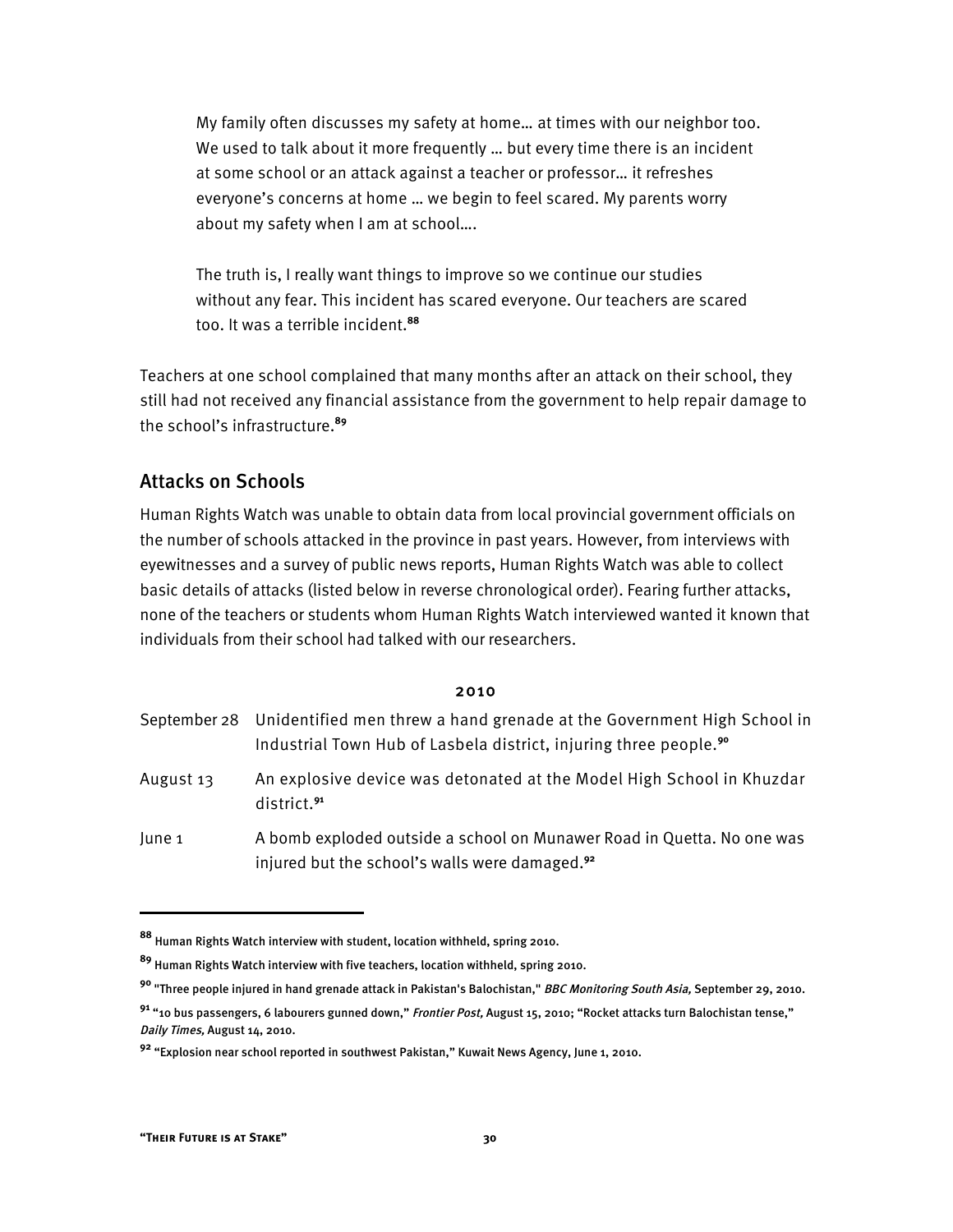| June 1   | Unidentified men threw a grenade at a primary school on Manojan Road in<br>Quetta while 200 children were playing outside during recess. No one was<br>injured. <sup>93</sup>                                                                                                                                                                           |
|----------|---------------------------------------------------------------------------------------------------------------------------------------------------------------------------------------------------------------------------------------------------------------------------------------------------------------------------------------------------------|
| May 10   | A bomb attached to the wall of Balochistan University of Engineering and<br>Technology in Khuzdar district was remotely detonated, injuring at least two<br>children who were playing nearby. <sup>94</sup>                                                                                                                                             |
| April 19 | An unknown assailant threw a grenade into a group of children at the Syed<br>Educational School in Loralai. A teacher quickly picked up the device and<br>threw it onto the roof where it exploded. Nobody was injured. <sup>95</sup> Nine days<br>later, another grenade was thrown into the school and exploded; no one<br>was injured. <sup>96</sup> |
| April 6  | A rocket exploded in the courtyard of a school in Kohlu district, partially<br>damaging the building. <sup>97</sup>                                                                                                                                                                                                                                     |
| March 18 | A bomb detonated near a school in Dera Bugti district. Three people nearby<br>were injured. <sup>98</sup>                                                                                                                                                                                                                                               |
| March 3  | Unknown attackers hurled three grenades into a Balochi cultural show at<br>the University of Engineering and Technology in Khuzdar. <sup>99</sup> According to<br>press accounts, at least one student was killed and at least nine were<br>wounded. <sup>100</sup>                                                                                     |

 $\overline{a}$ 

**<sup>93</sup>** "Blast injures eight in Pakistan's Quetta," BBC Monitoring South Asia, June 2, 2010.

**<sup>94</sup>** "Pakistan: Three children injured in bomb blast in Khuzdar," Right Vision News, May 12, 2010; "Four injured in separate blasts," The Nation, May 10, 2010.

**<sup>95</sup>** "Hand grenade lobbed in school," Baloch Hal News, April 20, 2010.

**<sup>96</sup>** "Second explosion in Sir Syed School in a week," Frontier Post, April 28, 2010.

**<sup>97</sup>** "School rocketed in Kohlu," The Nation, April 7, 2010.

**<sup>98</sup>** "Several injured in blasts in SW Pakistan," Xinhua General News Service, March 18, 2010.

**<sup>99</sup>** "Pakistan: Tribunal to investigate varsity bomb blast," Rights Vision News, March 14, 2010.

**<sup>100</sup>** "Blast claims lives of two students in Khuzdar," Dawn, March 3, 2010, http://news.dawn.com/wps/wcm/connect/dawncontent-library/dawn/the-newspaper/front-page/19-blast-claims-lives-of-two-students-330-hh-02 (accessed November 23, 2010); "Militants attack school in Khyber," Dawn.com, March 3, 2010, http://news.dawn.com/wps/wcm/connect/dawncontent-library/dawn/news/pakistan/04-khuzdar-school-attacked-qs-06 (accessed November 23, 2010).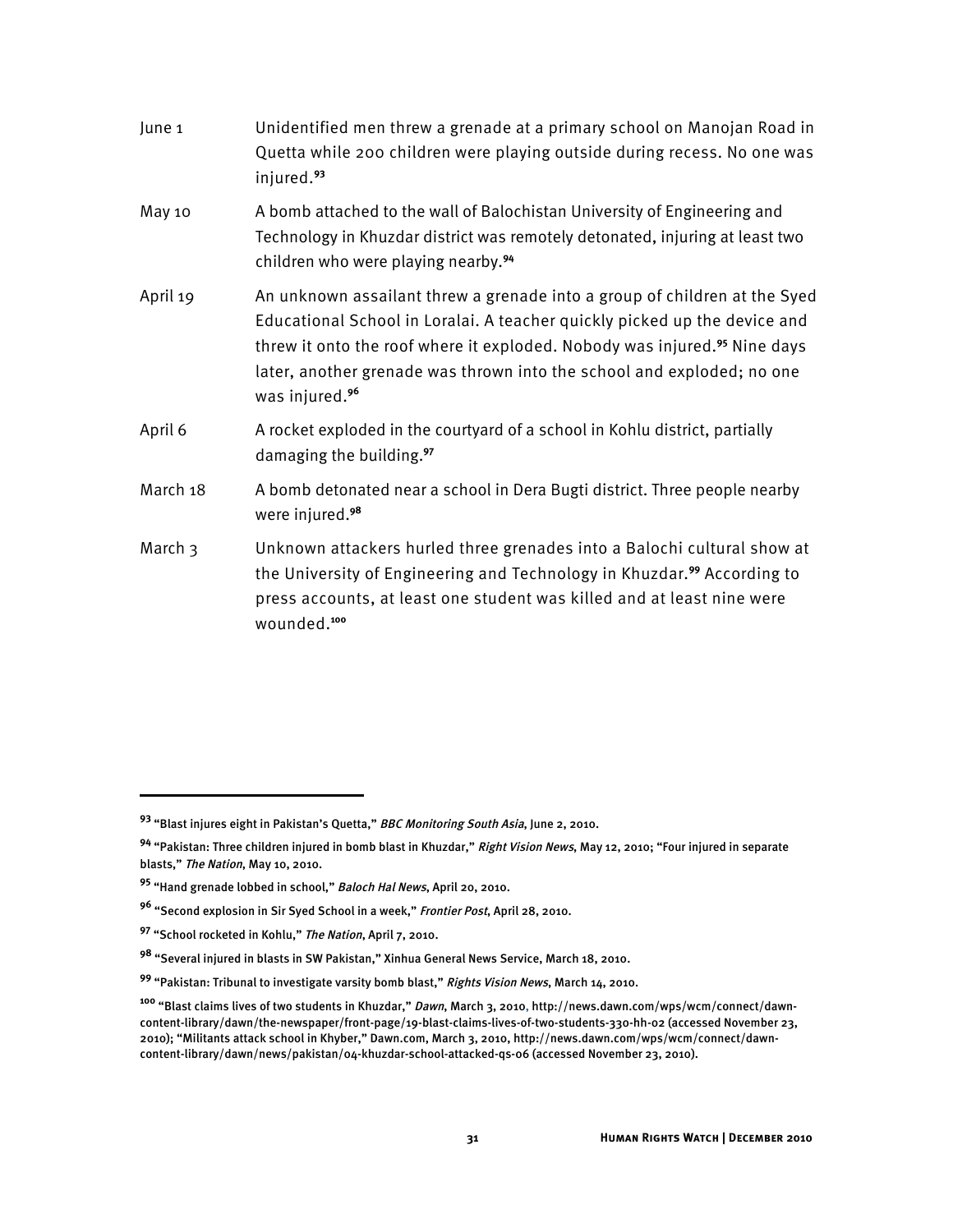#### 2009

| November 7 | An unidentified assailant hurled a grenade at the Government Girls High<br>School on Manojan Road, Quetta. The grenade blew a hole in the staff room<br>roof and shrapnel wounded two teachers and at least one student. <sup>101</sup>                                                                                                                                                                                                                                                                                                                            |
|------------|--------------------------------------------------------------------------------------------------------------------------------------------------------------------------------------------------------------------------------------------------------------------------------------------------------------------------------------------------------------------------------------------------------------------------------------------------------------------------------------------------------------------------------------------------------------------|
| July 18    | Unknown attackers hurled a grenade near a private school in Arbab Town<br>area, Quetta, damaging a wall. <sup>102</sup>                                                                                                                                                                                                                                                                                                                                                                                                                                            |
| June 13    | Unknown assailants threw a hand grenade at a private school in Shahbaz<br>town in Quetta. The blast damaged the school's roof. <sup>103</sup>                                                                                                                                                                                                                                                                                                                                                                                                                      |
| March 2    | A suicide bomber attacked a girls' madrassa (Islamic school) in Kali Karbala<br>in Pishin district. Six people were reported killed and 12 others wounded.<br>Capital City police officer for Quetta, Humayun Khan Jogezai, told media the<br>suicide bomber was 14 or 15-years-old, although other news reports stated he<br>was older. The Jamiat Ulema-e-Islam (JUI-F) Islamic political party viewed the<br>attack as an attempt on their leader, Maulana Abdul Wasay, a senior<br>provincial minister who was visiting the school at the time. <sup>104</sup> |

#### 2008

| October 19 | Unknown men threw a bomb at a car parked outside a school in Quetta. The |
|------------|--------------------------------------------------------------------------|
|            | vehicle was damaged but there were no casualties. <sup>105</sup>         |

September 19 A bomb exploded at a madrassa north of Quetta run by the Jamiat Ulema-e-Islam. At least five people died, and another 10 to 14 were wounded. Reports vary as to whether the incident was a suicide bombing, or whether the bomb was thrown or planted.**<sup>106</sup>**

I

**<sup>101</sup>** Amanullah Kasi, "2 teachers among 16 hurt in attacks," November 8, 2009; "Teachers, student hurt in Quetta grenade attack," Daily Times, November 8, 2009, http://www.dailytimes.com.pk/default.asp?page=2009\11\08\story\_8-11- 2009\_pg1\_6 (accessed November 23, 2010).

**<sup>102</sup>** "Unknown Criminals Lob Hand Grenade at School in Quetta, Baluchistan," The Nation Online, July 18, 2009.

**<sup>103</sup>** "Two men shot dead in Quetta, Kalat and five vehicles set on fire in Turbat," Balochvoice.com, June 14, 2009, http://www.balochvoice.com/bvoice/modules/news/article.php?storyid=6 (accessed November 30, 2010).

**<sup>104</sup>** "Probe Begins into Pakistan's Baluchistan suicide attack," Geo TV, March 3, 2009.

**<sup>105</sup>** "16 killed in roadside bomb attack in North West Pakistan," The Press Trust of India, October 9, 2008.

**<sup>106</sup>** "Bomb kills 5 at Pakistani religious school," Associated Press online, September 19, 2008, http://www.breitbart.com/article.php?id=D939SB800&show\_article=1 (accessed November 23, 2010); "Five dead in Pakistan school bomb blast," Sydney Morning Herald, September 19, 2008, http://news.smh.com.au/world/five-dead-in-pakistanschool-bomb-blast-20080919-4kby.html (accessed November 23, 2010; "5 killed in Pakistan's school blast," Press TV, September 19, 2008; "Six dead, 10 injured in explosion at Quetta seminary," Pajhwok Afghan News, September 20, 2008, http://www.highbeam.com/doc/1G1-185368807.html (accessed November 23, 2010).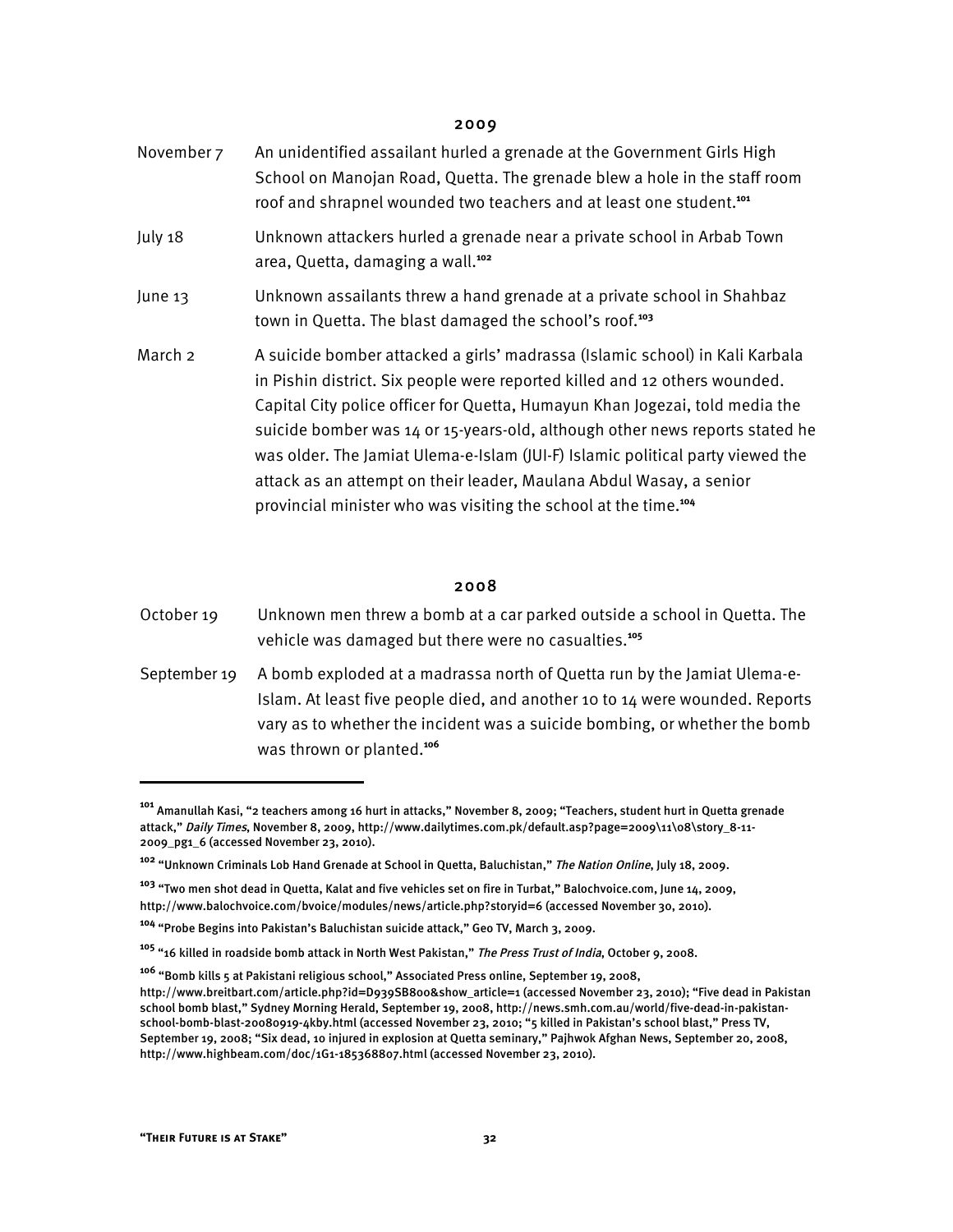- August 3 Alleged militants set furniture, computers, and records ablaze at Babul Islam Model Public Girls School, a private school in a Ghilji colony in Quetta. Four rooms were destroyed.**<sup>107</sup>**
- February 25 Unknown persons broke into a textbook warehouse on Sariab Road, Quetta, and set fire to the books. The warehouse supplied free textbooks to students throughout Balochistan. Five percent of the facility's books were reportedly destroyed.**<sup>108</sup>**
- February During elections alleged militants attacked a number of schools that were intended to be used as polling stations. Several schools were bombing targets in the lead up to the elections, but reports are unclear as to whether they were intended to be used as polling stations: on February 15, a blast inside a school injured five students in Kohlu;**<sup>109</sup>** on February 16, a bomb exploded near a boys' school in Kalat.**<sup>110</sup>** On February 17, the day before the election, a device exploded near a high school in the Graici area of Kholu; an unknown person threw a hand grenade at a government primary school in Killi Qambarani in Quetta; bombs exploded at the main gates of schools in Ismail Quetta and the Soorab area of Kalat, and at Killi Ismail High School; and rockets fired at government high schools in the Ronjan and Nokjo areas of Awaran district.**<sup>111</sup>** On polling day, February 18, a bomb exploded at Model High School in Khuzdar, another near the Girls School Kechi Baig, and rockets fired at Killi Tusp Government Girls High School in Panjgur district.**<sup>112</sup>**

#### Other Threats from Nationalist Groups

1

Militant Baloch nationalist groups have threatened teachers and school administrators in order to prevent standard school practices such as the teaching of Pakistani history, flying the Pakistani flag, and singing the national anthem. For example, on October 25, 2010, the

**<sup>107</sup>** Amanullah Kasi, "Girls school in Quetta attacked," Dawn, August 4, 2008.

**<sup>108</sup>** "Text books worth millions burnt," The Pakistan Newswire, February 26, 2008.

**<sup>109</sup>** "Three dead, eight injured in Balochistan blasts," Pajhwok Afghan News, February 15, 2008.

**<sup>110</sup>** "Govt school buildings attacked with rockets, power pylons, railway track blown up," The Balochistan Times, February 18, 2008.

**<sup>111</sup>** Shahzada Zulfiqar, "4 soldiers among 6 dead in Balochistan violence," The Nation, February 18, 2008; "9 including 4 Policemen injured as explosions rock Balochistan," The Pakistan Newswire, February 17, 2008; "Six killed, nine injured in Pakistan's Baluchistan violence," BBC Monitoring South Asia - Political, February 19, 2009; "Govt school buildings attacked with rockets, power pylons, railway track blown up," The Balochistan Times, February 18, 2008.

**<sup>112</sup>** "Early morning disruption of voting across Pakistan - TV," BBC Monitoring South Asia - Political, February 18, 2008; "Blasts near polling stations in Pakistan's Quetta," BBC Monitoring South Asia - Political, February 18, 2008; "Bomb explosions, rocket firing in Balochistan on Polls day," The Pakistan Newswire, February 19, 2009.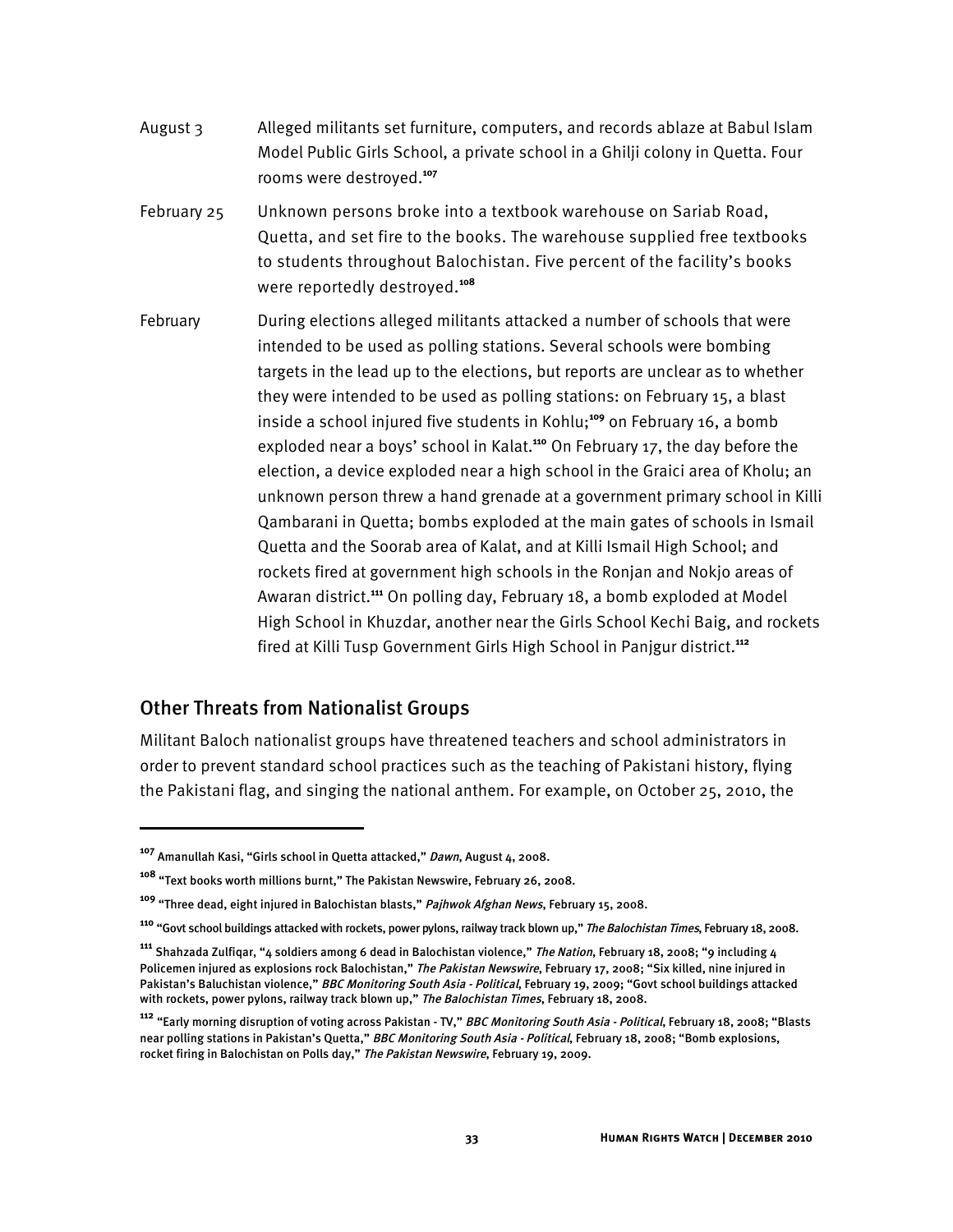Balochistan Liberation Front threw pamphlets into educational institutions in the province, warning teachers and staff not to sing Pakistan's national anthem or to hoist the national flag. The pamphlets warned that there would be serious consequences for noncompliance.**<sup>113</sup>** An education official said:

I think one thing may directly affect children's work and that is schools in many Baloch areas are forced to stop teaching Pakistan Studies [Pakistan history and geography]. Even the local teachers … even those who are Baloch hesitate to teach this subject because it could put their lives at risk.**<sup>114</sup>**

One teacher told Human Rights Watch: "We have not been hoisting the Pakistani flag.… You know, most schools out of fear of being attacked do not hoist Pakistani flags. Following other schools, we no longer have the national anthem in our morning assemblies."**<sup>115</sup>**

Another teacher told us: "The overall security situation has affected our school activities. For example we used to celebrate Pakistan Day on March 23 and the Independence Day on August 14 every year by holding activities in which students participate. But now we don't do any activities on either occasion."**<sup>116</sup>**

Such threats are not idle. Following the murder of Anwar Baig, a senior teacher in Kalat, on June 13, 2009, a BLA spokesperson explained Baig was targeted because he opposed the recitation of the Baloch nationalist anthem in school and did not want to hoist the nationalist flag instead of the Pakistani flag. **117**

## Threats against Schools from Islamist Militants

Some schools have also received threats from what appear to be Islamic militant groups. For example, a private school in Gwadar district received a threatening letter demanding that the school stop allowing girls and boys to study together at the school.**<sup>118</sup>**

http://www.balochvoice.com/bvoice/modules/news/article.php?storyid=6 (accessed November 23, 2010).

1

**<sup>113</sup>** "Baloch separatists ban Pakistani national anthem, flag in district," BBC Monitoring South Asia, October 27, 2010.

**<sup>114</sup>** Human Rights Watch interview with Saad N., a district level education official, location withheld, spring 2010.

**<sup>115</sup>** Human Rights Watch interview with Lal K., teacher, location withheld, spring 2010.

**<sup>116</sup>** Human Rights Watch interview with Ibrahim A., teacher, location withheld, spring 2010.

**<sup>117</sup>** "Pakistan: School teacher gunned down in Kalat," Daily Pak Banker, June 14, 2009; "School Teacher Shot Dead," The Pakistan Newswire, June 14, 2009; Teacher Shot Dead," The News, June 14, 2009; "Two men shot dead in Quetta, Kalat and five vehicles set on fire in Turbat," Balochvoice.com, June 14, 2009,

**<sup>118</sup>** Copy of letter on file with Human Rights Watch.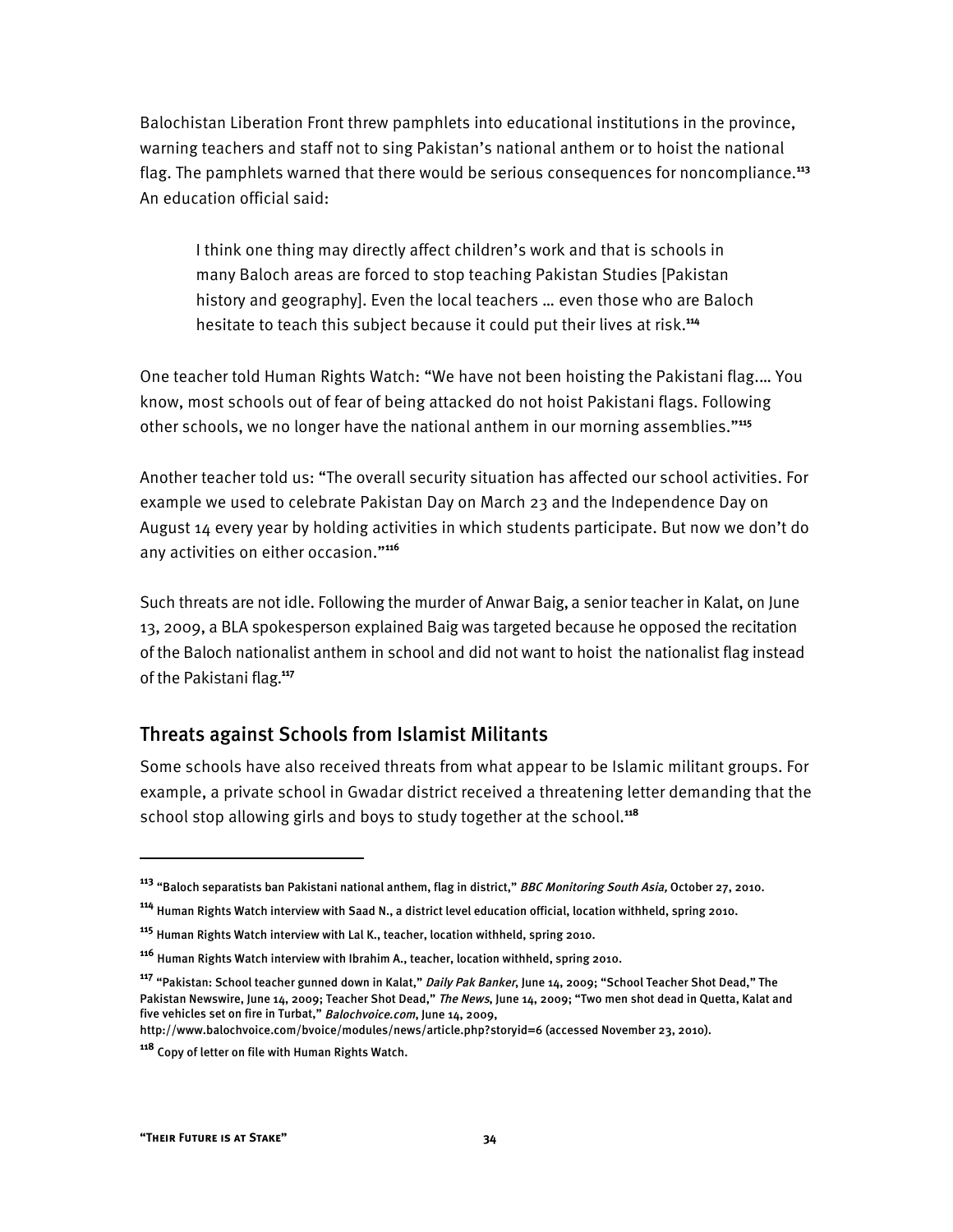In May 2010, Harkat-ul-Mujahideen, an Islamist militant group, threatened to attack all private schools in Mastung district of Balochistan if they did not replace the existing "Western-style" uniform with the local dress of shalwar kameez (loose-fitting pants combined with a long shirt). Female students were instructed to observe full Islamic hijab. The group distributed leaflets among private schools in the district, and included a two-day ultimatum for the schools to change their practice. The organization warned of "horrifying consequences" if their directive was not obeyed.**<sup>119</sup>**

1

**<sup>119</sup>** "Private schools threatened in Mastung against "western-style" uniform," Baloch Hall News, May 15, 2010.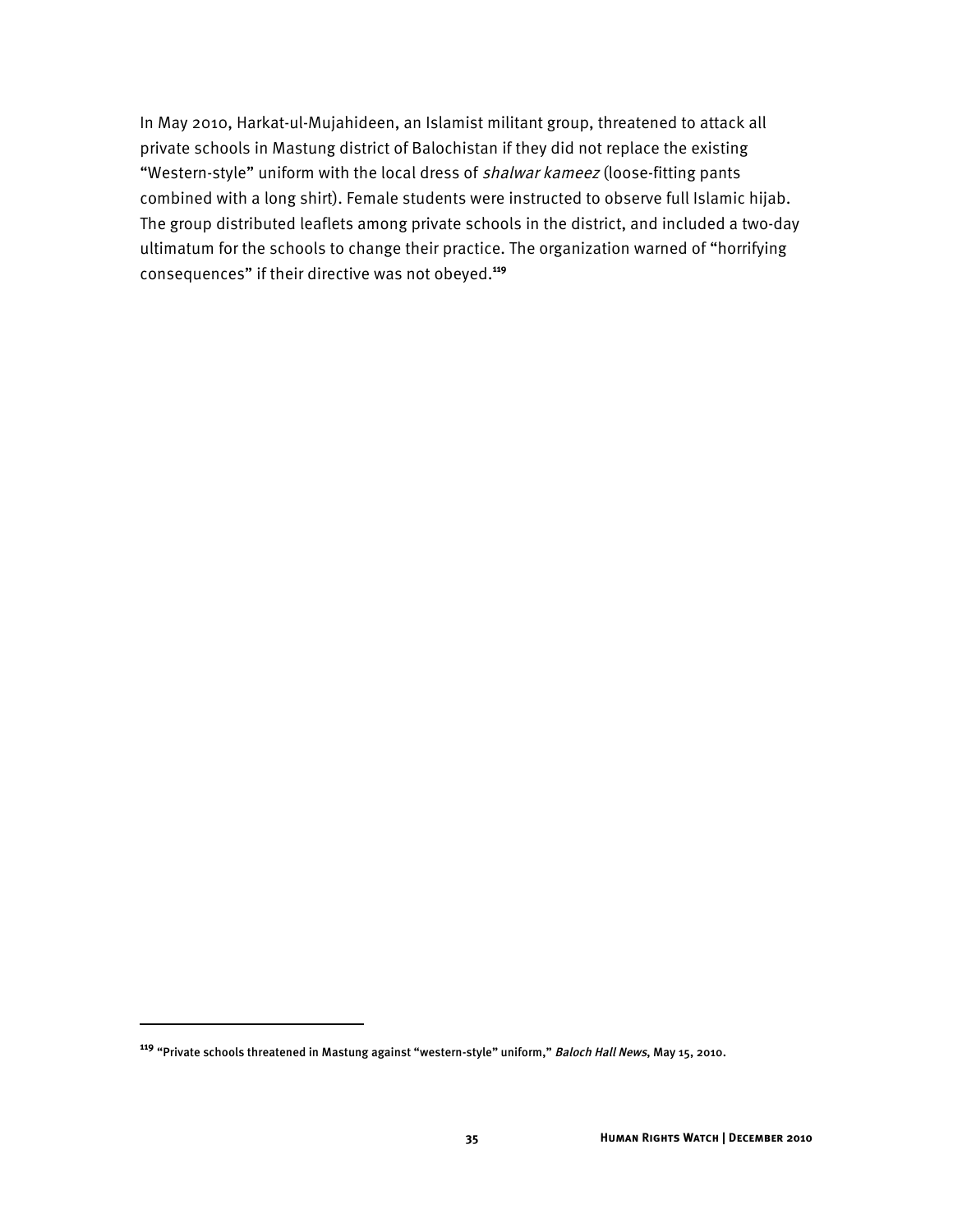## **Acknowledgments**

This report was written by Bede Sheppard, senior researcher in the Children's Rights Division of Human Rights Watch.

The report was edited by Zama Coursen-Neff, deputy director of the Children's Rights Division; Ali Dayan Hasan, senior researcher for the Asia division; James Ross, Legal and Policy director; and Danielle Haas, consultant to the Program division.

Kyle Knight, associate in the Children's Rights Division, provided proofreading and production assistance. Anna Lopriore, creative manager; Kathy Mills, publications coordinator; and Fitzroy Hepkins, mail manager, provided production assistance.

Amy Kapit-Spitalny, PhD student in international education at New York University, conducted additional desk research for this report. Human Rights Watch is grateful for the assistance of I.A Rehman, Hina Jilani and the staff of the Human Rights Commission of Pakistan (HRCP).